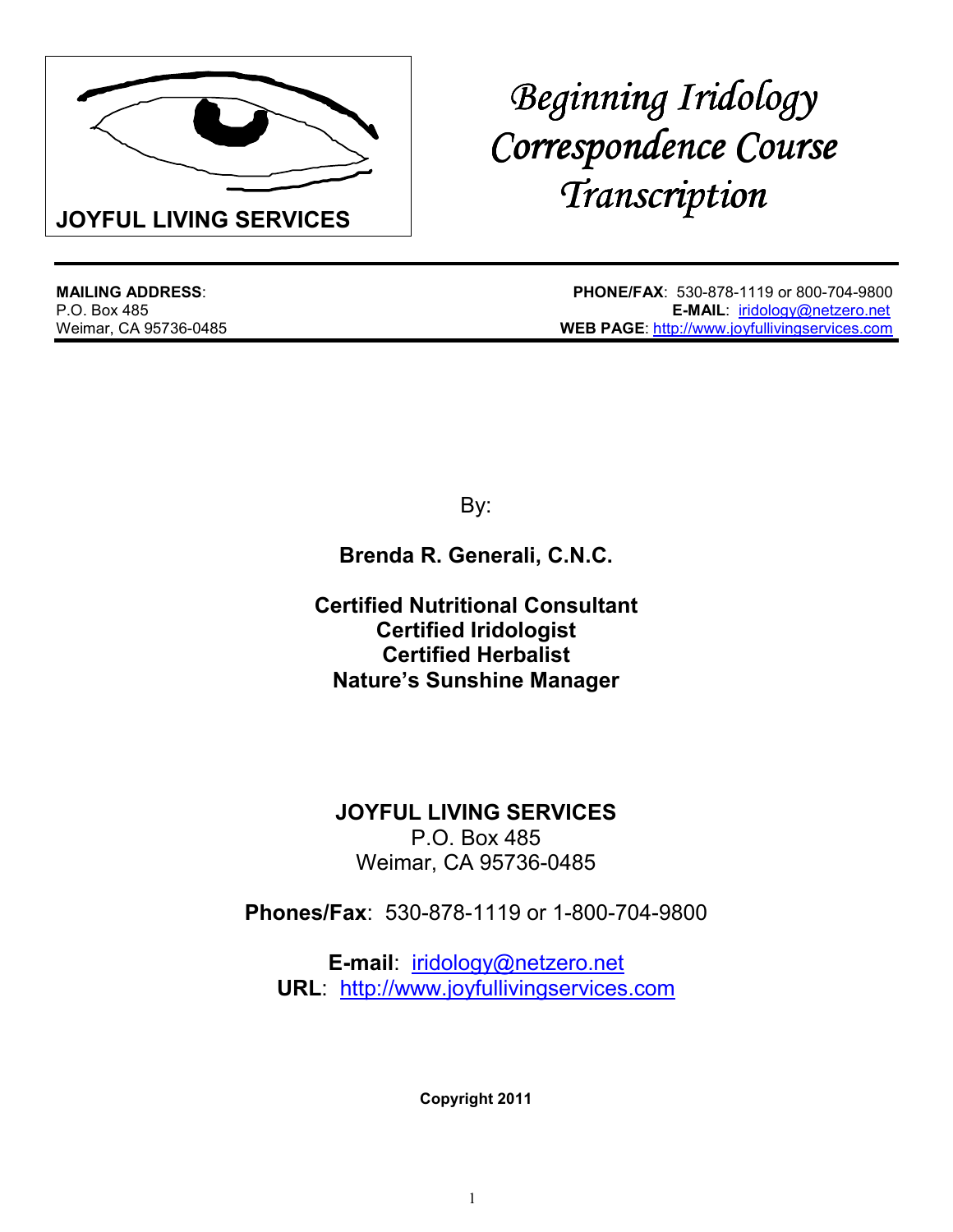The purpose of this video is to offer you the choice to study Iridology at home, at your leisure, at your own pace and on your own schedule. After studying this video, doing the practice sessions, and turning in the homework, you will be able to look into someone else's iris and determine what markings are evident and what those markings mean. You will be able to make simple nutritional and lifestyle suggestions.

Welcome to Beginning Iridology. My name is Brenda Generali and today I'm going to be teaching you iridology. The purpose of JLS Educational Services is to teach people how to be responsible for their own health through the use of iridology, nutrition, kinesiology, muscle testing and education. Today what I'm going to do is give you basic Iridology skills. I'm going to give you an introduction to Iridology and we're going to talk about where Iridology originated. We're going to talk about the history of Iridology, and I'm going to explain to you about the true eye colors, blue and brown as well as mixed eye colors. I'm also going to explain to you what a true green eye really is. I'm also going to go through what's called Herring's Law of Cure. Herring's Law of Cure is the way we heal our body. We're also going to go through a chart that tells us what Iridology does for us and what it cannot do, so that you know exactly what Iridology does and does not do. I'm also going to do a little example of how you can approach a client. How do you hold a magnifying glass and a flashlight to a person's eye without burning their eye? How can you look into someone's iris and determine exactly what a marking is in their iris? Then we're going to go through recognition of the eye and study of the Iridology chart. This is very important. In order to be able to perform Iridology, you have to be able to look at the iris and tell exactly what markings are where in the iris. If you find a marking in the iris in a particular part of the iris, where is that marking located? Is it in a lung area, a heart area, the bowel area, or in the stomach? And if it is in the lung area, heart area, or bowel, or any other part of the body, what does it mean?

We're going to go through recognition of the eye. We're going to study the Iridology chart. We're going to go through most of that part of the chart. Then what we're going to do is go through the disease stages and the levels of inflammation. In order to perform Iridology you have to be able to tell a person what stage a particular area is in, what level of disease or level of inflammation is this area of their body in that may be causing their symptoms, because people are going to come to you and say "I'm having a particular problem." Sometimes people will come to you just because they're curious and they want to know what shows up in their eyes. But usually it's for a particular reason. They're having a problem. They've sought other kinds of treatments. Maybe it's worked, maybe it hasn't. They want to see what shows up in that part of their body. And you're going to be able to tell them. You need to be able to tell them what level of inflammation is in that part of their body. So you can tell them, this is now what you need to do about that. Here we have an area that is weak, it's inherently weak and here's what you do about it.

We're also going to talk about Iridology signs. What can show up in the iris? Now remember, you need to know, iridology does not diagnose disease. We are not doctors. We cannot diagnose disease. We cannot tell somebody you have diabetes, or you have cancer, or you have arthritis, or so on. What we are doing is we are telling people what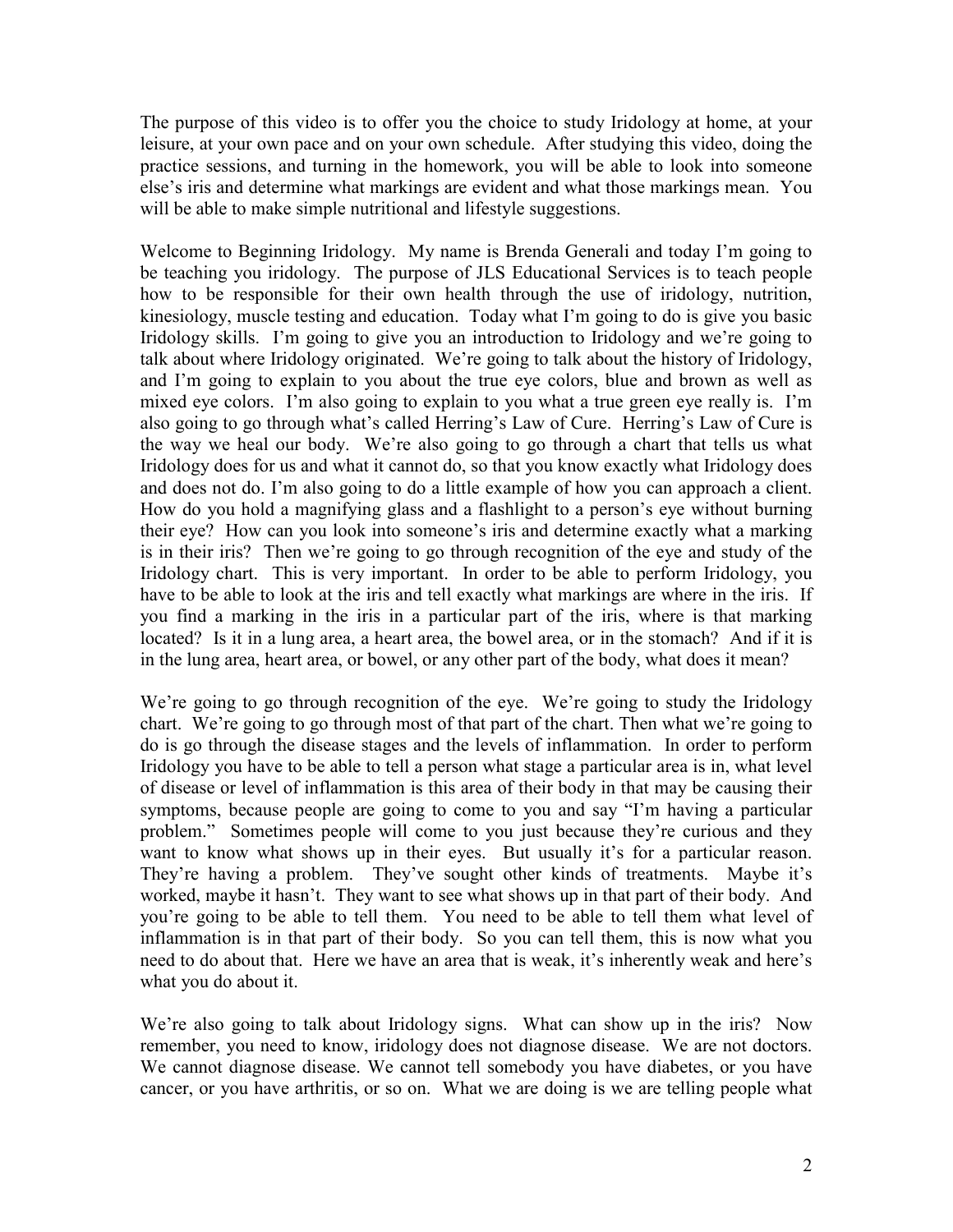their inherent strengths or weaknesses are in their body. Are therefore the definition of Iridology according to Dr. Bernard Jensen is "Iridology is the study of the iris of the eye, to determine strengths and weaknesses in the body." That's what we're doing. We're telling them where their inherent strengths and weaknesses are in their body. Then what they can do to correct those or heal those, so that when, in 20 or 30 years, they will feel better than they feel today.

So we're going to go through the Iridology signs, we're going to go through them and explain them, and then I'm going to basically give you a conclusion. What is your goal? Why do you want to learn Iridology? What is the purpose? Why are you taking this class? Why are you watching this video? What is the purpose for you to learn iridology? Are you learning it for yourself as a basic instruction and to learn about it or do you actually want to go out in the field and practice Iridology and help people, help clients, determine what's going on in their body?

So now what I'm going to do is give you an introduction to Iridology and when we look at an iris of the eye, we look at the entire iris of the eye. When we look at the eye, we're looking at all the parts of the iris, we're looking at all the colors, so we see oranges here and yellows, we're looking at the pupil. Let's start from the center. We look at the pupil. We look at the size and the shape of the pupil. We look at the color of the pupil. We look at the ring around the pupil. Is there a ring? Now with Iridology, when we don't see something it means that that area is functioning properly. When we don't see a marking in a particular area of the iris, it means that it's functioning properly. So when we don't see a ring around the pupil or we don't see this yellow discoloration, or this pigmentation in the iris, or we don't see these little markings here in the iris that look like little holes and lines and markings here and this ring around the outside of the iris. When we don't see these markings, we know this person's body is functioning optimally.

But when we DO see these markings in the iris, this tells us where there is a weakness, where there's an inherent weakness, what parts of the body are functioning properly and which are not functioning properly. Where there's sluggish areas, where there's too much stress, where there may be toxic settlements and a weakness causing symptoms.

And so its very important to look at all the parts of the iris. What we also do is look at the sclera, the white part of the eye. This is called the sclera and there is a science, called the science of Sclerology, and it's actually a study of the white part. What we're actually studying is the blood vessels and what direction these blood vessels are leading, where they're pointing in the iris.

Now let me tell you a little about the history or Iridology. The story of Iridology began with Dr. von Peczely. Dr. von Peczely was a Hungarian physician. The story behind Iridology is that von Peczely found an owl in his tree. Dr. von Peczely tried to free the owl from the tree, and the owl's leg broke. Dr. von Peczely mended his leg and in so doing noticed a line form in the bottom part of the owl's iris. This intrigued Dr. von Peczely and he wondered, why does this line show up in the lower part of this owl's iris? What does this mean? So Dr. von Peczely began to study other animals before surgery,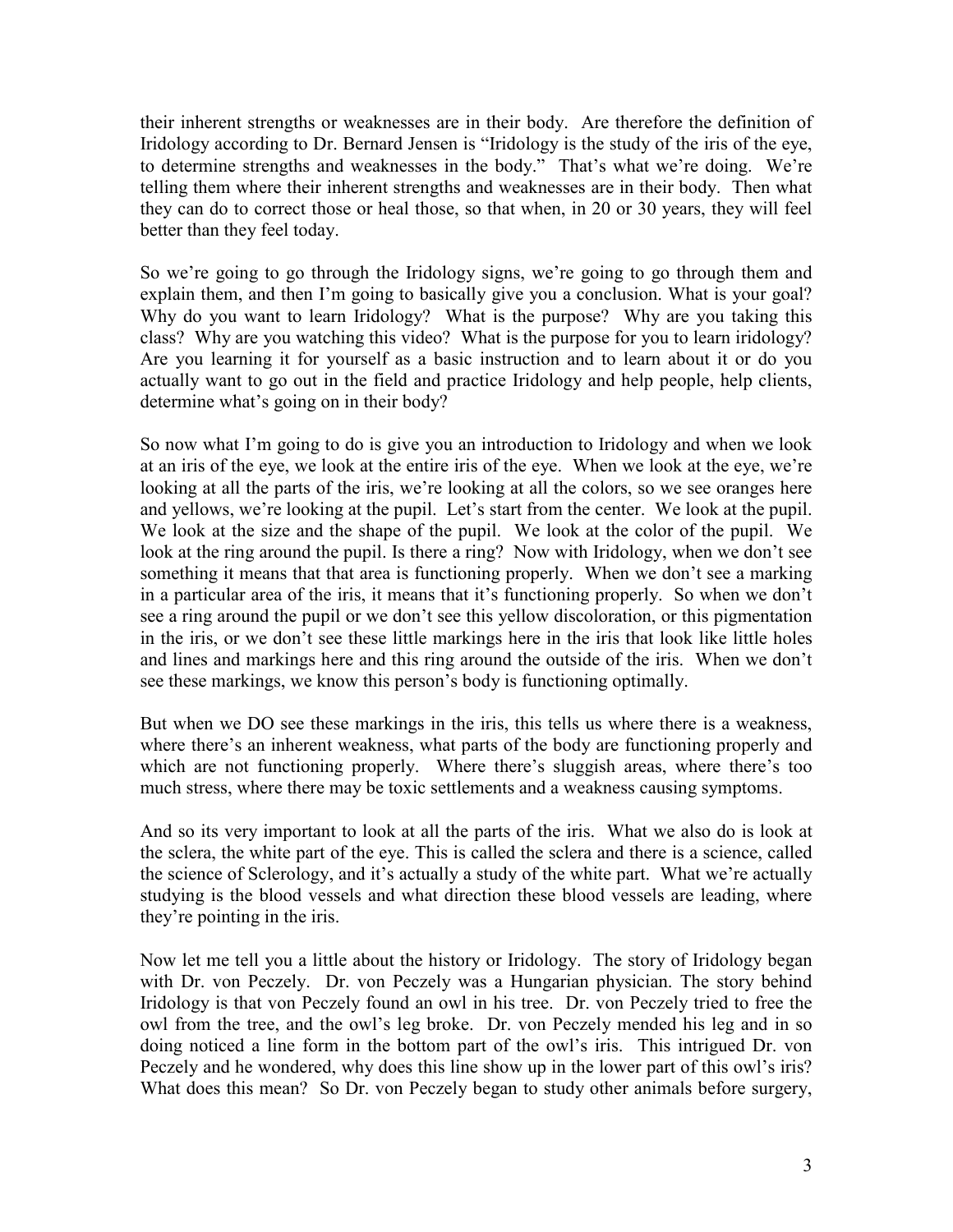after surgery , before medications, after medications. Broken legs, and so on, and started noticing markings showing up in the iris. This is basically the beginning of Iridology and how it started. Note here that the lower part of the iris here directly at six o'clock is the leg area, and it happened that it was the leg that broke in the owl.

Now I'm going to show you a few charts. I'm going to go through these fairly rapidly. This is how some of the charts have changed. This is a chart from 1886 and of course this is Dr. von Peczely's first chart. And you will notice here that even in this chart he talks about the lung, and of course I can't read German but I know that some of the areas, the knee and the foot, these are the areas that are the same in the charts we use today. Note here Nils Liljequist, his chart, and how different it is from Dr. von Peczely's chart. Here's a chart, this is a German Iridologist named Peter Theil, and notice his chart where he actually correlates the parts of the body to the iris coloration. Here's another chart just in black and white. But notice here this marking here in the chart, this is the spine area on his chart and today this is pretty much where the spine is today. Here we have the lung, pretty much in the same place, and the brain. So you see here that the chart continues throughout the years. This is a chart, actually my favorite chart, from Chile'. Here we actually have the parts of the body showing up in the chart. You'll see the brain and the face and the eyes, the nose, the lips, the thyroid, the spine, the leg, the lungs, the heart, the liver, the spleen, the stomach and the colon. So when I look at this chart, there's no question in my mind exactly where the body parts are located.

Now there is typically three colors of eyes, of true eye color. There's blue, there's brown and there's mixed. Now a blue iris is an iris that has a fairly strong constitution, typically fibers are nice and straight, but not always. Sometimes we can have what we call a weak constitution. Constitution is the genetic makeup of this person. And so what we see is fibers in the iris. I want you to look at this slide very carefully and note the fibers going from this area here which is called the autonomic nerve wreath, which we'll talk about later, out to the perimeter. Notice the fibers. We also call these tribiculi. Notice the fibers coming out. This tells us that this is a true blue iris. Note that the fibers are fairly tight. You don't see a lot of spaces in here, and we don't see a lot of different colors or pigmentation. We don't see a lot of deposits, we don't see a lot of any markings in this iris. This is a very nice, true blue iris. I always get questions, show me an eye of a healthy person. Show me an eye of a true blue eye, a true healthy person. This is a good example of a healthy person. Sure, this person is going to have some inherent weakness, there is no perfectly healthy person, but this is a good iris to show you. A good healthy person.

Now what are some of the tendencies of the blue iris? A blue iris we call a lymphatic tendency. These are usually people who are of European descent. A blue-eyed person is usually of European descent. They are normally prone to lymphatic disturbances and catarrhal afflictions. Catarrh means "I flow", mucous. They are frequently heavy consumers of dairy products, and they have greater tendency to accumulate uric acid in their bodies, as well as to have kidney troubles. Blue-eyed people tend to have kidney troubles. They need to pay particular attention to the following mucous membrane areas: the upper respiratory tract, bronchioles, villi of the lungs, digestive tract, and urogenital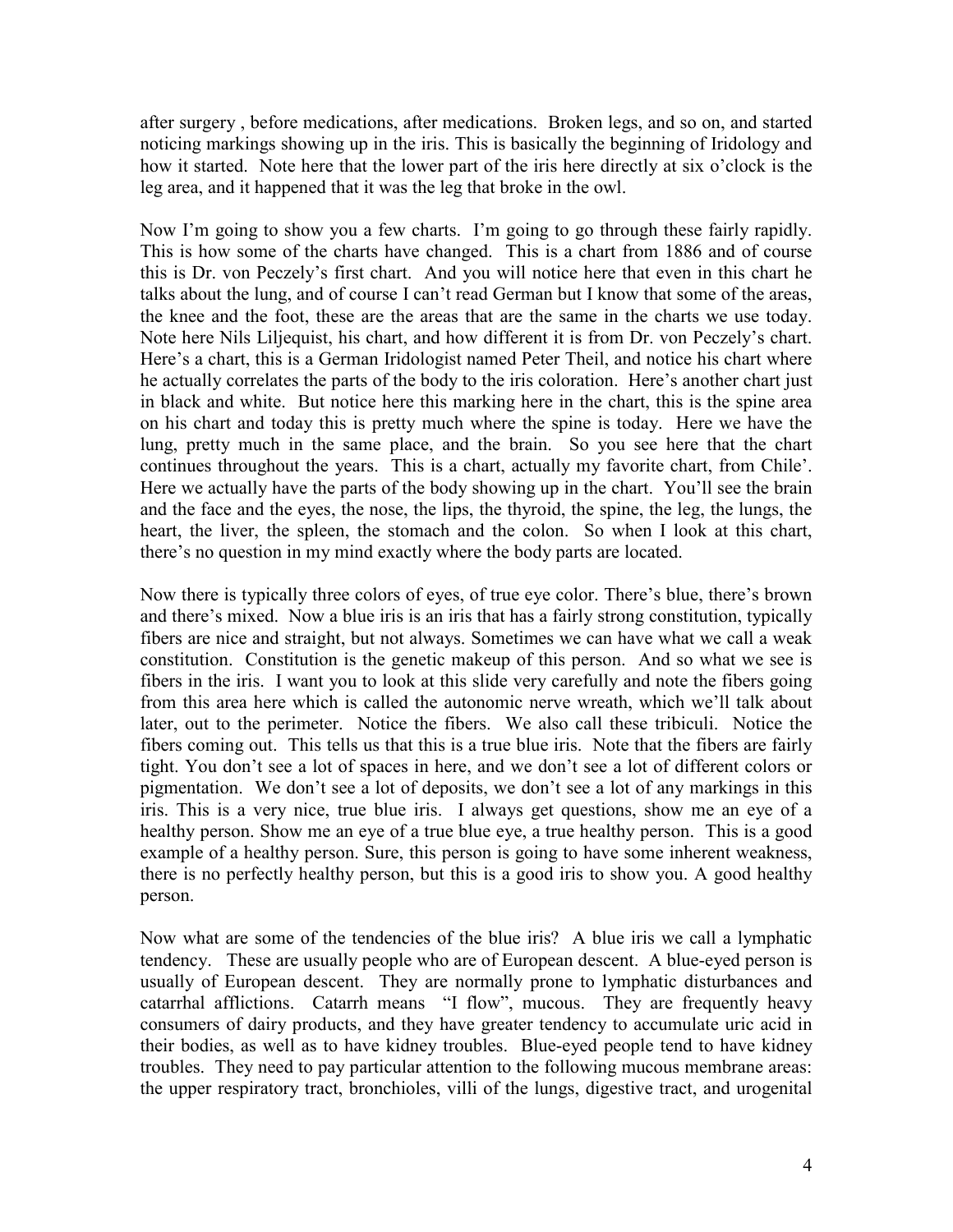tracts and lymphatic tissues. Lymphatic tissues include the tonsils, the appendix, the spleen, and the lymph nodes as well as membranes of the joints. Blue-eye people tend to have problems which include sinus trouble, sore throats, tonsillitis, bronchitis, ear aches, asthma, swollen lymph nodes, skin catarrh, which is eczema, or psoriasis, dandruff, kidney weakness, arthritis and rheumatism.

Now this has been found to be fairly accurate, so you need to look at this. If you're a blue-eyed person, does this pertain to you, does this match? Do you tend to have these kinds of weaknesses?

Here we have a brown eye, a true brown eye. Now if I'm standing in front of you and I look at your eyes, I may think from a distance that you have a brown eye. It's not until I actually stand in front of you with a flashlight and magnifying glass and really look at all the markings in your iris before I can determine if your eye is a true blue or a true brown iris. According to Iridology, most people have blue eyes. Now this is a true brown iris. The way we can tell it's a true brown iris is the brown pigmentation throughout the iris. Note that underneath this brown pigmentation are fibers. There are iris fibers underneath this pigmentation and on top is this brown pigmentation everywhere. Now this makes it much more difficult to read this iris, because what we're looking for are the same markings we looked for in a blue iris and we can't see those in a brown iris. So we have to assume, depending on the symptoms the person is complaining about, depending on what else we can see in the iris, that these weaknesses are here. Notice in this brown eye that there are. We cannot see any fibers like in the blue eye, but note what we can see: this blue ring around the outside of the iris. We see this pupil and the fact that it's very large, and also it's hazy. We see that there is a dark ring around the pupil itself.

This dark marking, in case you were wondering, is from the camera from the flash and so are these white spots. Any time you see any glare, like this glare here, this is from the flash. This is not part of the iris. This is from the flash taking the picture. Notice this marking here, this kind of yellow deposit. We call these fatty deposits. This usually means problems with the digestive system.

Now because this is a brown eye, we call this hematogenic, instead of lymphatic, as with a blue eye. With a brown eye we call it hematogenic. And the tendencies tend to be predisposed to imbalances in blood composition, and blood disorders. They usually have an inherent inability to store adequate supplies of minerals. They have problems with calcium metabolism. Specific systems and organs to pay attention to are the circulatory system, which is the heart, the blood, the blood vessels, the organs that make the blood, which is the liver, the spleen and the bone marrow, and the digestive system and the endocrine glands. Common health problems experienced by brown-eyed people include anemia, which is low iron, hardening of the arteries, all types of blood diseases, constriction and hardening of lymph tissue, possible reduced leukocytes in the blood, digestive troubles, mineral deficiencies, and early breakdown of the endocrine glands. If you're a brown-eyed person, you may want to take a look at that, and see if you've experienced any of those problems, any of those weaknesses. That's the difference between a blue eye and a brown-eyed person.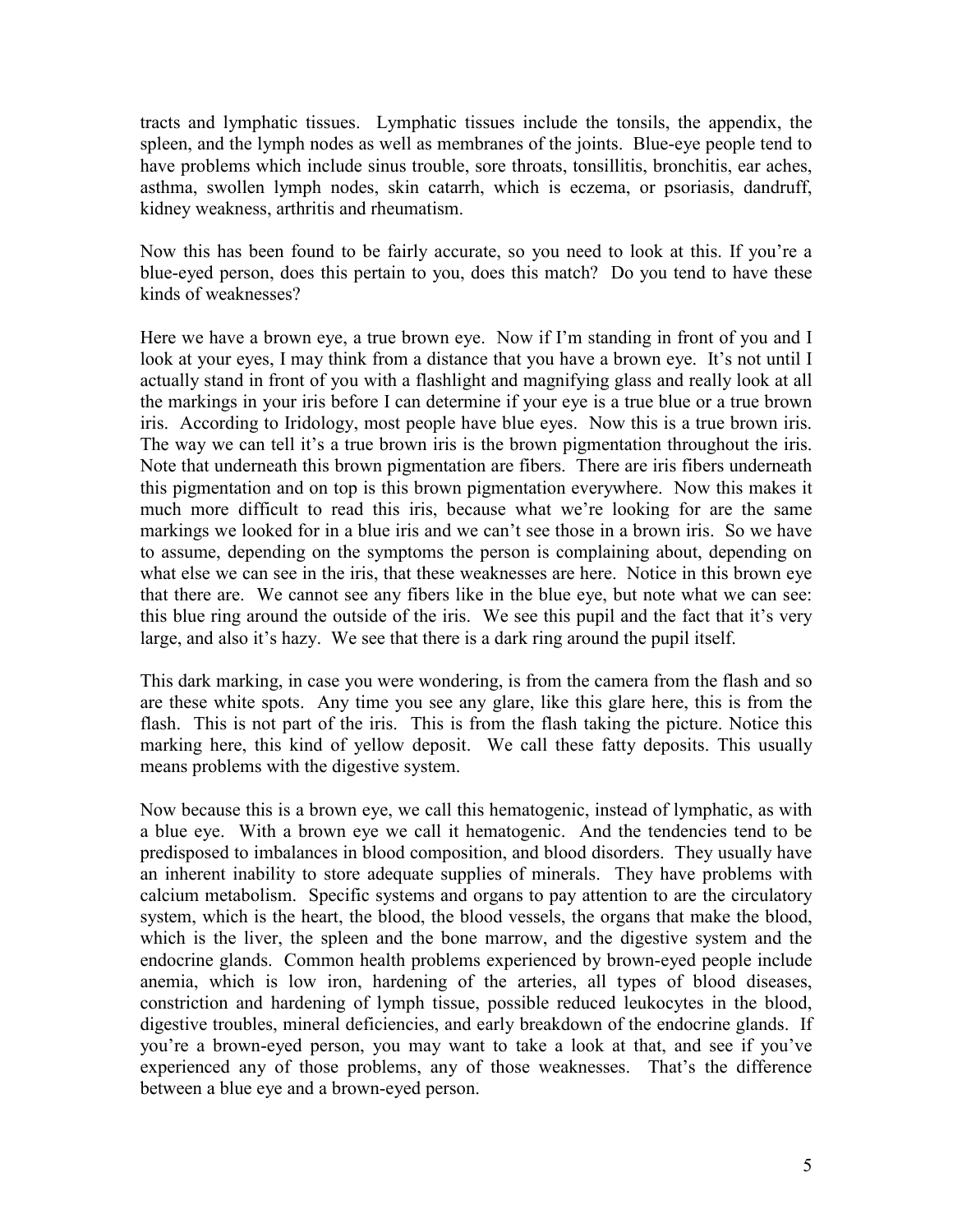Note this blue ring around the outside of the iris. This is very easy to see. When you stand in front of somebody who has a blue eye, a brown eye or even a mixed eye, which I'll go into in a few minutes, the first thing you can see is this blue ring. Most people have this ring. We call this anemia in the extremities. We also call this venous congestion. This is a lack of circulation to the extremities, to the hands and the feet. It means the person does not have enough iron in their blood, does not have enough oxygenation, and is having a difficult time bringing the blood back up the body. We need to look at other areas, which I'm going to go into a while. Now lets look at what we call a mixed iris.

A mixed iris we call biliary. Note there is both the blue and brown fibers in this iris. Note the fibers that are coming out in this iris, the tribiculi that are coming out this direction. They start here at the autonomic nerve wreath and they come out towards the outside of the iris. Note also this brown pigmentation in this area here. This happens to be the center of the body. The center of the body happens to be the digestive system. Note that brown pigmentation. This tells us that this is a mixed iris, a mixed biliary. We call it a mixed biliary iris. Tendencies for a mixed biliary iris are hepatic or liver troubles. If you see someone and you're looking into their iris, and you note they have a mixed biliary iris as I have, you will note the first thing is they probably have something going on in their liver, or in their gall bladder. Also, toxicity in the body due to digestive problems and other things include imbalances in the glandular and circulatory systems. Body systems and organs to pay attention to are the digestive system, which is the stomach, the pancreas, the gall bladder, especially the liver, and the intestinal tract. When you see someone like this, depending on how strong they are, you may want to focus on their digestive system. Common health problems include hypoglycemia, PMS, indigestion, gall stones, constipation, gas, toxicity of the digestive tract, anger or depression. I'm sure you've heard that anger is held in the liver. Difficulty getting to sleep followed by difficulty waking up in the morning, nausea, stiffness and achiness, headaches, especially migraines, food allergies, seasonal allergies, and Candida. Candida is a yeast overgrowth in the body. If you have a mixed biliary eye, have you had any of those symptoms? If you have, then you know what area to focus on.

As a basic recap, the blue eye tends to be lymphatic, a brown eye tends to be circulatory and a mixed eye tends to be digestive.

What about a green eye? I've heard many people say, "I have a green eye." Well, according to Iridology, there is no such thing as a true green eye. Let's look at this eye. Note first of all there are fibers coming out here from the iris, all around, and there is no brown pigmentation but there is yellow. Notice the yellow here in all these markings. In all these areas there are yellow spots, yellow markings. Now if you think about crayons, if you mix blue and yellow, you get green, correct? So here we have it. We have a blue iris with a lot of yellow pigmentation on top of it. This makes the iris look green. And what do we say about a blue iris? It has lymphatic tendencies. This can all be cleared out of the body. And remember when we're looking at someone's iris, we're looking at their body, not just their eye. So if I was to work with someone that had a green eye, I would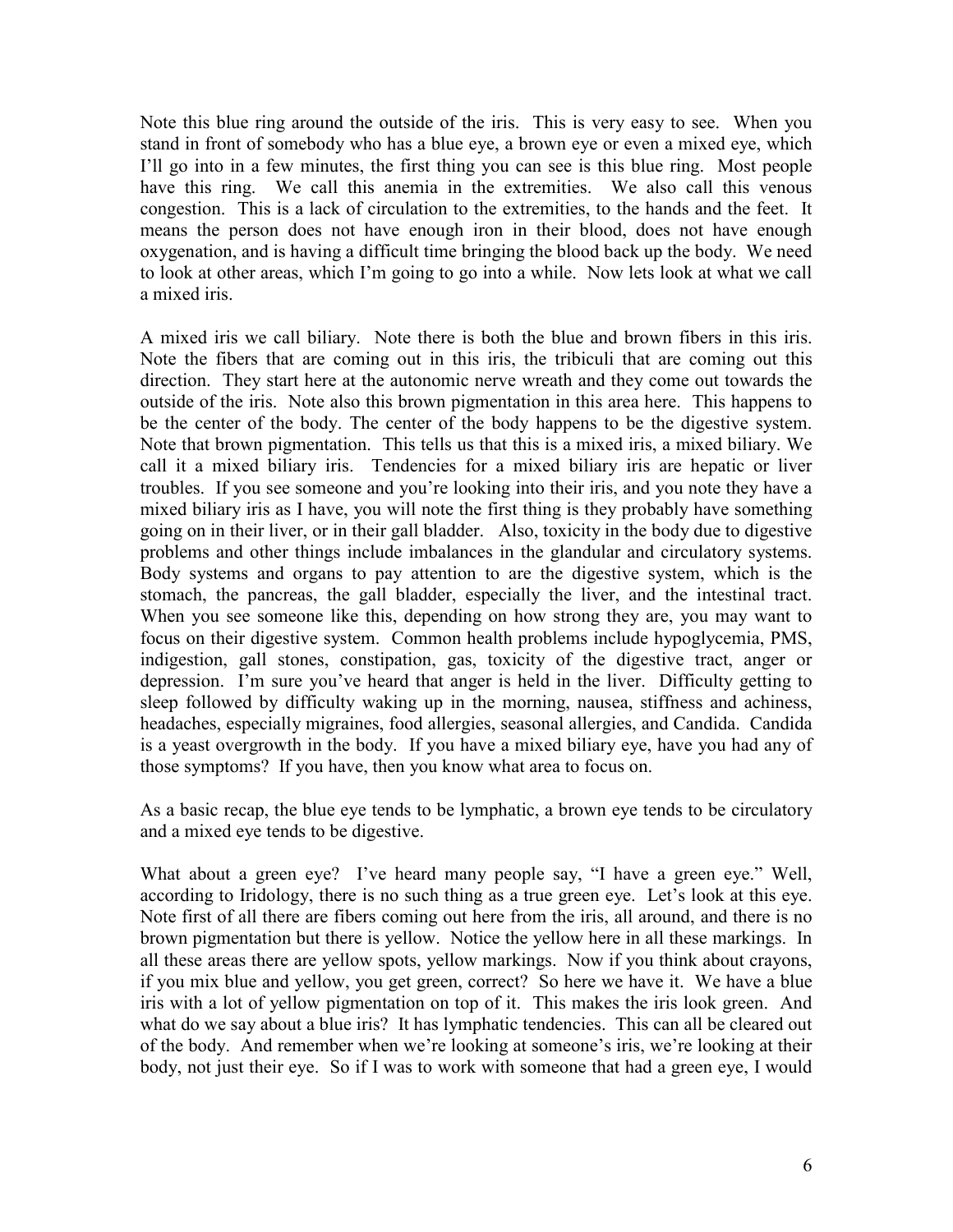tell them to cleanse, depending on their constitution, depending on how strong their body is. We'll talk about that a bit later.

Now here is this iris, when we look at it from far away, it looks like a hazel eye. If you stand in front of somebody and you say you have a hazel eye, chances are this is what the iris is going to look like. And note again, this is a mixed biliary eye. This is a mixed iris. We have both the blue fibers and we have also this brown-orange pigmentation.

Now what I'd like to do is talk to you about Herring's Law of Cure. This is the way that we heal our body. No one can cure your body, you can cure your body yourself. We don't even like to use the word cure. What we like to talk about is healing. The way Herring's Law of Cure works is this: you heal from the head down, from inside out, and in reverse order as symptoms have appeared or have been suppressed. So let's take a look at this. We heal from the head down. What does this mean? This means that first we must believe that we can heal ourselves. How many people do you know say, "Oh, I have such and such a problem and they say, oh, I'll try and see if I can get rid of it." Right off the bat the word "try" tells me that they don't really believe they can heal their condition, and its not going to work. Because they don't really believe it, they're not committed. But if I have somebody come in to me and say, "I've had this for five years, I'm tired of it and I'm willing to do whatever it takes to get rid of it, I believe I can get rid of it," then they're on the right track. Whether it is a lifestyle change, dietary, herbs or vitamins, slant boards, colema's or colon cleansing, if they're ready to get rid of it, then it will work.

Secondly, the body heals from the inside out. What does this mean? This means they need to cleanse. The body needs to purge the impurities, and it needs to cleanse these out of the system. And it does this by increasing the mucous in the mucous membranes. It does this by giving you symptoms of diarrhea or a cold, or breaking out on your skin. Whatever your body feels is necessary to cleanse out an impurity, it will do. So for instance, if you're constipated all the time and you open up your bowel in whatever way you do, using herbs as a natural form, what will happen is that will open the elimination channel so that your body can cleanse through your bowel. One way of cleansing is of course diarrhea. If your body determines that it's time to cleanse through the skin, it has a certain amount of material that it's suppressed for a certain amount of time and the skin is the easiest way to eliminate it. Since the skin is one of the eliminator organs, you might break out all over your back, or you might break out all over your face. But this will only last a certain amount of time, usually only three to four days. Now the last part of this is that we heal in reverse order as the symptoms have been suppressed. What that means is that the last illness that you had that you suppressed is the first illness the body will look at and try to eliminate.

So let's say the last illness you had was a cold and let's say you tried to go through the cold naturally, without suppressing it. You tried not to suppress a fever, you tried not to suppress elimination, but you had to, you had a presentation to give. So you took something that stopped the fever, that stopped the mucous, so you could go on with your day and do the things you needed to do. That means that material, what the body is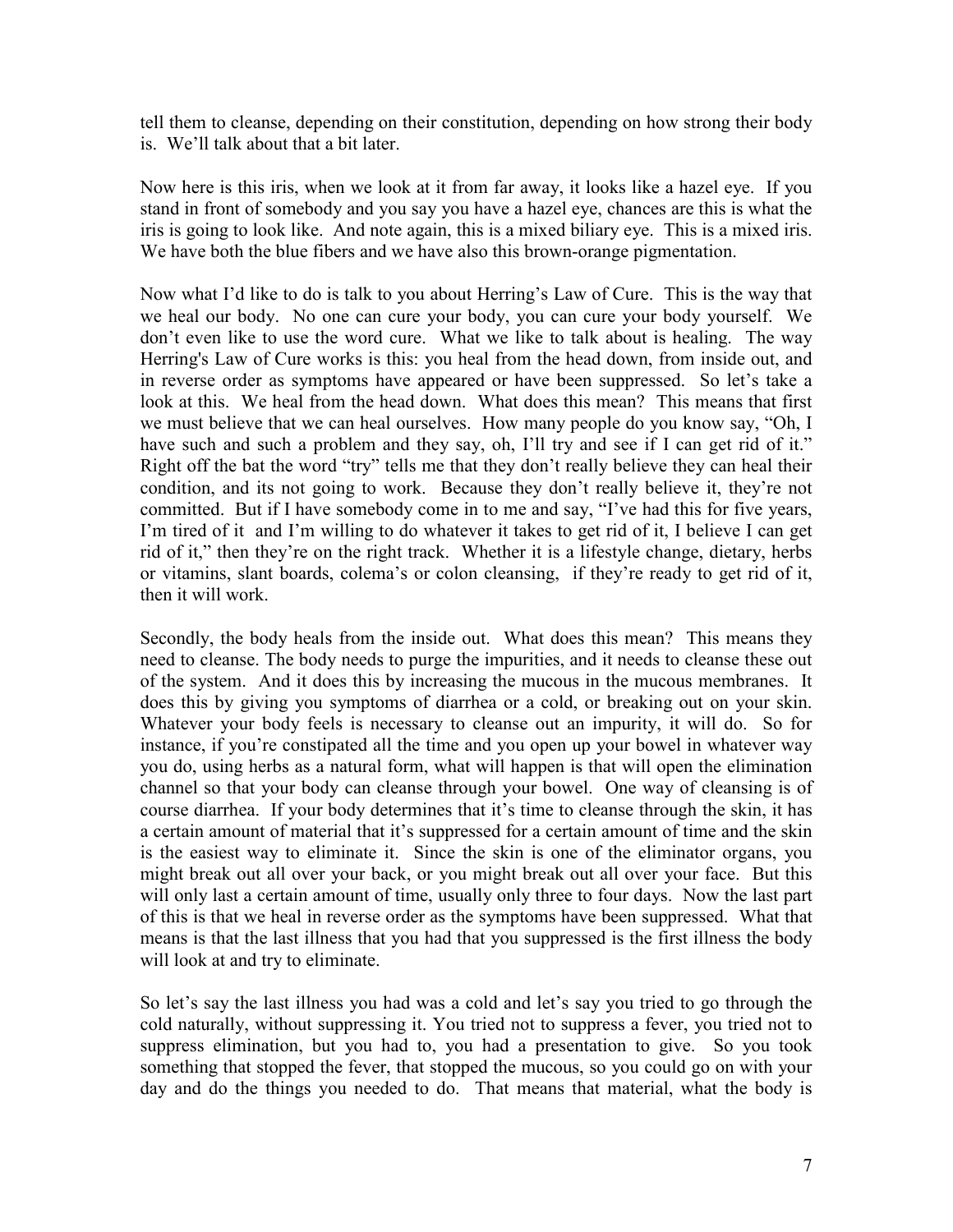trying to eliminate, is being suppressed. It usually will go into the body and later on can create other problems since it was suppressed.

So what the body will do is the body will eliminate that and it will bring up the mucous. It will bring that up and it will try to purge that material. You might get a cold, or you might bring up another fever, to burn it out. And so its very important that in doing that, you allow that to happen. Now we call this a healing crisis. Healing crisis' are when the body goes into a type of cleanse. When you look at the iris and you see healing everywhere it's important to let that person know or to know in your own eyes that you're healing everywhere. Your program is working. But also note that your body when it's strong enough, when it's healed enough, it may come up to a healing crisis and it's going to do whatever it needs to do to eliminate whatever has been suppressed. So its' very important to trust your body. Your body knows what its supposed to do. It knows what it needs to do it eliminate. So we call this Herring's Law of Cure. It's the body's way of healing itself and it's the body's way of eliminating catarrh and mucous and material that has settled in the tissues of the body.

Now let's look at a few markings in the iris that have been suppressed. Here's an iris, and in this iris we see what we call drug deposits. Note these dark markings here. These dark reddish pigmentations. Now there are three basic colors that show up in the eye. There is yellow, there is orange and there is brown. Really there are five colors that can show up in the iris of the iris, there is straw yellow, notice in this iris we have some of this straw yellow. Straw yellow is like in this green eye that I showed you and it normally shows up first. This means that there could be kidney problems. It could also be sulfur problems. It can also mean that there is a lot of mucous in the body. Now when we see a lot of this orange pigmentation there is usually this yellow pigmentation underneath. There is also neon orange and we don't really see any neon orange in this iris. Neon orange usually related to the pancreas and blood sugar problems. So you could say that if you see a lot of orange in the iris that this person may have blood sugar imbalances. This person might come to you with say, hypoglycemia or diabetes. Again, you are not a Doctor, you're not allowed to diagnose them and say, "You have orange markings in your iris so therefore you have diabetes or hypoglycemia." That is not acceptable. What you can do is tell them that it looks like they have a tendency towards blood sugar imbalance and problems with digesting or metabolizing carbohydrates.

So it is very important, and I'm going to stress this throughout the video, it is very important in the wording that you use with people because you are not a doctor. Now if you ARE a doctor using Iridology to help you determine what's going on in the body, that is different. You can use whatever wording you use as a doctor. But if you are not a doctor, it is very important that you do not act as one. Remember that we are looking for inherent strengths and weaknesses in the body.

Now note this dirty orange. Note this iris has a dirty orange in the pigmentation in the iris and this can also relate to the pancreas but it can also relate to the gall bladder. It suggests a tendency towards gall bladder problems, and if there are gall bladder problems this person will certainly tell you. They'll tell you that they're having problems digesting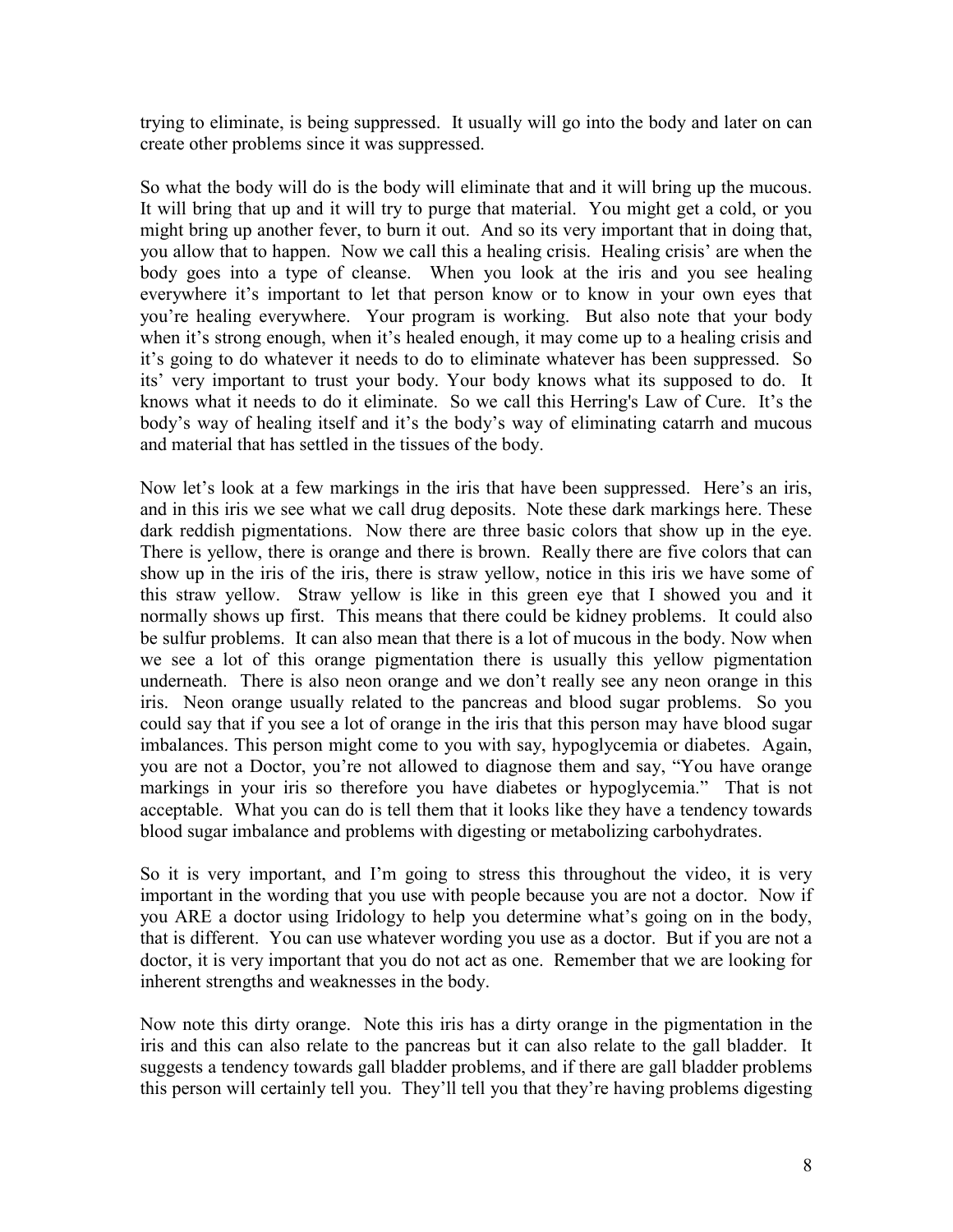fats and proteins. After they've eaten something with a lot of fat, they may have a stomachache and other problems. One thing you can do is look here in the sclera and see if they have a deposit there, a fatty deposit, which kind of looks like a yellow fatty material sitting on top of the sclera, normally sitting here towards the nose area.

Now we also have a dark brown. This is more of a rusty color here but we also have a dark brown. You could say that some of this here is a dark brown color. The dark brown usually related to liver function. So if we see dark brown in the iris we can then look in the liver area of the iris and see if there is weakness in the liver area. We also have reddish brown. Note the reddish brown marking here, the rust color of the iris. This usually means a breakdown in the blood, and a need to work on the blood purification and building. There also may be possible problems with liver, also the spleen and maybe even the bone marrow. Note this area here and the markings. Now whenever we see these deposits, these pigmentations, not only do we know that this material has settled in these areas but we also know this area is weak. So we're looking at two different things there. Not only are we looking at what color this pigmentation is and what it means, but we're also looking at where it lands in the iris so that we know what part of the body it is affecting. This can cause acid in this area, it can cause pain, it can cause sluggishness, and it can cause many different kinds of weaknesses in these areas.

Here's another iris. Now this iris, I can give you a bit of history for this person. This person is a child and note the marking here this is the brain area, the top of the iris this is the head, the brain, note in this part of the brain the marking. The mother had brought this child to me because she was fearful that the drugs she had taken when she was pregnant might have affected his brain. And so what we did here was we looked at this iris and noted these deposits here. Note where they are in this iris, they're all over here. And of course one of the things that needs to be done, which I'll talk about later, is cleansing this person, blood purification. But here we have a reddish brown and again that could signify problems with the liver, the spleen and the bone marrow. There are quite a few colors, but also note there is yellow and there's orange and there are other colors in here.

Now what I'd like to do is talk to about what Iridology can and cannot do. What can Iridology do for you? And what can it do? It's very important to know what it can and cannot do. One of the things that Iridology does very well is tells us the primary nutritional needs of the body. What vitamins, what minerals, what is needed for the body? What kind of diet does this body need? What kind of diet does this body NOT need? What's important? What types of nutrients does this person need? It also will tell us inherently weak organs, glands and tissues. Now why is that important? It's very important to know what's inherently weak so that we know what to heal and what to focus on. It will tell us the inherently strong organs, glands and tissues. If we know what is strong then we don't have to worry about dealing with that part of the body.

Now we always work with the inherent weaknesses first. We always work to heal. We start with the weakest area. We work to heal that part of the body. It will tell us the constitutional strength or weakness. How strong is this person's body? Is it strong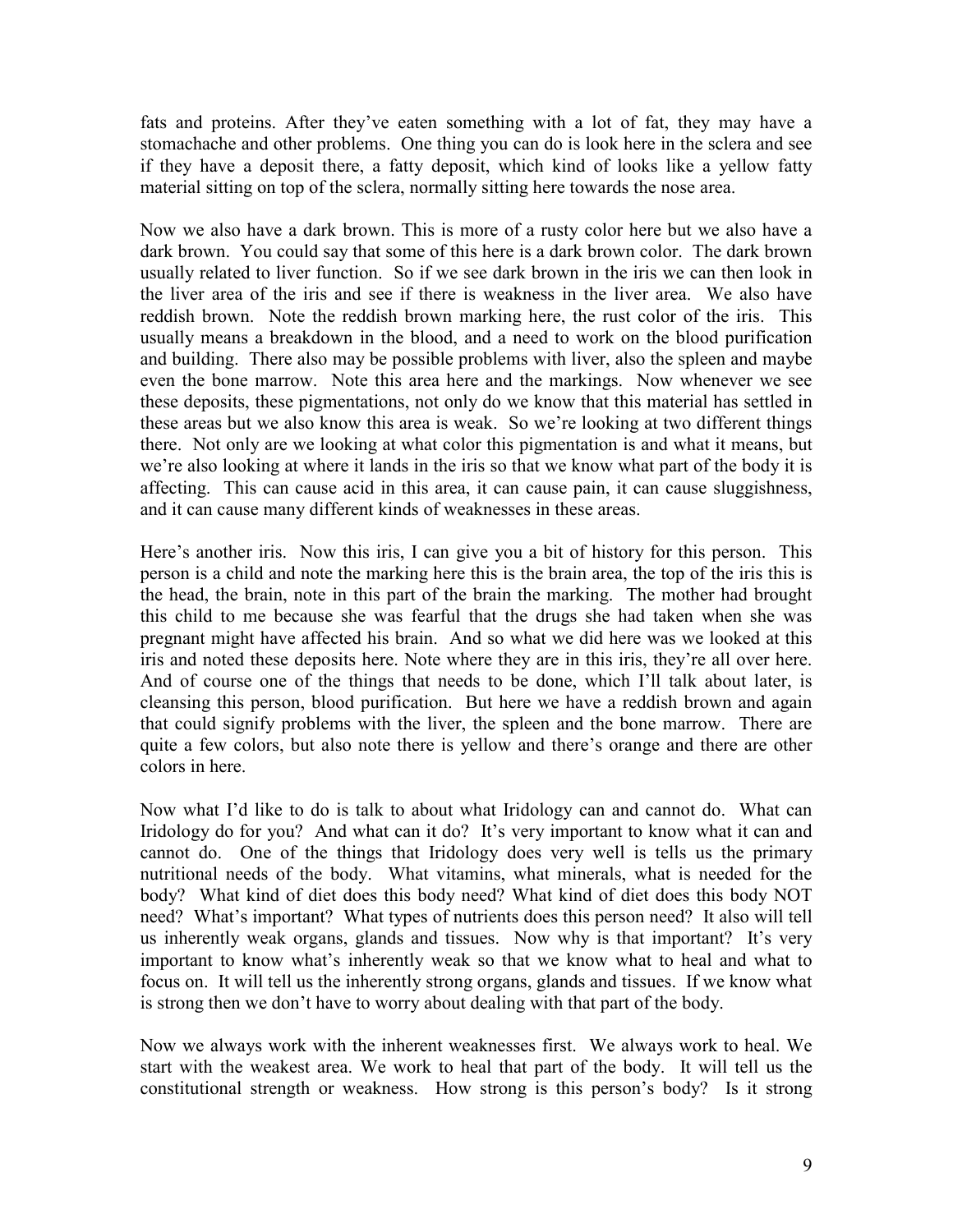enough that it will tolerate cleansing? Can they tolerate a cleansing diet? Or do we need to build their body first? Is their body in a weakened state? If it is, maybe we need to build them before we cleanse them.

What organ is in the greatest need of repair and rebuilding? Now we can tell this very easily by looking into the iris and determining the level of inflammation. That's why its very important to know the levels of inflammation. What are the relative amounts of toxic settlements in the organs, glands and tissues? Where are there toxic settlements? The markings I just showed you, the yellows, the oranges and the browns, where are they? What are the stages of tissue inflammation and activity? Where is their inflammation? Where is their pain? What is going on? Is there under activity or sluggishness of the bowel? How many times does this person have a bowel movement a day? Do they have a bowel movement every day? Or do they have one every three or four days? There are people that believe that one bowel movement every five days is fine. It's not fine.

How many times does a person have a bowel movement per day? It will tell us if a person has a spastic or a balloon colon. Why am I having these symptoms? What's going on? It will tell us if there is a need for Acidophilus in the bowel. Do I need to take Acidophilus? Is there enough Acidophilus? Do I need to eat foods that will increase my Acidophilus? What kills Acidophilus? Is there a pro-lapsed transverse colon? Is that what's causing my symptoms? Is there a nervous condition or inflammation of the bowel? Does this person have high-risk tissues in the body that may be leading to a disease? If so, what do I do about it now so that I can correct it? Is there pressure on the heart? This is very important. And note that the heart is a very sensitive area for people. What's the circulation level in the various organs? Is there nerve force or nerve depletion in certain parts of the body? Is there hyperactivity or hypoactivity of organs, glands or tissues? If so, which organs are hyper which ones are hypo? What is the influence of one organ on another? What is the contribution of one organ to the condition elsewhere in the body? Is the bowel affecting another part of the body? And if so, in what way? Is there lymphatic system congestion? Is there poor assimilation of nutrients? Or is the person assimilating properly? Is there a depletion of minerals in any organ, gland or tissue and if so, which organs? Is there a relative ability of an organ, gland or tissue to hold nutrients? If so, great, if not, what do we do about it? What are the results of physical or mental fatigue or stress on the body? Where does stress affect you? How does you attitude, your mental outlook, your lifestyle, affect you? Does it need to be changed? Do you have a need for rest to build up your immune system? What are the tissue areas contributing to suppressed or buried symptoms? Do you have a low or high sex drive? If you have a low sex drive, what's causing it? Is there a genetic pattern of inherent weaknesses and other influence on organs, glands and tissues? Are there preclinical stages of potential diseases and conditions in your body? Are there miasma, which we talk about in another course. What is your recuperative ability? This is very important to understand. How quickly do you heal? If you start on a program tomorrow, how long will it take you to heal? Do you have a build up of toxic material in your body? If so, what do you do about it? What are your genetic weaknesses, do you have them that affect the nerves, the blood supply and your bones. What are your genetic influences?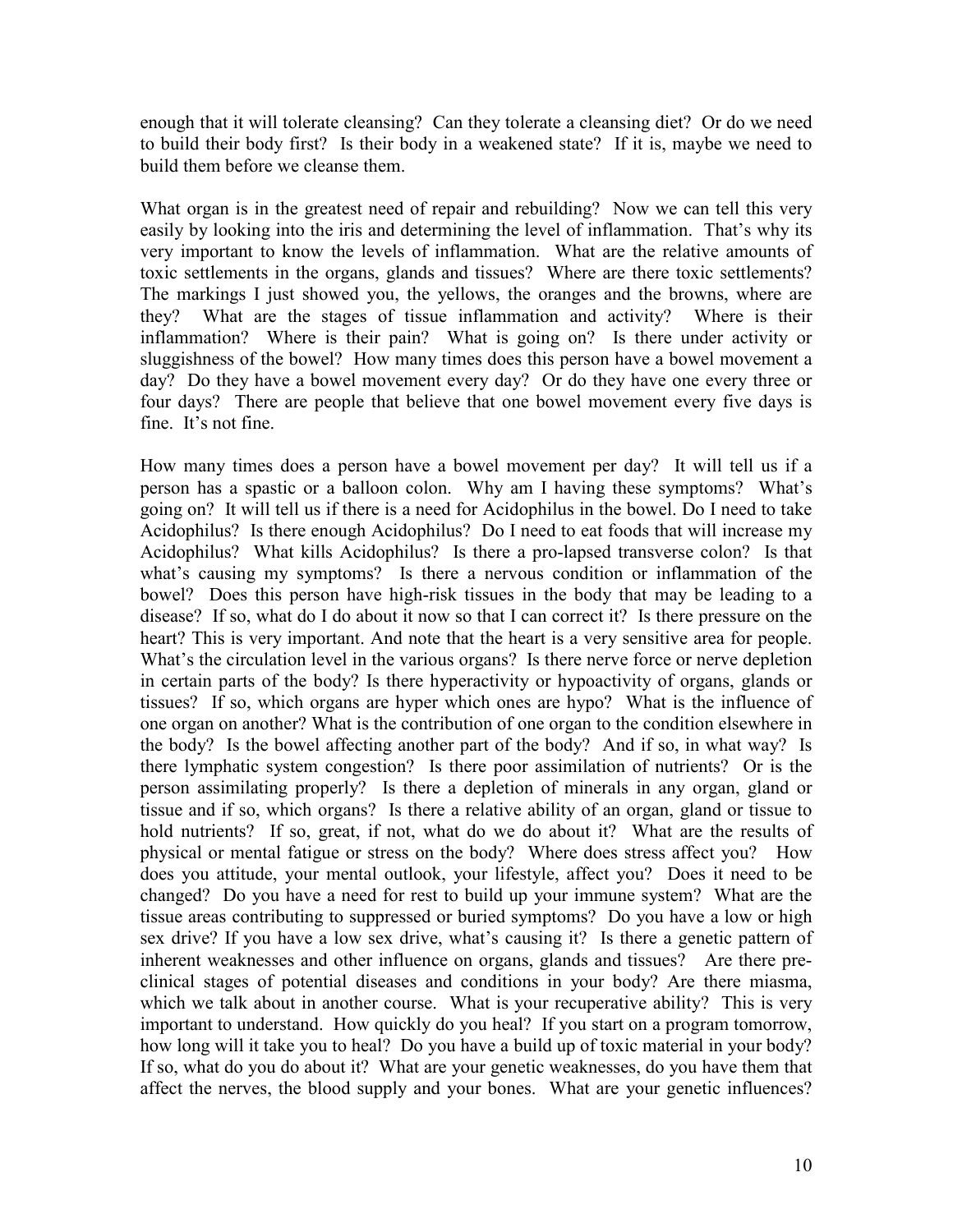Do you have healing signs anywhere in your body? Healing signs indicating strengths. Healing signs telling us that you are on the proper program. That's one of the reasons to have Iridology and to perform Iridology and practice it is to be able to tell people, if the program their following is working properly?

Am I taking the right herbs, am I eating the right diet, do I live in the right climate or do I need to change these things to heal quickly? Are there bone marrow problems? Is there a potential for varicose veins in my legs? What are the positive and negative nutritional needs of the body? Is there a probable allergy to wheat? What are the sources of infection? A lot of times you can have a very low-grade infection. It will show up in your eyes but you won't really run a temperature. What could be the source of that? Is there acidity in the body or catarrh development? Is there suppression of catarrh, and where is it? Is the climate and altitude where I live the best? Are there potential contributions to senility? How is my circulation to my brain? Could that be something that's contributing to my senility? What about where I live? Is the polluted environment causing problems or symptoms? Do I have adrenal exhaustion and can this indicate low blood pressure, lack of energy, slow tissue repair, deficiencies of Vitamin C and adrenaline? What is the resistance to disease? What is the relationship or unity of symptoms with organs, glands or tissues? Iridology will also tell us if we are following Herring's Law of Cure, if we're coming close to a healing crisis, it will also tell us if there is a particular program or therapy is working properly or not. If there is proper nerve force in the body it would tell us the overall health level of the body. These are some of the things that iris will tell you.

Now some of the things it will not tell you, it will not tell you if a woman is pregnant, it will not tell you if someone has kidney stones, gall bladder stones, how many they have. It will not tell you if an organ has been removed from a body. So if somebody comes to you and you read their iris, if they've had their gall bladder removed, you will not be able to see that. It will not tell you blood pressure levels, if they are normal or abnormal. It will not tell you what the blood sugar level is; they'll need a blood test to find that out. It will not identify which medication or drugs the person has used. It will not tell them which surgical operations a person has had. It will not tell you what a person does or does not eat. However, if the person has changed their diet, has cleaned up their diet, you will be able to see more healing in their body because of that.

It will not tell you how much uric acid is in the body, it will tell you where it is, but it will not tell you how much. It will not indicate when an injury occurred, you can tell usually if it's happened in the past or if it's a current injury based on the amount of healing that's gone on in that person's body. It will not determine whether there's been a poisonous snakebite. It will not tell you whether a person is male or female, you cannot tell that from a person's iris. It will not tell you if there are more than two kidneys, if there are three kidneys or if there is a missing kidney, or a double uterus. It will not tell you any of these things.

It will not verify fungal infections such as Candida Alb? However there are some people who believe they can see Candida in the iris. It also cannot tell you if a person has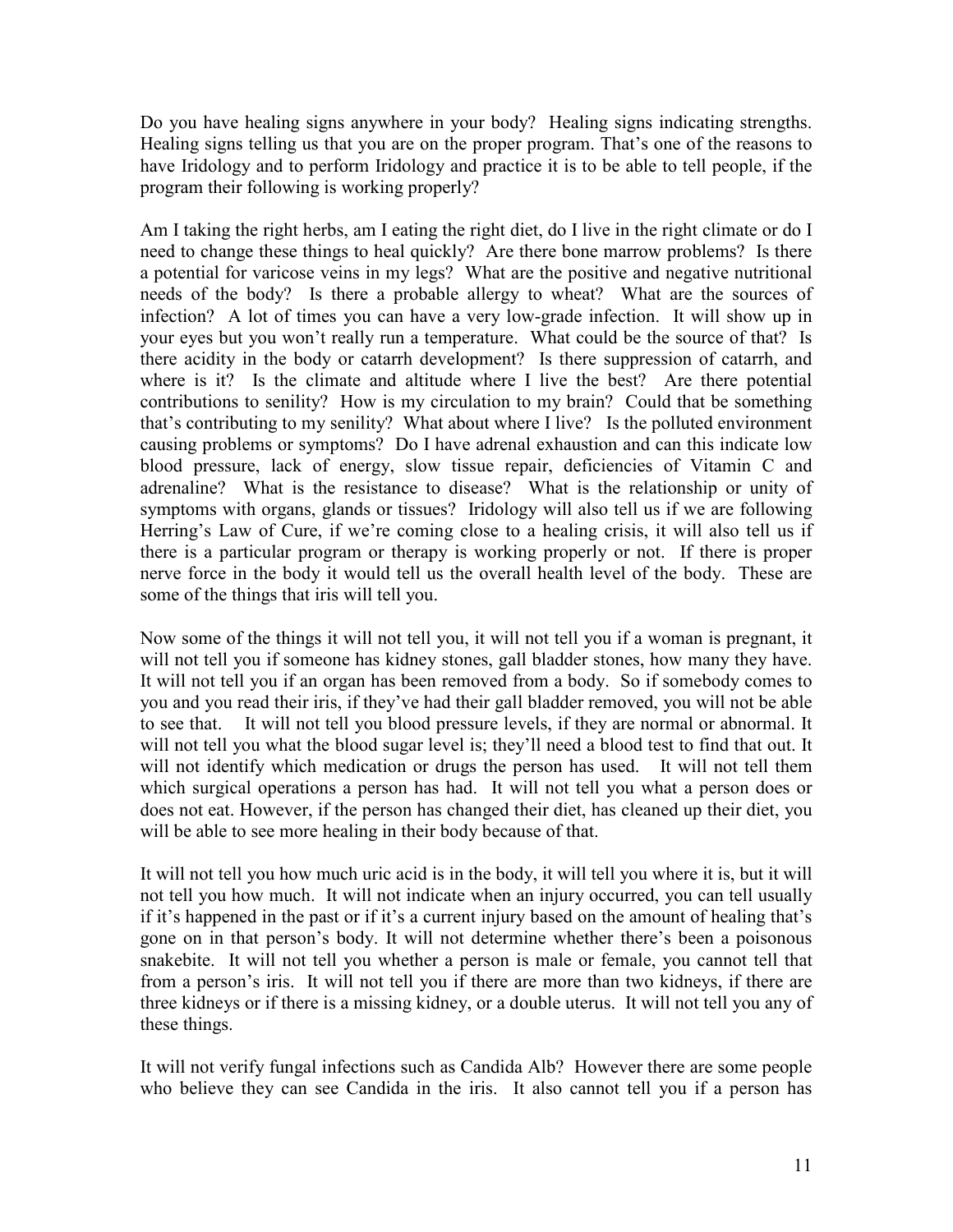parasites, however there are markings in the iris where we can note that the correct environment is in the body to produce parasites. It will not show you which tooth is causing trouble but it can show if there is inflammation in the jaw. It will not tell you if there is the presence of lead, aluminum, and cadmium or other metallic elements. It will not tell you if the person is on birth control pills. It will not tell you if there is a tumor, or what size the tumor. Based on the markings we see in the iris we can tell a person that there may be a growth in their body, but we cannot tell them for sure. We cannot tell them reliably that there is definitely a tumor in their body. That would need further testing.

We cannot tell them if an operation is necessary; that is for a doctor to do. It will not tell us if there is a hemorrhage. It will not tell us if a person is homosexual, has AIDS, has had syphilis or gonorrhea, whether they have gall stones or kidney stones or if there is a blockage in the cardiac artery. So these are some of the things that Iridology can and cannot do, and it is very important to know when you're talking to people exactly what Iridology can and cannot do for them.

Now what I'd like to do is go through and show you how to approach a client. Then I'd like you to pause the video and go through practice number one. Once you've gone through practice number one, then you can start the video again and continue on.

First of all, what you need is a good magnifying glass and flashlight to look at the iris. This is about a 3.5 power, it does have a light, and this is a nice penlight you can use. There are other types of magnifying lenses, here is another type that works very well, and it has another small lens in the center here to look at areas that you cannot see very well. This is very nice also. This is an 8 power lens, this is a little cup lens and this works very well for those hard to see areas. Now first of all, it's very important to be very careful that you don't burn the eye. And the person you're looking at will tell you right away, "Ouch! That hurts!" The first thing they'll do is back away. Their eye will start to water. So what you want to do first is take your magnifying lens and bring the lens to a point, as close to a point as possible, so that you have a very small light area. Then what you want to do is come up to your client and have him look directly at the center between your eyebrows. People tend to look all over when you're looking at their eyes and sometimes they're nervous, so the closer you can get to your client the better you are. So you'll want them to look directly here, at the center, and open their eye very wide, and then what you're going to do is bring the light around their eye. You NEVER, this is very important, you never shine the light directly into their pupil. You always need to move the light around, notice where my hand is here on the side of the eye, at the bottom of the eye. Notice how I'm holding the flashlight. You need to practice this so that you can be able to look at the iris without shining the light for a long period at their iris. So you'll bring the magnifying lens up in front of the face. Don't touch the person. You don't want to rest your hands or your fingers on their face. If you find that you absolutely need to do that, then you can ask them, "do you mind if I rest my finger on your forehead?" Usually they will say no, but it is always better to not have to do that. So you'll hold the magnifying lens up here so that you can see their eye, you have them open their eye wide, and you bring the light around the iris.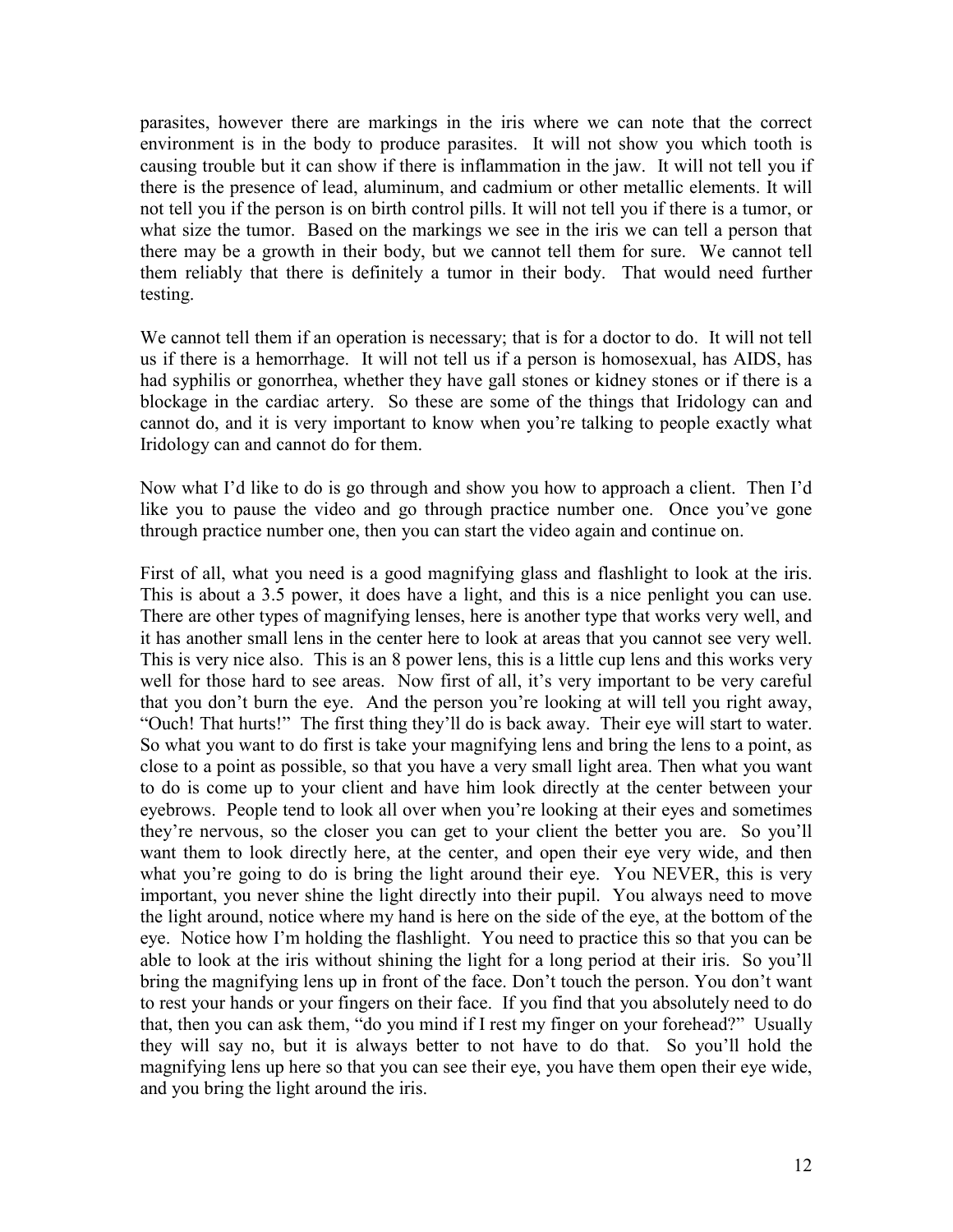Once you've looked at that eye, then you come over here and do the same thing on this side. Keep both eyes open, and then you can look at the iris. Again, very important that you move your hand and you move the light around all the time. A lot of times there will be a very small marking that you will want to look at. That is something that is sometimes difficult to see, if it is a small marking. When there is a small marking, its very good to have this type of a magnifying lens, the little bulb lenses. That way you can put this over their eye, you can cup their eye and shine the light on the side and a lot of times this will magnify it a lot better for you.

It really does depend on the eye. Brown eyes tend to be a lot harder to read, so you'll need a brighter light. You might want to have both a magnifying lens with a light and you might want to shine a flashlight at the same time into their eye. So now what I'd like to do is have you shut off your video and practice number one and when you're done with that, come back and watch the video.

Welcome back! At this point, we're going to go through the next session, and we're going to talk about the recognition of the eye and go through the study of the Iridology chart. We're going to be spending a lot of time on this chart, and at the end of this session then you'll do the practice for session two. What I'd like to do first is explain the chart to you. This is Dr. Jensen's iridology chart that he created in 1981 and it's based on all the previous research as well as his own research. What I'd like to do first is explain the way the chart works.

First of all, this is the right iris, and this is the left iris, the R stands for right the L stands for left. The right side of the body shows up in the left iris, and the left side of the body shows up in the right iris. Here you've got the pupil in the center, the stomach is in the center of the body, this is the right side of the stomach, and this is the left side of the stomach. This is the front of the stomach, this is the back of the stomach. Around that we have the colon, so notice here we have the small intestines, the small intestines come down. This is the right side of the small intestines; the left side of the small intestines. The small intestines come down, the cecum comes across, we have the ascending colon that comes up, transverse colon comes across the top, descending colon comes down the left side, signoid comes across then we have the rectum and the anus.

On the outside of the body, we have the skin, this is the right side of the body, and this is the left side of the body. Top of the body we have the brain, the brain is from 11 to 1. Bottom of the body we have everything associated, the kidneys, the groin, the legs, the pelvis, lower back and so on. On the outside of the iris we have the lungs and the breast. Inside we have the bronchioles. Right side of the body we have the liver and the gall bladder. On the left side we have the spleen. These are the kidneys, this is the left kidney, and this is the right kidney. Here is the pancreas at seven o'clock. This is the thyroid. This marking is the spine, these are the bones, and this is the muscles and ligaments. This is the tailbone. This is the right side of the spine, this is the left side of the spine, in the tail bone. Here we have the left side of the bladder, and the right side of the bladder. Here we have the heart, the aorta, and everything else. Here we have the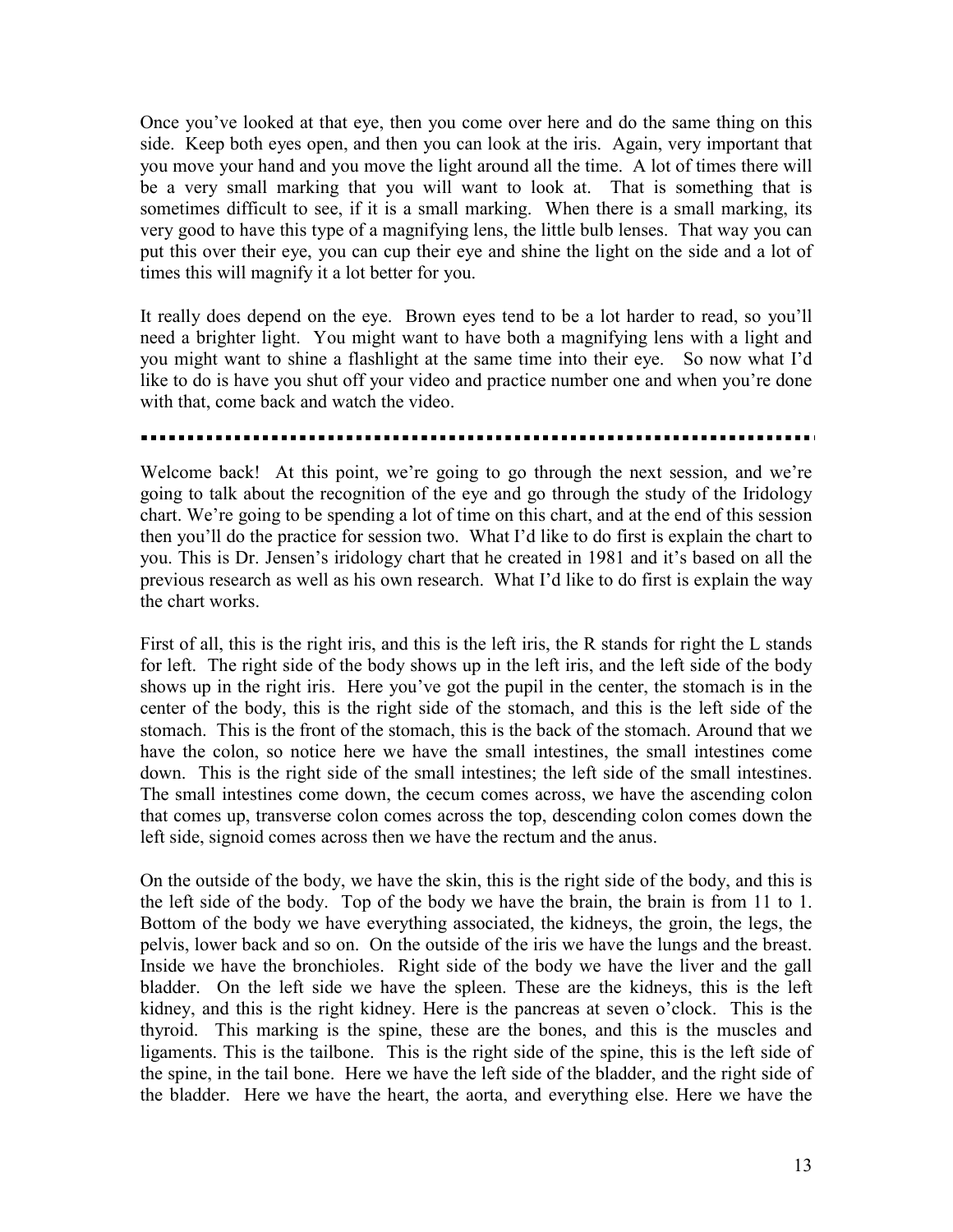neck and shoulder, the tongue, mouth, lower jaw, the nose, the upper jaw, the eye, the temple, the forehead, the tonsils, the larynx, the vocal cords, the esophagus. Same thing on the other side.

Here we have the ovaries and the testes. Here we have the prostate and the uterus. PRO for prostate UT for uterus. Here also, prostate and uterus. Here we have the vagina, penis is not on the chart, it should be in the same area with the vagina. The P up here stands for pineal gland. Here's the right pineal, here's the left pineal. This is the pituitary gland here.

Here we have the adrenal gland. This is the left adrenal and the right adrenal. Here we have the hand and the arm, the neck and the shoulder. Basically where any markings fall on this chart, this tells us where there are inherent strengths and weaknesses. Note here this zone right here, this is called the lymphatic and circulatory system. This marking here is the solar plexus, and THY in this area, this is thymus. This area here from 11 to 1, this is the sinus area, all in through here. This marking here on the chart, this means this is the area where there is the most of the accumulations, most of the toxic settlements in the brain settle right in these two areas.

Here, which is the most important part, which is the autonomic nervous system, or the autonomic nerve wreath. Now what happens in Iridology is you have the nerves, or the nerve impulses that go through the organs, from the organs they go into the spine, they come up the spine, at the base of the skull they cross, then they cross again, then they go into the iris. They come into the iris directly at the autonomic nerve wreath, or the ANW. This is also called a collarate. This is what causes the iris to change. Depending on the vibration the organ is releasing, that is what changes what comes into the iris at the ANW and that change comes up into the iris itself. That's how we can tell if there is healing, is by the nerve impulses that come into the iris in these areas.

Now there are several ways of looking at this chart to help you, rather than having to memorize all these small areas. One way to look at it is as a clock, notice twelve, one, two, three, four, five, and six and so on, all the way around the iris. One way of looking at this, when you're looking at someone's eyes, if you see a marking here at twelve o'clock, you can say, there's a marking at twelve o'clock, and twelve o'clock happens to be animation life. This is part of the brain. That's one way of looking at it.

The other way of looking at it is based on the parts of the body. Notice here we have neck and lung and throat and upper abdomen, lower abdomen, pelvic, lower back, upper back, throat, face and so on. That's another way of looking at it. There's a marking in the throat area and it happens to land in the thyroid gland. Or there's a marking in the lung area and it happens to be in the upper lung. Another way is zones. There is one, two, three, four, five, six, seven zones in the iris. This is another way of looking at this chart. There is marking in zone two in the neck area. Or there is a marking in zone seven in the brain area.

These are easy ways of looking at this chart. So what I'm going to do now is go through as many of these areas as I can and explain to you a little bit about each area, what are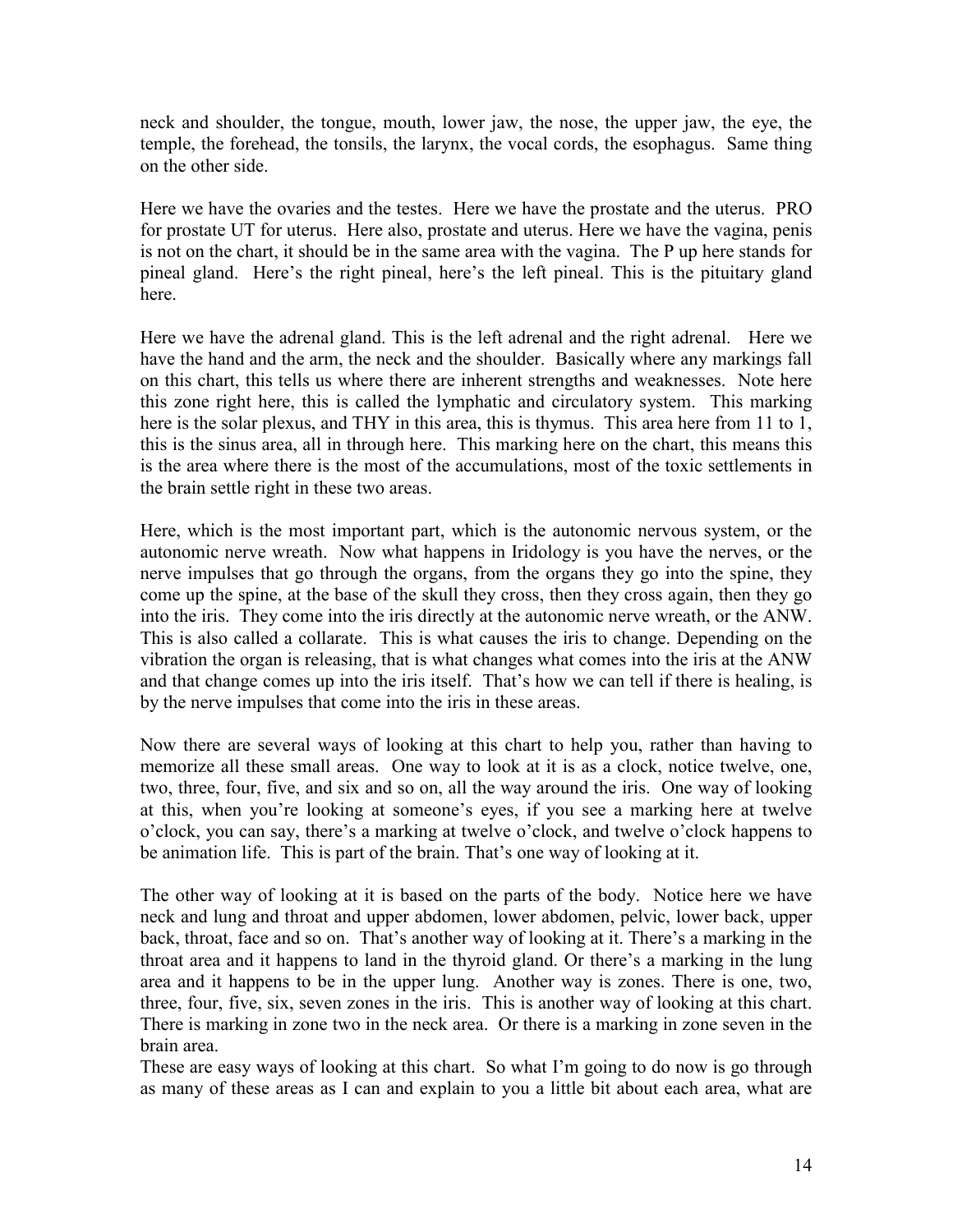some of the things you can do for these areas. What are some of the markings you can see in these areas? First I'd like to show you a chart.

This chart here is a good chart to help you understand how Iridology works. Note here we have the pupil in the center, around this we have what we call our assimilation, and I'm sure you've heard the saying, "we are what we assimilate, not what we eat." It is what you assimilate that helps you to build your body. Now the assimilation is your digestive system, your stomach and your colon. And then we have out here what's called utilization. These are all of your organs. This is where you utilize. You burn your nutrients.

Here on the outside we have our elimination. This is where we eliminate. Our skin is the largest elimination organ of the body. So we have our assimilation in the center, we have our utilization in all the organs and then we have our elimination on the outside. Now if we go back to the chart what you'll see here is the same thing in several zones, the stomach and the colon here in the center, this is our assimilation. We have our organs, our assimilation zones are one and two, and our utilization zones are four and five. Elimination zones are six and seven, which are our lymph, circulation and our skin.

Let's go through the brain areas. Notice at twelve o'clock we have what's called animation life. As the energy center of the brain, this is where you realize how much energy you have. This is your energy force. Now what I'd like do is draw you a couple of markings that you may see in the iris, so that you know as I'm talking what kinds of markings might show up in the iris as you're looking. One of the markings that may show up in the iris is a line. This is called radii solaris. The RS is basically a toxin line, or an inherent weakness. It normally goes with the grain, or with the fibers of the iris. We can also have what's called a closed lesion, or a closed lacuna. This is an area that is completely closed; it's encircled. When you're looking at someone's eye, it kind of looks like a hole in their iris. It's usually an oval shape like this and it's closed. This is called a closed lesion. This is normally an inherent weakness, it also means that blood has a hard time going in and out of this area and it doesn't heal very easily, it takes longer for it to heal.

We also have what's called an open lacuna, or an open lesion. An open lesion heals easier, blood can come in and out easily. And also normally a closed lesion is typically something that is not healing and it is inherent and a lot of times when this inherent weakness or whatever marking is showing up in the iris, if this was created by an accident or something, a lot of times as it heals it will open. Now these are inherent, they will heal, if the person is working with their body, changing their lifestyle. Now when they heal what we get is healing lines. Healing lines are cross fibers, it's a kind of knitting, it kind of looks like a knitting of the lacuna, or a knitting of the lesion. These are healing lines. This tells us when the program the person is using if its working properly, if they're following the right program, if they're eating right and so on.

Another thing that can show up in the iris which I showed you earlier are called psora. They're psoral itch spots, they're called chemical deposits, they're called pigmentation depending on who you talk to, what form of Iridology you study, all these sort of things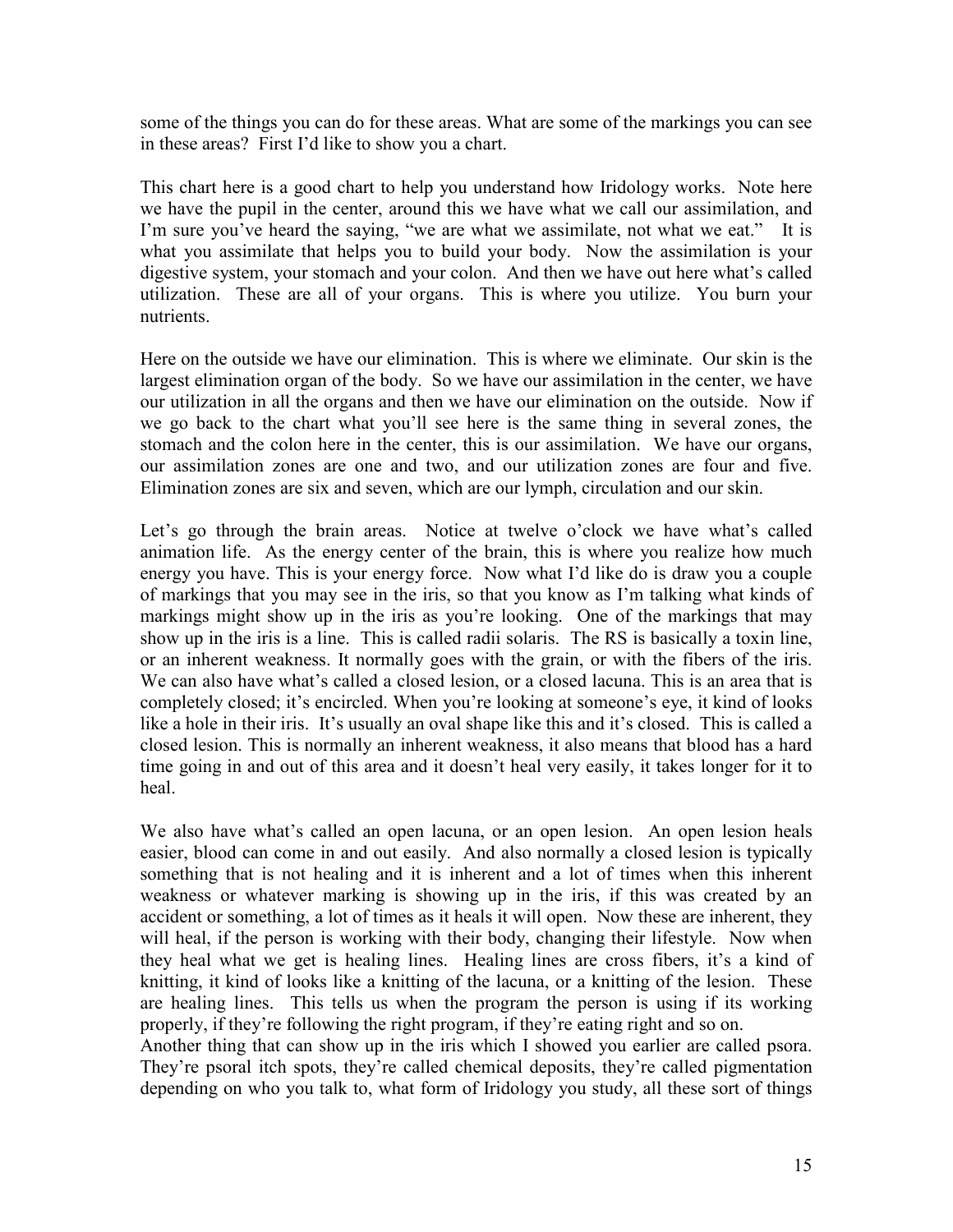have different names. A psora is usually a reddish-brown, orange spot that shows up in the iris, usually on top of the iris. So we'll either see a radii solaris, we'll see a closed lesion, we'll see an open lesion these are typically inherent weaknesses. We'll see a psora which can be an inherent weakness or actually something, maybe chemicals that a person has taken into their body that have deposited in a particular part of the body. And then of course if the program is working properly we'll see healing going on in part of the body and this is actually right here, what we want to see. WE want to see as much healing as possible going on in the body. This is what we're aiming for is healing.

So let me go ahead and go through these areas for you so now you'll know what to expect to see in these areas and later we'll go through all these markings so that you can actually see them in an iris. Back to animation life, this is the energy center of the brain. So we might see a lacuna or radii solaris in the animation life area. And the animation life area, if we see a marking in the animation life area, what that does is that tells us that there is probably a lot of fatigue, a lot of stress in this person's body. This person probably has adrenal fatigue, they may not be sleeping enough, maybe working too hard, they might be an extremist, they might be a workaholic, someone that does a lot of work. And when we look at the animation life and we see a marking in it, it will tell us that the person has a tendency toward depression. This happens quite a bit, where there will be a marking in animation life. I see it a lot, at least in the Bay Area, and I think its because of the lifestyle that we lead, with traffic and stress all day long, environmental pollution and so on, where our bodies are taxed. We don't eat as well as we should, or get as much sleep as we should, we live a very fast lifestyle here, and we burn out. We burn out our adrenals. We burn out our energy. And so besides looking at the animation life area of our brain, we also need to look at the adrenal gland. The adrenal gland is the gland that creates the adrenaline to make us go faster, to help us wake up in the morning, to help us get up and go.

If you see someone that has markings in the animation life, you can look at the adrenal and if you see someone that has a marking in their adrenal, likewise you can look in the animation life. Also if we see a marking in animation life, we want to look at the autonomic nerve wreath here, to see if it is what is called washed-out. Washed-out means that it is very difficult to detect. It's washed out, we can't see the autonomic nerve wreath, and it's very thin. It's very important to build up these areas. What are the sorts of things we can do? Well, rest, relaxation, there are kinds of meditation techniques, hot baths, supplementation to build up the nervous system. Vitamin B and C, there are herbs that can be taken such as catnip and chamomile that help a person to relax. There are herbal combinations that help a person relax. Changing the lifestyle, slowing down the pace a little bit, or dealing with the stress differently, these are the things that can be done to help with adrenal fatigue. Building up the adrenals can be done very well with pantothenic acid and B complex. This helps to build up the adrenal glands as well as Vitamin C.

Now when the animation life is functioning properly, the person has vitality/fatigue balance. They are balanced. They have proper appetite, they have emotional energy, they have nerve/gland interaction and they feel excited. They have a sense of life,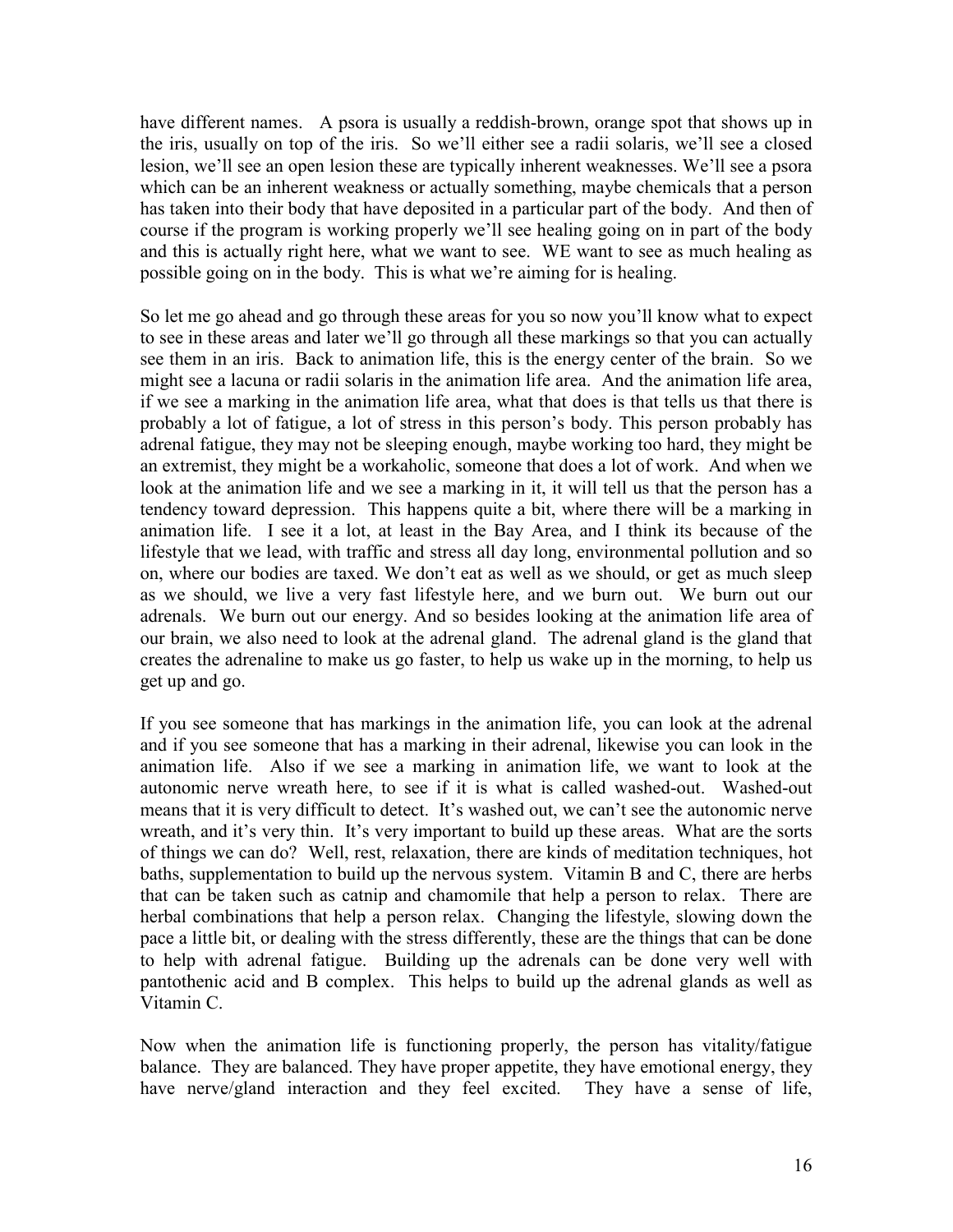exhilaration, vitality, they feel good. They have a good sense of who they are and they feel good about themselves. And when it's abnormally functioning, when its weakened, they are restless, they have hyperactivity, melancholy, laziness and dullness. Life just isn't as exciting anymore. They have depression, they could possibly have suicidal tendencies. So if you know anybody with despair and weakness and so on, you may want to check and see if they have a marking in their animation life. It's quite possible they may have a marking in their animation life.

The next area here is what we're going to talk about is called sensory locomotion. Before I go on let me mention that the animation life is both on the left and the right iris and is directly at twelve o'clock. Now the next area is sensory locomotion, notice it is on both irises, its' here on the left iris at about twelve-fifteen and over here on the right iris at about eleven forty-five. Sensory locomotion has to do with the way a person moves around, muscle coordination and magnetism, sensations of heat, cold, pain, touch, pressure and tension and also movement. So if you know anyone who has problems with movement, a lot of elderly have problems with sensory locomotion, somebody that has problems with their balance, someone that has problems moving around. Even someone who has broken their leg might have a marking in sensory locomotion. It has to do with moving around.

 The attributes are motor and sensory type, reaction time to sound and light, muscular exertions without fatigue strength and physical fitness. Abnormal is lack of sensation and exhaustion. Do you know anybody who is not coordinated? There are a lot of people who aren't coordinated. Look and see if there is a marking in sensory locomotion. Also look down here at the legs, the thigh, the knees and the foot. See if there are any markings down here, if there is any inherent weakness in the sensory locomotion and the leg areas or even the back areas. There may be some problems in the back area that prevents this person from moving around properly. There may be some problems.

Now the next area is called inherent mental. Notice that inherent mental is about twelvethirty in the left iris and eleven-thirty in the right iris. On the chart you'll see HAL, this stands for hallucinations, and OBS which stands for obsessions. What does inherent mental mean? This is the emotions, stamina, and normal functions. They can also have hallucinations and obsessions, but it also has to do with their concentration. How well do they concentrate? How good is their memory? The positive attributes are optimism, courage, will and love, individuality and security, confidence, identity and success and social acceptance. Abnormal function is impatience, hallucinations, melancholy, inability to comprehend, vacant mindedness, habitual inattention, and mental turbulence. So if you know anyone who has difficulties with mental ability, or a learning disability, you may want to look in the inherent mental area of the brain. Check to see what is their circulation to the brain like? Do they have enough circulation to the brain? If not, then that would need to be stimulated. As much circulation to the brain as possible is important. A few ways to get circulation to the brain would be slant boards, exercise, Keneipt baths, herbs like gingko and gotu kola and capsicum and hawthorn, these things stimulate the circulation, ginger, these things help to get the blood up into the head.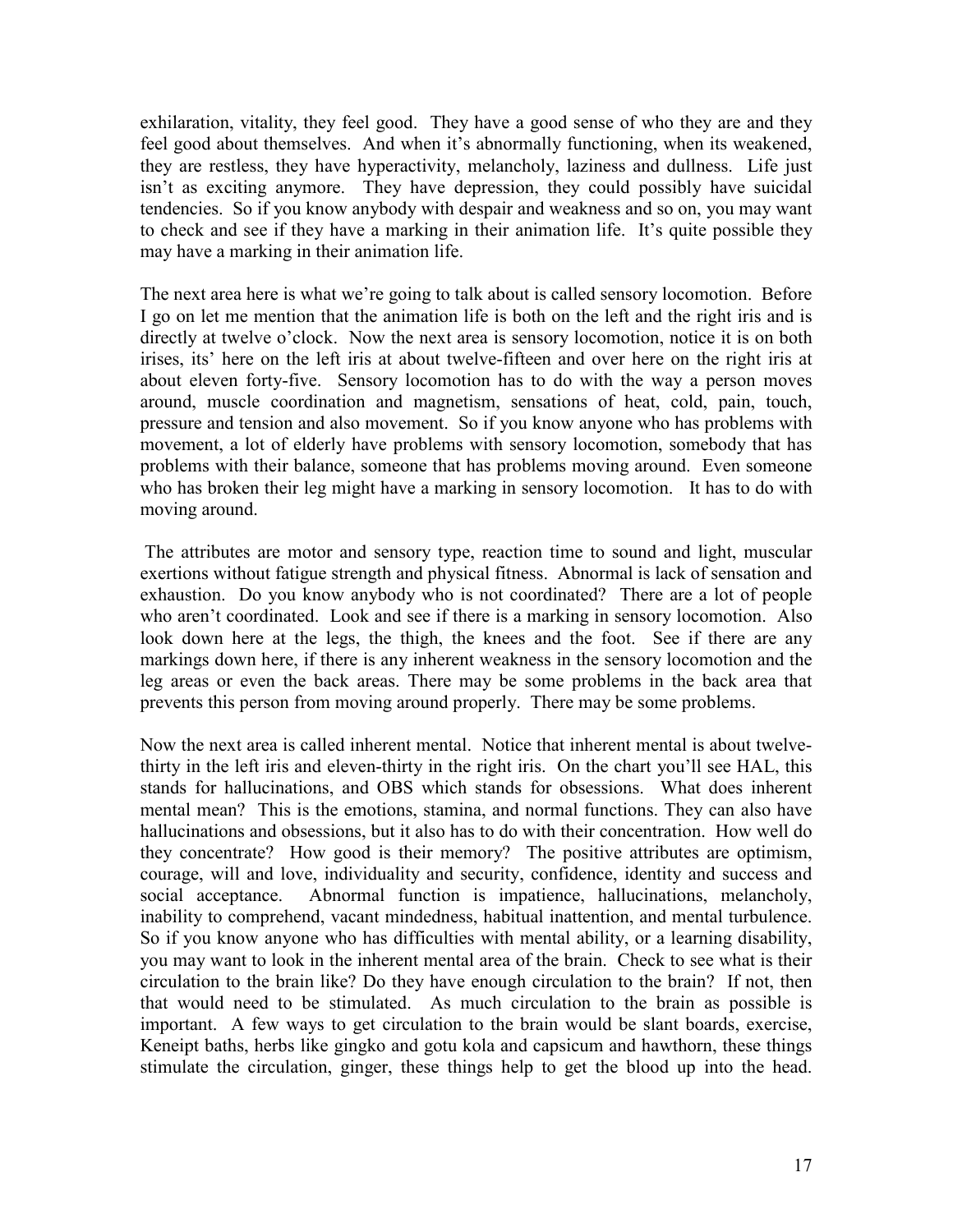These are very effective, slant boards, when you lay at an angle with your feet up and your head down, this helps bring the blood up into your head.

The next area is equilibrium dizziness. This is at twelve forty-five in the left iris. Notice it is not in the right iris at all. The equilibrium dizziness area has to do with balance and also autonomic muscle coordination. It also has to do with sexual activity. When it is functioning properly the person has a sense of balance. They are stable and they have a sense of security. When it is not functioning properly, there can be epilepsy, fainting, dizziness, and impaired muscular response. If you know anybody who has epilepsy or any kind of problem with their balance or equilibrium or dizziness, note if there are any markings here in this part of the brain.

The next area is the five-sense area. Note that the five-sense area is at eleven forty-five in the left iris and twelve-fifteen in the right iris. What are the five senses? The five functions are visual, tactile, auditory, olfactory and gustatory. Seeing, tasting, smelling, touching and hearing. When all of these functions work properly, there will not be any markings in this area. Now remember when you're looking at the iris, there will not be markings in an area that is functioning properly. What if you find a marking in this fivesense area? If you find a marking in the five-sense area you'll need to go to all of the senses. Let's say there's a marking in here and we want to see which sense is not functioning properly. We can go over here to the ear, and we can look at the ear area and note if there is a marking in the ear area. We can go over to the hand, for touch, and note if there is a marking there. We can look over here at the mouth and jaw area, the upper and the lower jaw, note if there is a marking in here, or if it has anything to do with the tongue, with taste. Note if there is a problem with smell, look at the nose area, and remember the sinuses are here, we can see if there are any markings in the sinus area.

If there are markings in this area, what do we do about it? Then we have to treat each area by itself. We will have to treat the ear by itself, if there is ringing in the ears, tinitus, then we would have to treat that separately than we would treat something going on with the hand. If the person is having a problem feeling, then that might mean the person is having a problem with the nerves, we might have to treat the nerves of have chiropractic adjustments to work with that part of the body, or take supplements for that. If there are problems smelling, then we have to find out what the problem that is causing this, if there is a lot of sinus congestion, then we know the bowel is obstructed and we'll need to work with cleansing the bowel. Of course we'll have to look at the bowel at the same time. As we're working with the iris and working with the body we need to determine what is causing some of these weaknesses.

Positive attributes of this area are sensuality, materialism, sensory stimulus and so on. The abnormal functions are sensory handicaps, over stimulation, impaired sensation and trouble hearing.

Lets go ahead and talk about ego pressure in the brain. We'll find it here in the left iris at about eleven-thirty and we'll find it in the right iris at about twelve-thirty. Ego pressure has to do with blood pressure regulation. Do you know anybody who has high blood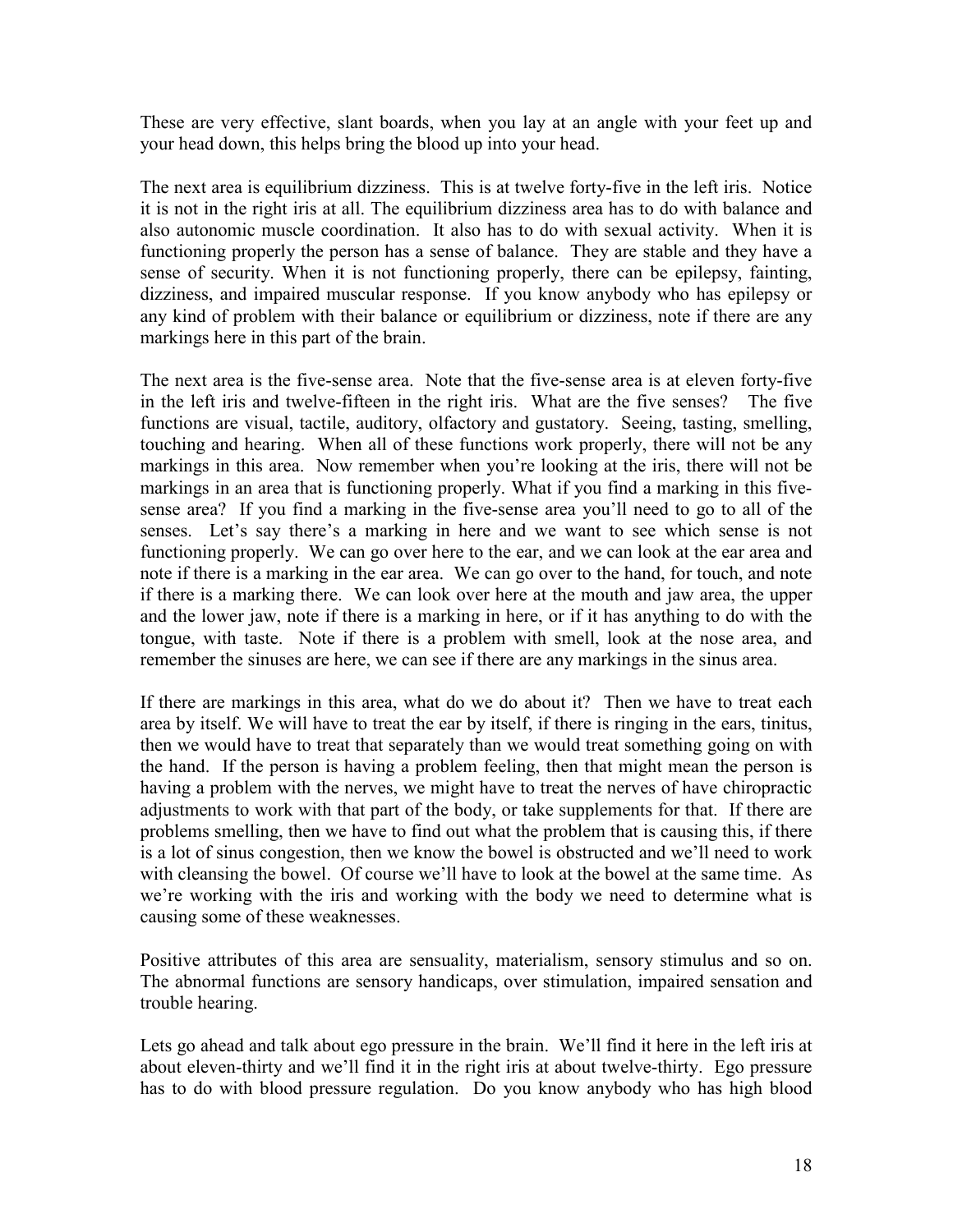pressure? If you do, there might be a marking in this area. It also has to do with decision making and psychological stress, willpower, anxiety and tension. The positive attributes would be desire and power and assertiveness, ideals, domination, determination, selfreliance. How does this person feel about themselves? This has a lot to do with a person's ego. Does this person have a positive ego, a positive idea of who they are? Or do they not? Do they constantly beat themselves up? Do they have a lot of greed, or anger and selfishness and fear and pride? Are they brutal, and so on? Are they sarcastic all the time? If they are, maybe there's a marking here in this ego pressure area and that needs to be looked at. Do they have a positive attitude? If they have a negative attitude, this might be a good place to start with the ego pressure, and if they do this might be a good place to start and from there work with this person on their attitude and their diet and so on. We'll talk more about the things that can be done when you see these markings in the brain area.

We also have acquired mental speech. Acquired mental speech is here at eleven-thirty in the left iris and twelve-thirty in the right iris. Acquired mental speech has to do with speak, learning, memory, skill center, concentration, attitude again, and language skills, reading and writing. Does somebody have a child that's having a difficult time in school? Do they have a hard time learning reading and writing and speaking? If they do, do they have speech impediments? What's causing it? Some of the attributes are assertiveness and attentiveness, social attitudes, rejection, trust, love of cleanliness, religious reverence, and there's a long list of all the attributes. Abnormal function is slow learning, forgetfulness, poor attitude, stuttering and stammering and lack of concentration. So what do you do about this if a person has a problem with their speech? Again, any of the herbs or vitamins that are good for the brain overall will be good for any of these areas.

What we want to do here is determine exactly what's causing these problems, if this person has a weakness in any of these areas, what is causing it? Why does this person have weakness in these areas?

The next area we'll talk about here is mental ability. Mental ability is here at eleven fifteen and twelve forty-five. Mental ability has to do with logical thinking and personality. It has to do with reasoning and voluntary movement and memory. It has to do with confidence and independence and assertiveness, discrimination, exactness and dominance and exactness and ability. Abnormal function is confusion and suspicion, mental chatter, withdrawal, melancholy, pessimism. All of these attributes, normal and not normal are these parts of the brain.. Something that can be done about this is rest, minerals, food supplements, and herbs such as gotu kola, capsicum and gingko, these help to increase energy. Also a change of diet, from refined to unrefined foods, this can help with energy, this can also help with the energy of the adrenal glands. Anything to bring blood up into the head, one of the vitamins that works for this is Niacin. Niacin helps bring blood up into the head to increase the circulation to the head. Also, alfalfa is a good herb to help build up the vitamins and minerals in the body and also to feed the brain.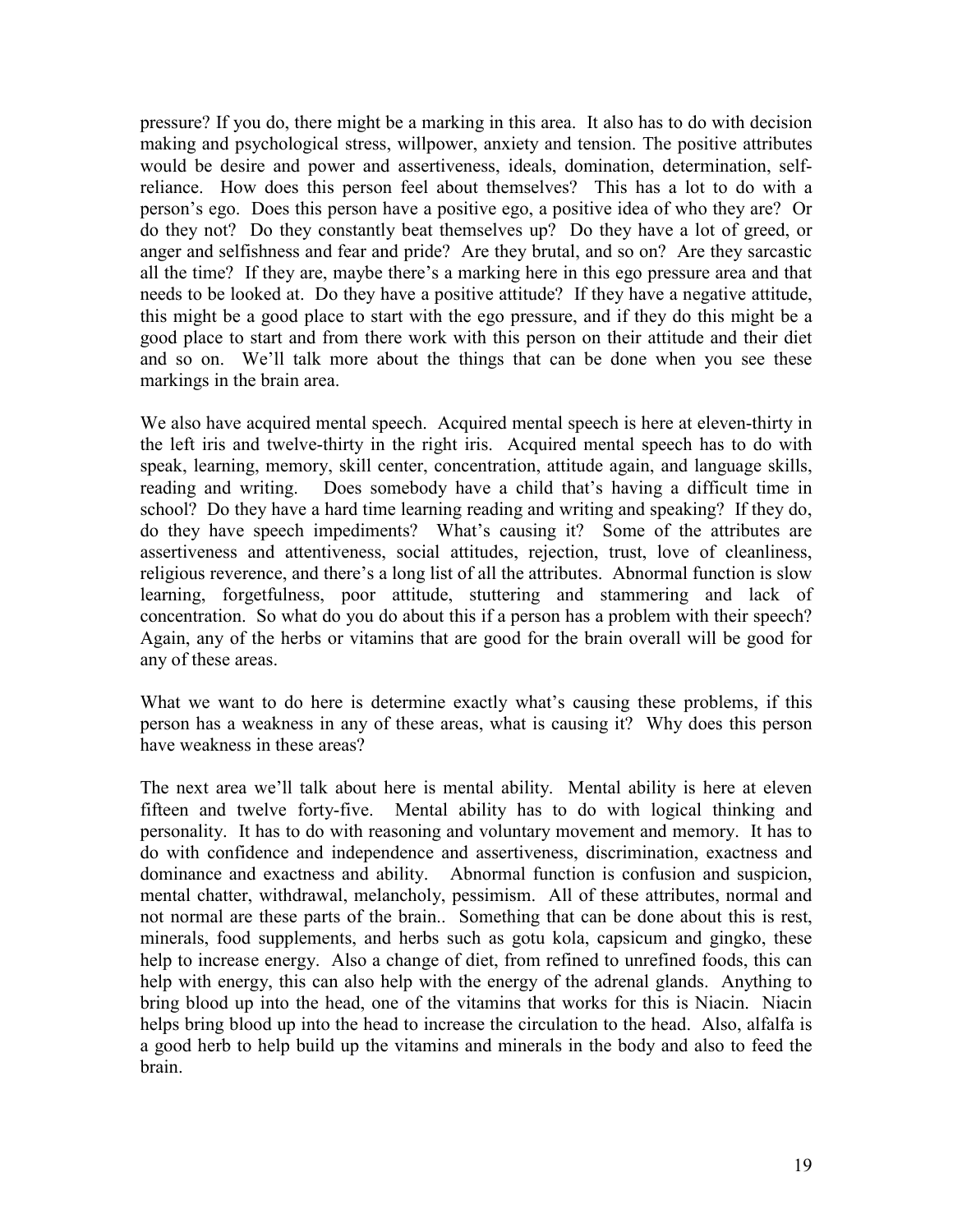We also have sex impulse/mental sex area in the brain. Notice here how sex impulse/mental sex area is directly across from the uterus, prostate and vagina area, notice that its directly across from the organs. And we call this is reflex, that it is directly across the iris. Now sex impulse/mental sex area is only on the right iris at elevenfifteen. And sex impulse/mental sex area has to do with attraction and sexual responsiveness, and reproduction. If you have somebody that comes to you that is having problems with infertility you may want to look up in the sex impulse/mental sex area to see if there is any marking as well as look into the uterus, prostate and vagina area. Normal function is attraction, reproduction and the attributes are creativity and motivation, excitement, imagination and exhilaration. Abnormal function is perversion, violence, competitiveness, irritation, lassitude, vanity and self-centeredness.

Some of the herbs you could use for women here in this area are things like dongquoy, dongquoy is a very good herb for balancing out the female reproductive system. And for men we have herbs that are excellent for the prostate.

Lets talk about the organs now. First of all the lungs, we have the lungs between two an three in the left iris and in the right iris between nine and ten o'clock. Notice here we have upper and lower lung on the left iris, upper, lower and middle lung in the right iris. Notice we have the bronchioles and the bronchus. The lungs basically remove waste products from the body and they help to keep the acid/alkaline balance in the body. If you know anyone who has asthma, or gets bronchitis a lot, or has problems breathing, you may note that there may be some markings in their iris. Remember what we talked about earlier, the types of markings you can see in the iris you can see open or closed lacuna, you may see radii solaris coming you may also see stress rings and these are lines that can show up around the iris of the eye. A lot of times when somebody has asthma its because they focus their stress in their chest area and their chest area tightens up. A lot of times it's also psychological but a lot of times it has to do with holding the stress in the chest area.

If somebody has a lot of problems with their lungs they might need to seek a climate. If someone has a lot of mucous or a lot of bronchitis, they'll want to raise their elevation, they'll want to find places that are dry, have a dry climate. Elevated altitude between fifteen hundred to twenty-five hundred feet above sea level is a good altitude for people who have problems with the lungs and the bronchioles. Also a place where there is low humidity, it's not too cold, this is excellent for someone with lung conditions. Bowel care is essential. One thing noticed is that the bowel is in the center part of the iris. Note that most of the organs are attached to the autonomic nerve wreath, and a lot of times what will happen is this bowel, depending on where the small intestines or the large colon are weakened, it can cause weakness in various parts of the body. So if you notice this person has a weakness in their lungs, then it makes sense to take care of especially this descending colon. If you notice the person has a weakness in the right bronchiole, or the right lung, then it makes sense to take care of the ascending colon. Of course, the way to take care of the ascending colon is the way you take care of the entire colon, which is through bowel cleansing. So bowel cleansing is especially good for any kind of lung condition whether it be asthma or bronchitis or any kind of infections, typically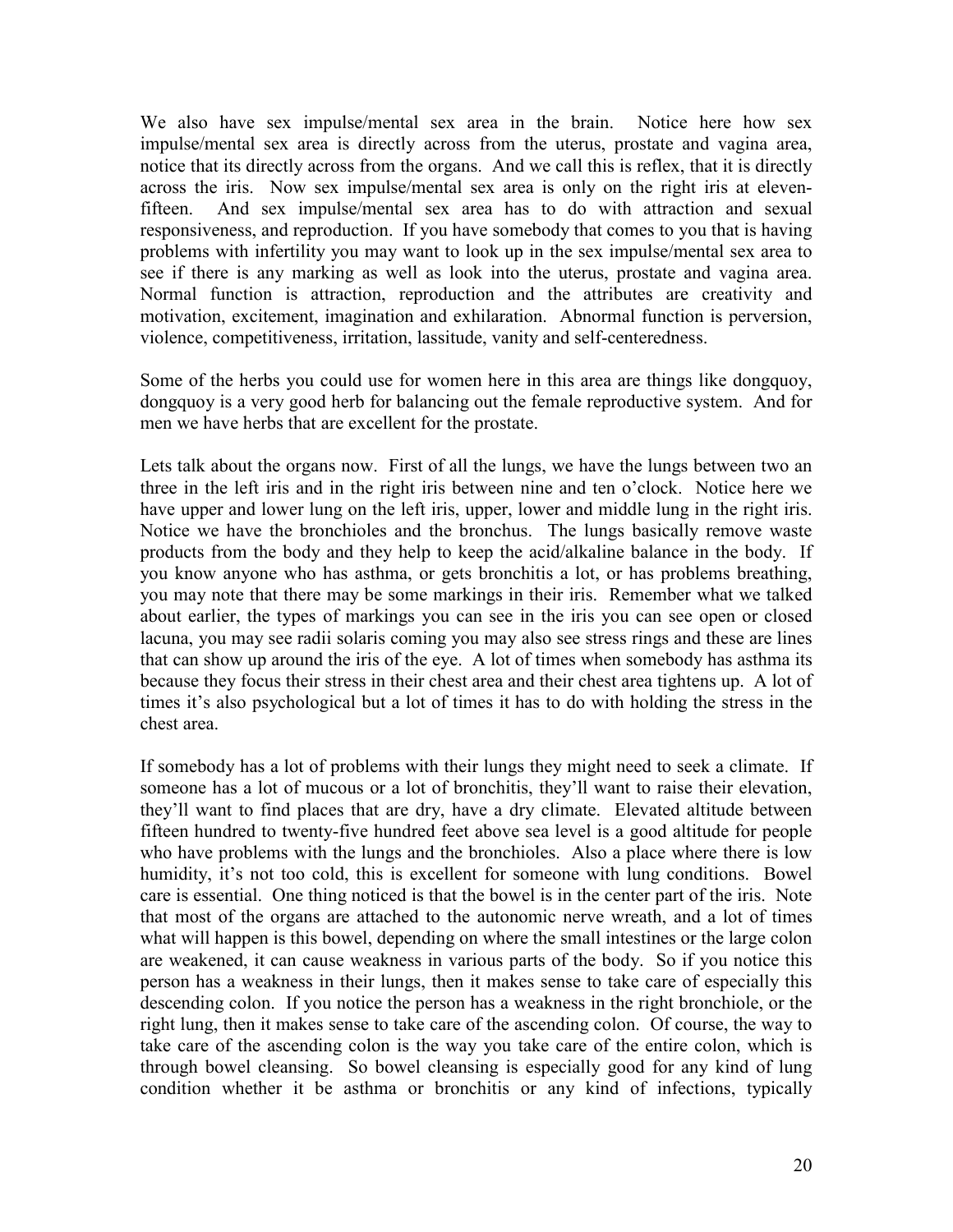weakening the lungs. Also, working with the immune system at the same time. Eliminating all processed diary foods, a lot of times people have food allergies to dairy, cheeses and milks and things like this. Also, whole-wheat products, a lot of time people have whole-wheat allergies, and for refined foods. Also vitamins that are excellent for the lungs are vitamin A, and B and C, of course C is beneficial for most ailments, and Vitamin D, also minerals calcium and copper, fluorine and iron, and silicon. Helpful herbs are comfry, lungwort, angelica, elecampane, eucalyptus, and the list goes on, licorice, marshmallow, and mullein. Mullein is an excellent herb, it acts as a lung healer. Sage and thyme. Also exercise, excellent to help the lungs and Dr. Jensen talks about sniff breathing. Sniff walking. Which is when you walk at a rapid pace and you breathe in on three steps, you breathe in, and on the last step you breathe out. Of course doing this in an area that is not polluted and not on the side of roads where you have a lot of exhaust from cars is the best place to do this. Stay away from heavy smog areas, not smoking, if you know someone who smokes and they have a weakness in their lungs, be sure to tell them when you see somebody like this be sure to tell them where the weakness is. Is the smoking causing the weakness in the bronchioles and lungs? Some people have the belief that smoking does not cause weakness in their body, and a lot of times it will not, but there are a lot of people who don't have that belief, and it does.

Be sure not to suppress sneezes or coughing, as sneezing and coughing are ways for the body to eliminate bacteria and phlegm and mucous and this is very important for cleansing. This is the body's way of cleansing out material that has settled in that part of the body.

We also have here the pleura, this is the breast area, this little blue circle is the nipple and each one of these lines are the ribs. When we're looking at an iris of the eye, its very difficult to tell which rib was broken, or which rib has the problem. But if a woman tends to have cysts in the breasts, or any problems in the breasts, it's a lot easier to tell if there is a problem in the breast and which breast it could be in, the left breast or the right breast, depending on what kind of marking there is. If there is a cyst in the breast, you'll normally see a closed lacuna in the breast area, if there is a broken rib, a lot of times you'll see a closed lacuna with healing, depending on what the person has done. I've seen several men who've fallen off roofs, and you can see where they've broken their ribs based on a lacuna that's in there. Over the years, the body has mended, so there's a lot of healing lines in this area in that lacuna. If a woman has had a breast removed or a cyst removed a lot of times you can see the condition before it was removed, (you can't tell that it was removed though) so you can tell the woman what may have been the problem in that area before it was removed.

Now the next area is the heart area. Note when you talk to people about their heart, they've very sensitive about their heart. Here in the US, the heart is the organ that's associated with pain and love and grief, and we have a lot of heart disturbances. A lot of that can be from disappointments in love, if you've ever had a time when you were ever hurt, you can actually feel that pain in your heart, a physical pain. There are a lot of people that actually have a lot of physical pain in their heart. So when we see a marking in that area, its not strictly physical. It can also be emotional. Again remember if the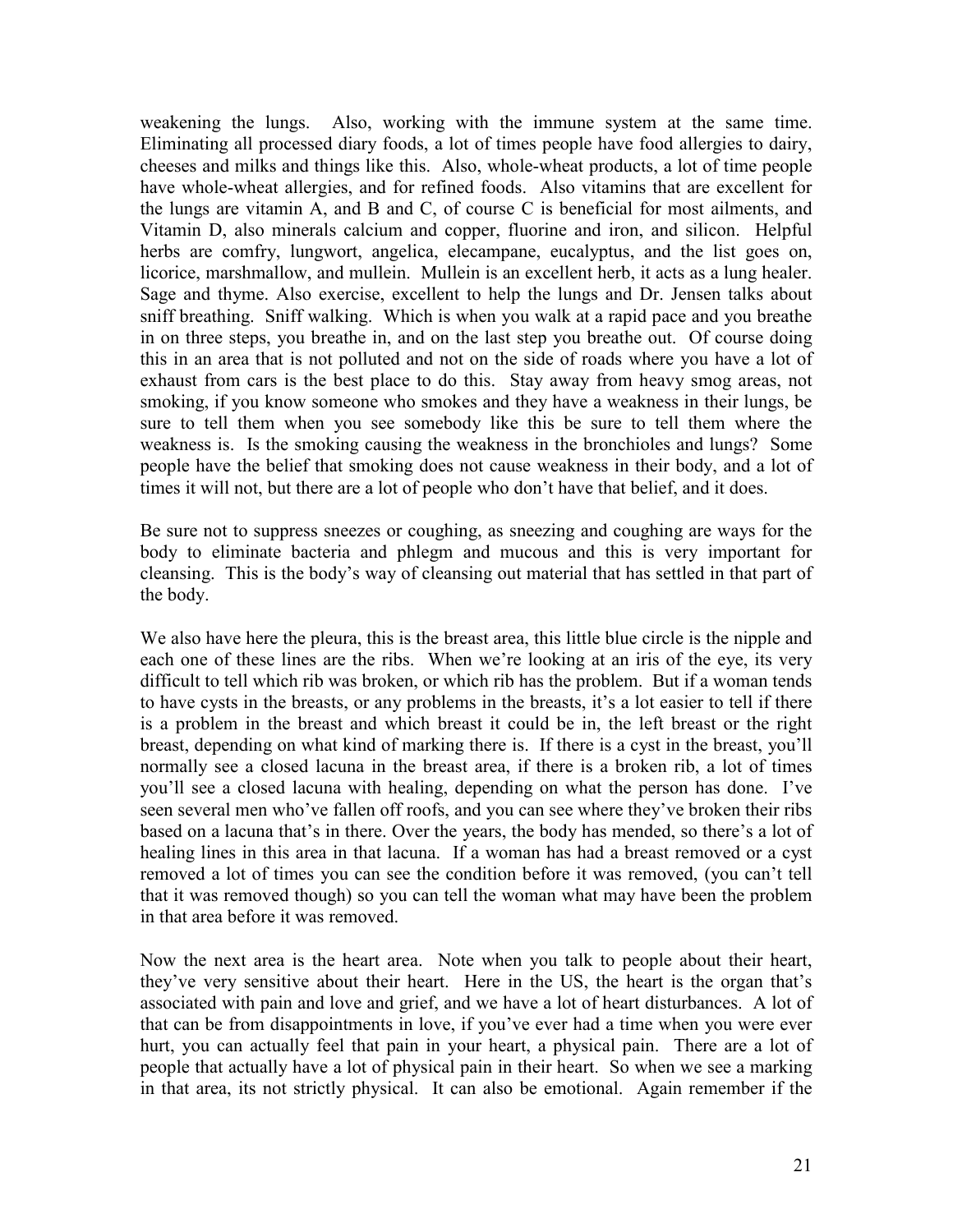heart is functioning properly there will not be any marks in it. But some of the marks we can see in that area are white fibers, which we'll talk about later. We'll talk about when we can see if there's an irregular heartbeat, or if there is a weakened heart area, it will show up at three o'clock. One thing that needs to happen in order for there to be a serious heart condition, the autonomic nerve wreath needs to be broken. This wreath is usually one piece, its not broken anywhere. If it IS broken, then its telling you that particular organ, where the wreath is broken is not getting the proper nerve supply. So if you notice the nerve wreath is broken here at the heart area then that can tell you that the heart is not getting the proper nerve supply that it needs.

Now some of the things that can cause markings in the heart besides inherent weakness is lack of fresh air, too much fat on the heart walls, disharmony in the home, disappointments in love, strong passion or even over excitement, or if someone has a weak medulla. Now the medulla I didn't talk about because we do have what's called a heart-medulla syndrome. Note the medulla is here at one o'clock in the left iris and eleven o'clock in the right iris. We have what's called the heart-medulla syndrome. Now the medulla is the part of the brain that regulates breathing and heartbeat, automatic functions. You don't have to think about when you're supposed to breathe. A lot of times there will be a marking in the heart and the medulla, or you'll notice in the eye there's a marking in the medulla and maybe in the heart at the same time, and then you can tell that there may be an irregular heartbeat problem. A lot of times this is caused by food allergies, or stress. Stress can cause an irregular heartbeat. A lot of times it's caused from too much caffeine in the diet, too much over stimulation. If the heart becomes over stressed, if there's too much physical exertion, if a person is exercising too much and they're over stressing their body and their heart. Overeating, excessive drinking, these are things that can weaken the heart, drinking too much tea or coffee, too much alcohol or smoking, or even sexual exertion. The best herb that I know of for the heart is Hawthorn berries. Hawthorn berries have been known historically to build up the heart and whenever I talk about herbs in the video, know that I'm talking about historic uses of herbs. Hawthorn berries have been shown to be excellent for the heart as well as capsicum, which helps to stimulate the flow and blood, and cayenne. We also know have chlorine and iodine foods as well as iron and calcium and magnesium are good. Lecithin is excellent for anybody having problems with their heart areas or high cholesterol to help break down the fats. Vitamin E, phosphorous foods, nerve fats and salts are all excellent for the heart. Excessive use of beef in the diet and use of drugs can weaken the heart area so it's important to have a good diet and use your diet in moderation.

Now what I'd like to do is for you to stop the video and go through practice two, once you've finished that, come back and we'll go through the next part and section three.

Welcome back to beginning Iridology and now we're going to continue to talk about the recognition of the eye and study of the Iridology chart. What I'm going to do is explain one other area of the brain, which is the temple/forehead area and we'll find the temple/forehead area in the right iris at one o'clock and in left iris at eleven o'clock. And the temple forehead area, when we see markings in this area of the brain, a lot of times we'll know that the person is experiencing headaches, especially migraines and tension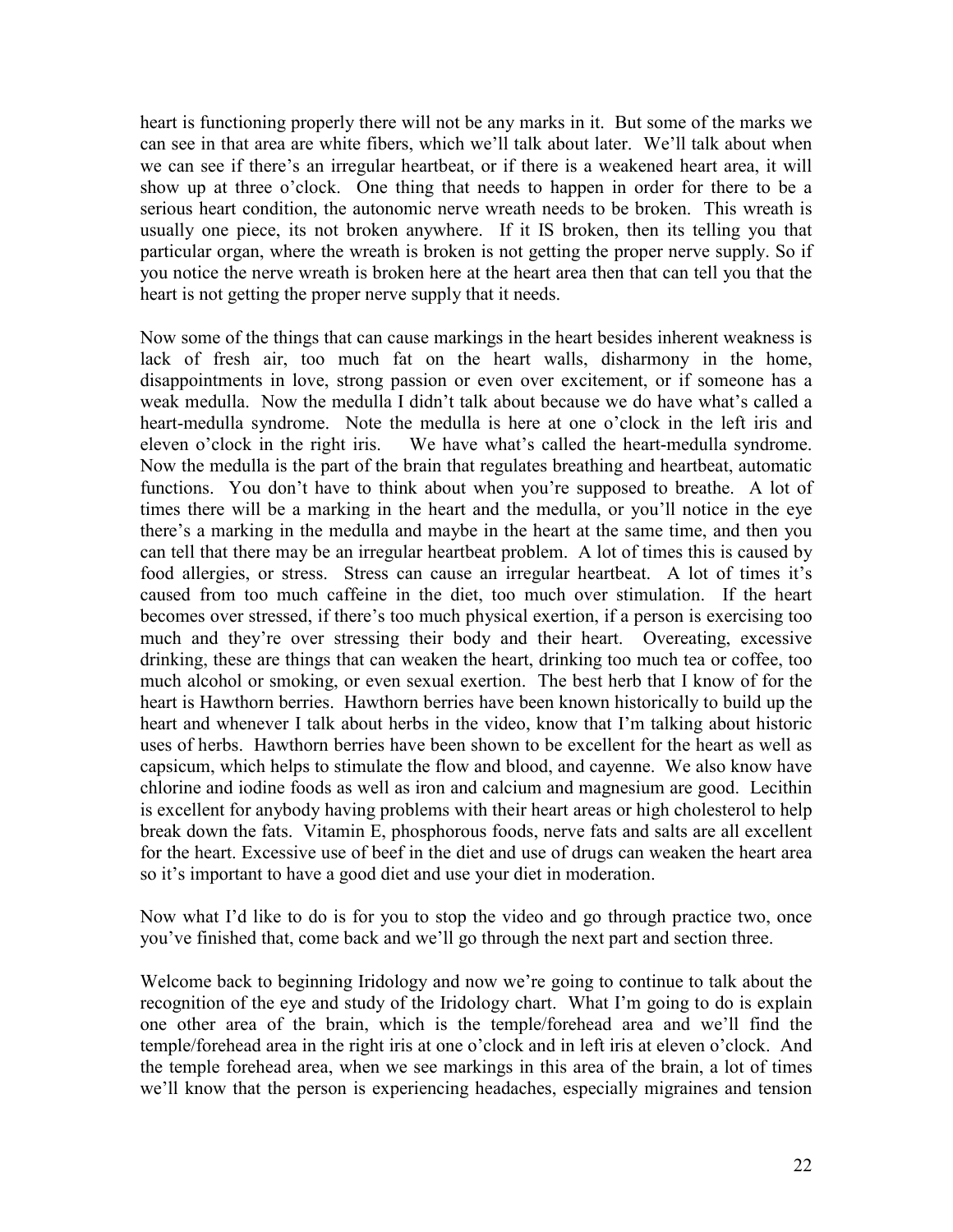headaches. If we notice in this area pigmentation or a psora like I drew earlier for you, we'll know that these are tension headaches or toxic headaches, maybe materials that have deposited in the temple/forehead area of the brain. What I'd like to do is tell you a few things about the brain, some of the vitamins and minerals and herbs that can be used for the brain to go along with all these areas that we spoke about. One other area that I would like to talk to you about is the hypothalamus. The hypothalamus is not on the chart, but you will notice here that it is at twelve o'clock, this is the left side and this is the right. The hypothalamus is the gland that basically tells the pituitary how to function and the pituitary is the master gland that then goes on and tells the pancreas and the adrenals and the uterus and the prostate and the ovaries how to function. So its important to get into the sun and stimulate the hypothalamus and also to give the brain enough nutrition. And the types of vitamins that are good for the brain are B complex, this includes all the B's and this is B1, and B2, B6, B12, B13, also colleen, folic acid, ????, niacin, panathenic acid and Vita C, D and F. Minerals include calcium, iron, magnesium, maganese, phosphorus, fluorine, potassium, zinc, iodine, silicon and sulfur. The herbs include valerian, lobelia, skullcap, oatstraw as well as ginger, and capsicum and gotu kola and also gingko.

I want to remind you that in no way are we prescribing herbs for any ailments and we are not diagnosing in any way. By looking at the iris we are looking for inherent weaknesses and also we are not prescribing herbs. If at any time there is a serious health problem its always recommended to seek other professional advice, to have blood tests to verify what is happening in the body. So we are purely, with Iridology working with inherent weaknesses and historic uses of herbs. So it's important to remember that.

What I'd like to talk about is the spleen. The spleen is only on the left side of the body at about four-thirty in the iris. The spleen performs five functions. Note that when you receive this video you will receive handouts that will have this information in it and a lot of charts you will be using throughout the course will give you a lot of the information that I am stating here in this video so that you can refer to it and use it as you're studying. I highly recommend that you study the charts and use this information as much as you can. Now the spleen performs five functions and these functions are: it filtrates the old and damaged red blood cells, the second function is the filtration of bacteria and blood debris, the third is production of antibodies, the fourth function is production of lymph cells and plasma cells, the fifth function is storage of about one-third quart of blood in case of hemorrhage. The spleen is mostly lymphoid tissue, and it performs those five functions. Now if you know anybody who has been in a car accident and is missing their spleen, then you'd could look at the spleen area and see that it is missing. Now if the spleen is removed surgically, you won't be able to see that. Anytime a person is under anesthesia the changes aren't recorded in the iris of the eye. However, if the person had an accident and caused damage to the spleen then we can see that there is weakness in that area. Of course we can also tell if that area is healing as well.

Some of the herbs that are beneficial for the spleen are chaparral, we cannot get chaparral at this time but hopefully it will be available in the future, but garlic and capsicum, these are excellent for the spleen. Anything that can help cleanse the body. Any of the bitter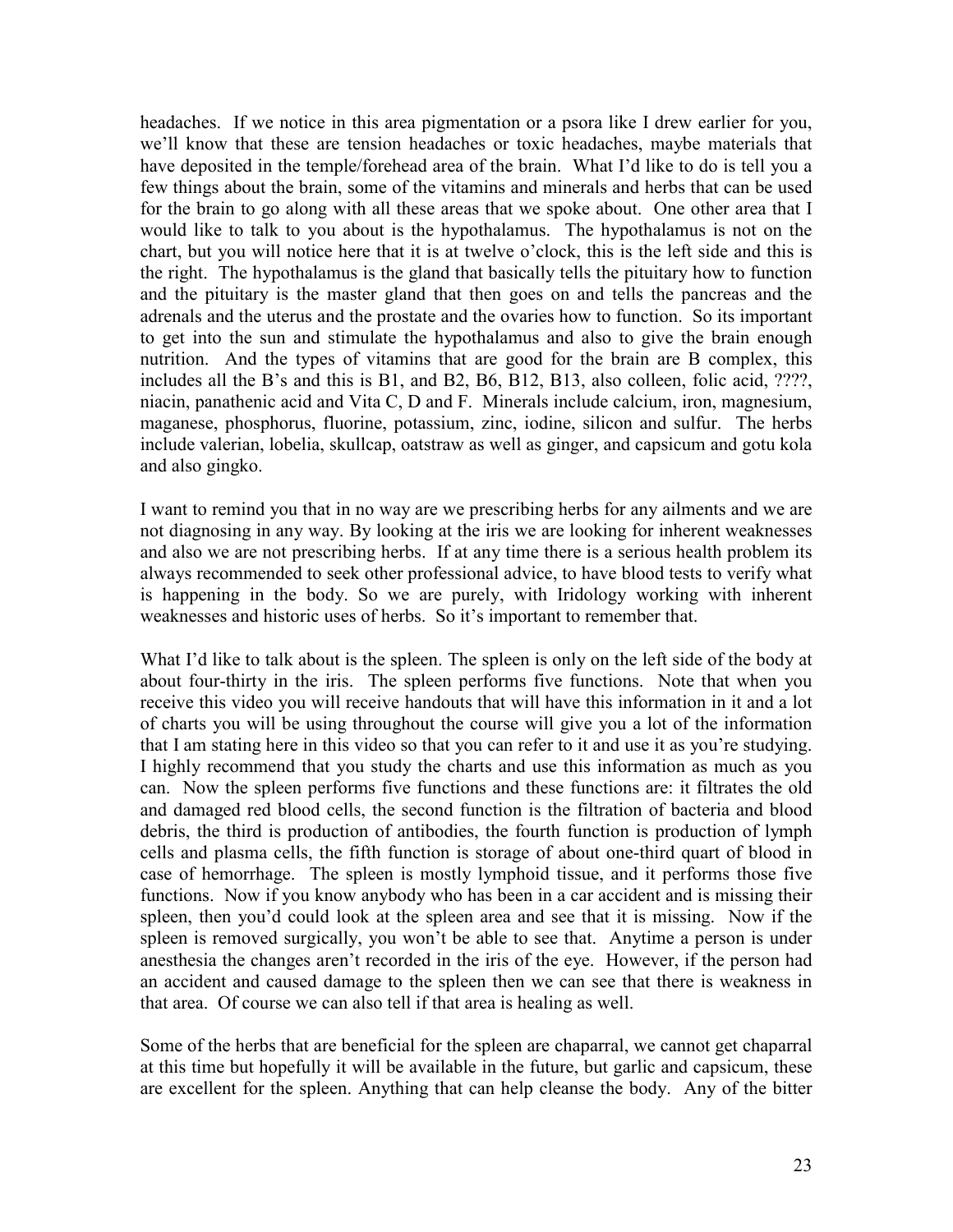herbs, such as Cascara Sagrada, black walnut and burdock root, these help to cleanse the spleen and stimulate it to function better. Also cleansing the bowel, using things like cilium hulls for bulk and herbal laxatives like Cascara Sagrada, also hydrated bentonite, its excellent in small quantities to help with the spleen.

Lets talk about the liver. Its only in the right side of the body, its here at seven-thirty we have the liver/gall bladder. I see a lot of markings in the liver area, as well as a lot of markings in the spleen area. A lot of times when someone has Candida, is craving a lot of sugars, has spaciness after they eat, food allergies, you can look in the spleen area, you will find they have a closed or open lacuna in this area. A lot of times if somebody is having problems with digestion of any type, or if they come to you and are having hypoglycemia, or diabetes or a difficult time breaking down fats, halitosis, anything having to do with bad digestion, if their food sits in their stomach for a long period of time, they may have problems with their liver, their liver may be sluggish. This happens a lot. The liver is very sensitive to stress and weakness easily, however the liver is the only organ in the body that you can remove part of it and it will grow back.

The liver has six functions and five of these are non-digestive. One function is digestion. The non-digestive functions are production of plasma proteins, these are antibodies, and also anti-coagulant production. It also destroys worn out red blood cells and bacteria. It helps to detoxify the body acids and metabolic wastes. Note that the liver helps to cleanse the body. Basically anything that you eat or drink goes into the liver to be broken down into nutrients. The nutrients are then absorbed into the body and used for energy. The material that is not needed is then put back into the bowel and eliminated through the colon. The fourth function is glucose balance of the blood, it also helps to store and release sugar into the blood. So the liver does play a part in sugar metabolism and sugar balance. So if you know anyone with hypoglycemia or diabetes, or having problems with blood sugar, maybe if they don't eat for a long period of time they feel lightheaded or they feel faint, or aggravated, besides looking at the pancreas to see if there is a weakness there, we would also look at the liver. Also the liver stores vitamins A, D, E and K. It also stores copper and iron and also stores poisons that it finds in the body.

The digestive function is to produce bile. The bile is produced in the liver and its' held in the gall bladder. The gall bladder is here, just above the liver. So the liver produces the bile, the bile is stored in the gall bladder until the person starts to think about what they're going to eat. Once the person starts to think about what they're going to eat, the digestive process starts, it starts before you eat. Bile is then sent into the duodenum. The duodenum is the first part of the small intestines. This is where the bile will break down your fats. Care for the liver includes an herb that is excellent for this, milkthistle. We also work a lot with liver flushes, using Epsom salt and lemon juice. Its very important to be careful with someone who has problems with their gall bladder, maybe with digestion and breaking down fats, its important to be sure that person is strong enough to do a liver flush. If they're in a weakened condition or a lot of pain, its suggested not to do a liver flush, its better to do maybe a slow liver flush with a little lemon and water in the morning. Herbs historically help, working with the gallstones. Some of the vitamins that are excellent are Vitamins A and C and E, minerals include iodine, sulfur and chlorine,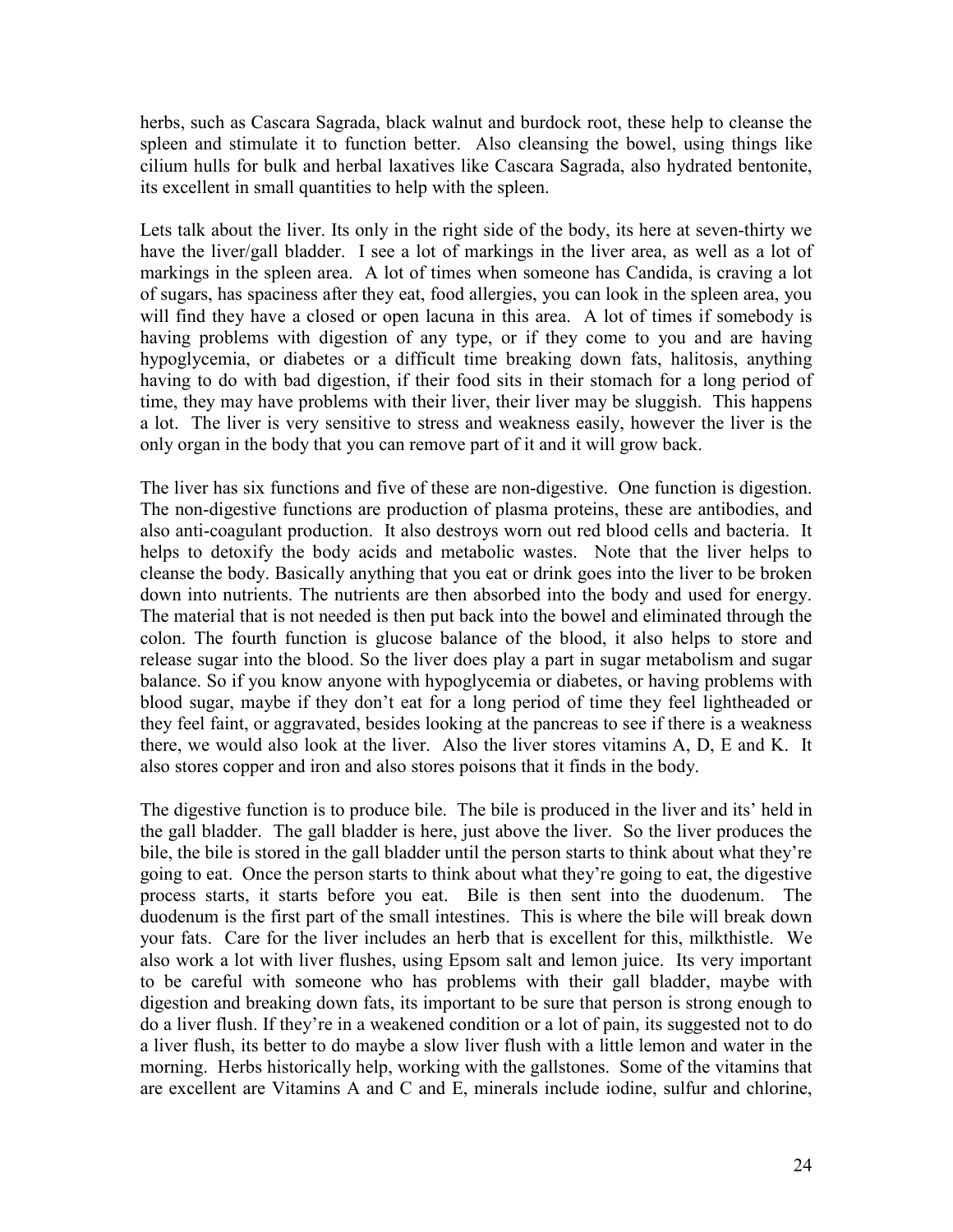and iron potassium, sodium. Herbs, dandelion has been historical used, Cascara Sagrada, chicory, goldenseal, marigold, rosemary, yellow dock and comfrey. Chiropractic manipulations are excellent. Also raw and steamed beets, these seem to help stimulate the liver to eliminate toxicity in the body. So these are some of the things you can do for a weakened liver. Remember when we have a mixed biliary eye to look at the liver and gall bladder area. Also note that there is a weakness in the gall bladder or liver area, this would be the nose area, to look in the sclera, towards the nose area, to see if the person has any fatty deposits, and if they do, then you know that this person has some weakness in the liver and gall bladder areas. One of the ways to work with the liver is to help the person reduce stress. Meditation, relaxation, vitamin B's, also helping that person to possibly change their lifestyle, eating a lot of raw fruits and vegetables, hot sweat baths are excellent, good exercise, a brisk walk is good for stimulating the liver. Any kind of deep breathing exercises will stimulate the liver area.

Now I'd like to talk to you about ovaries and testes. The Ovaries and testes are in the left area at five o'clock. Left iris at five and right iris at seven o'clock. You may see markings in the ovaries and testes when they are problems with irregular menstrual periods, when a women is not ovulating, when a man is having problems with impotence, you may see inherent weaknesses showing up in the ovary and testes area. If a man has had a vasectomy, there will be a small lacuna in the testes area. If a woman has had any kind of problems with her menstrual cycles or fertility, there will be a marking in the ovary area. Now remember if you do see a marking in the testes or ovaries area, that you look up here at the mental/sex area, because this has to do with the way the person thinks about themselves and their sexual function. So it's important, besides looking here for the uterus and the prostate, to look in this area of the brain for the ovaries and testes. And likewise you can use this both ways if you see a marking here the sex impulse/mental sex area you would also look at the uterus, prostate, vagina, ovaries and testes. This is important because if there is a weakness in the testes and ovaries this is important to know, it may give a person a reason or a cause for what's going on in the body. One of the herbs that has been used in the past is donquoy, also red raspberries, black cohash. I must state that black cohash does have a side effect. Most herbs only have a minor side effect of diarrhea or a headache, they're typically non-toxic and very safe. Black cohash has a side effect of a headache and it can last for several hours. What black cohash does is stimulates your own estrogen. If you're a woman and you use this to stimulate menstrual cycles or to balance out your glands, it's also a very good herb for women that are going through menopause. If you use this, be sure to use it in small quantities, because it can cause a headache and take quite a while for the headache to go away.

The ovaries and testes are the sex glands and they produce hormones. In women it produces estrogen and progesterone and in men the testes produce testosterone. Testosterone assists in the development of the prostate gland, seminal vesicles and secondary sexual characteristics and sexual behavior. It also helps regulate fluids and electrolytes in the pituitary gland. Ovaries control the cycles of ovulation and menstruation. Now the foods that are excellent for the testes and ovaries are foods high in iodine such as pineapple, green onions, fish, and seaweed. Also calcium, silicon, oatstraw, zinc, and also vitamin C, B12 and E are good. Herbal supplements beneficial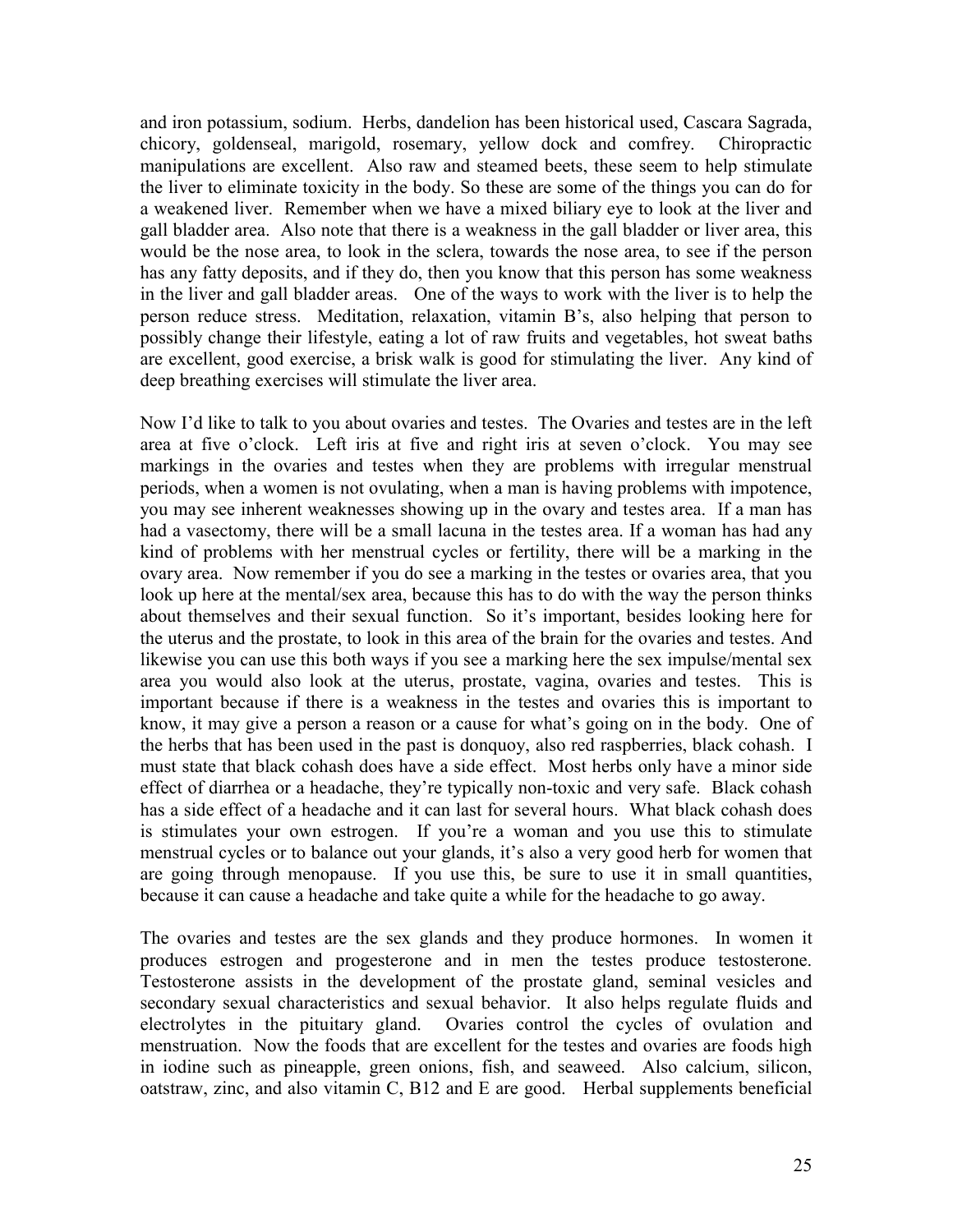to the glands include sarsaparilla for the men, red raspberries for women, black cohash for women, kelp is excellent for the thyroid and gotu kola are excellent for the testes and ovaries, besides working for the brain. So these are some of the things you can find in the ovaries and testes area and some of the things you can do or suggest to people.

The next area is the pancreas. Its here at seven o'clock and there seems to be quite a bit of weakness in the pancreas. I think a lot of it is caused by the fact we live such a stressful life and we don't eat right. A lot of people tend to eat sweets and starches when they're hungry, it's an easy thing. They look in the refrigerator and they see a piece of bread, or they go out to eat and they eat something that doesn't have a lot of nutritional value. The pancreas has two functions, it works as both an organ and a gland. As an organ it helps to produce a lot of your enzymes, and as a gland it helps to produce insulin. So it does both, it helps to regulate your blood sugar and keep it at an even level so that you're not constantly having these ups and downs with your emotions. If the blood sugar gets too low then what can happen is a person can become hypoglycemic. When a person becomes hypoglycemic they tend to have shakiness, lightheadedness, they can faint if they haven't eaten for a long period of time, they can get a lot of headaches, just feel pretty miserable. They can also have crankiness, if you know anybody with these symptoms and they haven't eaten for a long time and get these symptoms then they may have a problem with their blood sugar fluctuating. What's good to do for a person who is having these symptoms and they're hungry is to have protein. Protein tends to keep the blood sugar level even for a long period of time. Chromium is an excellent problem to use for this. Also if you know someone with diabetes, this is also an area, besides the liver, that can be in a weakened state, and this means they have too much sugar in the blood. If they have too much sugar in the blood, there again, the pancreas needs to be built up and balanced out. One of the herbs used for the pancreas for diabetes is goldenseal. Goldenseal has been showed to help lower blood sugar. Vitamins would be B1, B2, minerals would be sodium, chlorine, copper, iron, magnesium, potassium, silicon and zinc. Other herbs, dandelion, elecampane, yellow dock and juniper berries. These are some of the vitamins and herbs that have been excellent for building up the pancreas, besides chromium. Anyone with any kind of blood sugar imbalance can benefit from chromium because it does help to keep the blood sugar balanced.

The next area is the adrenal glands, now I spoke a little about the adrenals when I spoke about the animation life. The adrenal glands are at five-thirty in the right iris and sixthirty in the left iris. They're two small glands and they sit atop the kidneys in the back. The adrenal glands produce corticosteriods. These are produced to prevent disease and infection. They also produce hormones that help us with weakness, loss of stamina, if people feel fearful and feel unequal to tasks. Also the adrenal glands help us with our energy level. If our energy level is low and we need a lot of stimulation during the day, a lot of people need stimulation in the morning, to get out of bed, they need caffeine or some kind of stimulant, then you know they have some kind of adrenal fatigue. So you would probably see a lacuna here in the adrenal gland. There might also be a radii solaris in this area. The best thing to do for this is rest and relaxation. A lot of relaxation, sleep also, anything to build the adrenals such as B complex, pantothenic acid, vitamin C. Helpful herbs are juniper berries, licorice root, gotu kola, ginseng. Ginseng acts as an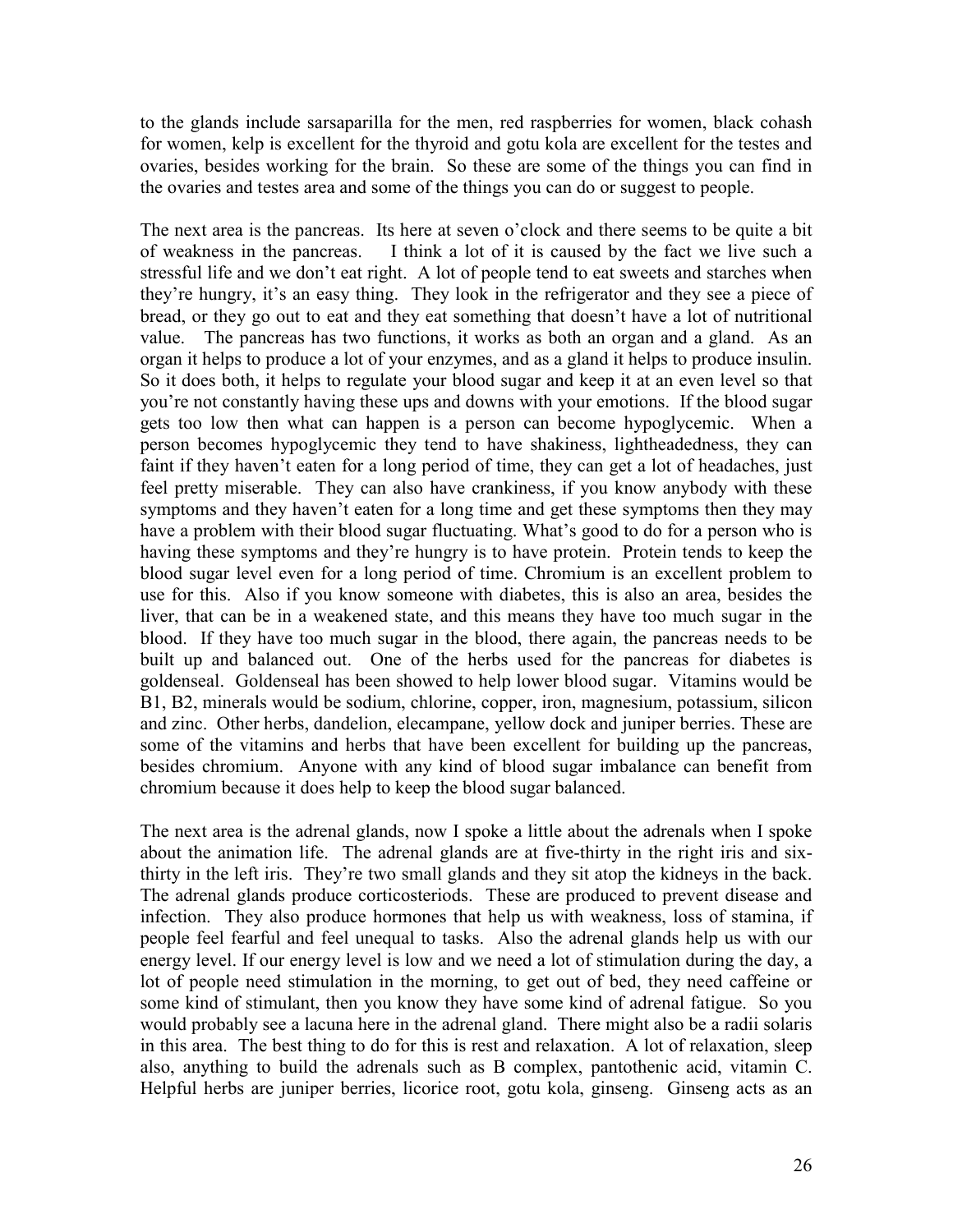adaptagen. And adaptagen is an herb that the body will use if it's necessary, if it needs it. If the body doesn't need it, there's no effect. If a person needs the ginseng, then the person will be able to feel it. It's also supposed to be excellent for longevity. Also, kelp and parsley are excellent for the adrenal glands. I see a lot of adrenal fatigue and I think it has a lot to do with the lifestyle that we lead, we're under a lot of stress, we work a lot of hours and our adrenal glands only have a certain amount to put out and after awhile, they lose their amount of energy.

The next area is the kidneys. The kidneys are at six-thirty in the left iris and five-thirty in the right iris. The kidneys are one of your main elimination organs. They help to filter out impurities out of the blood and out of the body. One of the important things for the kidneys is to drink a lot of water. The kidneys remove waste from the blood and they also maintain proper blood levels in the body. It's important to drink enough water so that the urine is a straw color. Unless the person is taking a B complex or some kind of vitamins or even some kinds of medication can change the color of the urine it should be a straw color. Also its important not to eat heavy meals late at night, after six p.m. The best thing for the kidneys is to eat your heavy meals during the day and a light meal at night. Also too much protein is hard on the kidneys. What you can find in the kidney area is a closed or open lacuna. If someone has a weakness in the kidneys, if someone has kidney stones or pain in the kidneys, pain in the low back, its important to make sure they get that checked, there's a lot of things that can be going on with the kidneys. Skin brushing is also excellent. Skin brushing is done with a dry skin brush before showering all over the body. This helps to open up and stimulate the pores of the skin. The skin acts as a third kidney and helps eliminate uric acid as does the kidneys. Now if somebody uses a skin brush regularly, this can help the kidneys eliminate uric acid. Some of the herbs beneficial for the kidneys are alfalfa, uva ursi, if you know someone who might have gout, or pain in the joints, uva ursi is an excellent herb for that. Juniper berries, oatstraw, parsley are good. Parsley acts as a diuretic without leaching out the potassium. So it is an excellent herb for that, as are dandelion and chamomile. Again, drinking plenty of water is essential for the kidneys.

Now we also have uterus/prostate and it sits atop the vagina area. The uterus/prostate are the male and female organs, again has to do with the reproductive system. And the uterus/prostate, the uterus, its major role is menstruation, also the location of a developing fetus. So for women that are going through menopause, black cohash is an excellent herb. If you notice any kind of white marking in here or lesion or lacuna, that can tell us that there is an inherent weakness in the uterus, if the woman is experiencing difficult periods, or non-bloody discharge, or excessive menstrual flow or cervix inflammation, a lot of times we can see what might be the cause. There could be inherent weakness. Again, look up here at the sex impulse mental/sex area of the brain anytime there is a marking in the reproductive organs. Chronic symptoms can include boggy uterus or a prolapsed uterus and I can talk to you about that later when we talk about a transverse colon and we'll talk about how a transverse colon plays a role in a prolapsed uterus. Also backache or menstrual difficulties, also if there's a pap test that's failed. Now the prostate gland produces an alkaline fluid that helps protect sperm from destruction in the vaginal area. It also can be influenced by the transverse colon.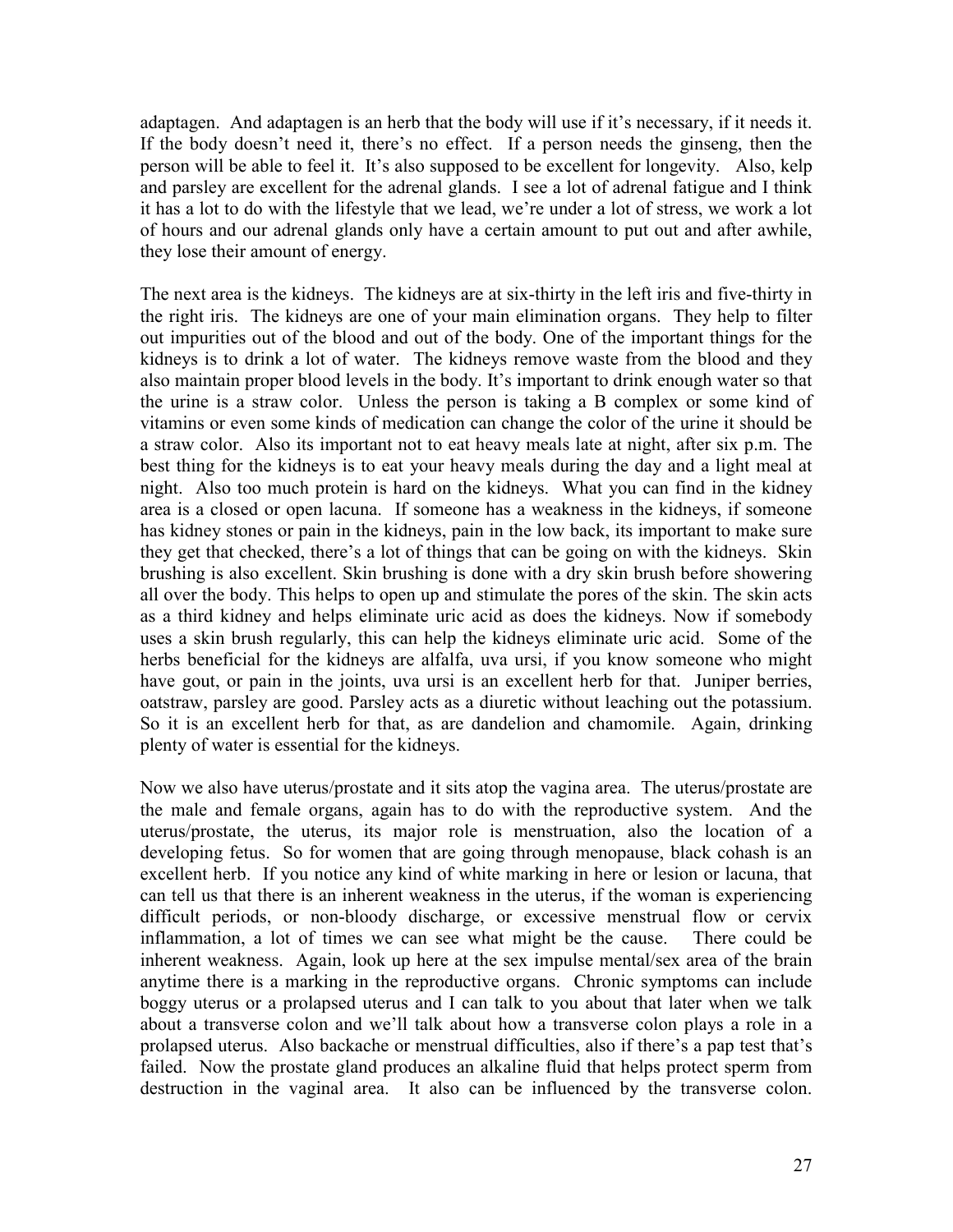Vitamins, minerals and herbs that are excellent for the prostate are juniper berries, goldenseal and gravel root. Buchu leaves are also excellent for the prostate area as are B complex, Vitamin C, D, B12, zinc, calcium, fluorine, iron and sulfur. Also for the uterus we have donquoy, red raspberries and also other herbs that are historically used for these areas.

Here we also have the vagina. The vagina is in the same location as the penis though the penis is not listed. A lot of times you'll see markings in this area if there are problems with vaginal yeast infections for women, again I talked about that earlier, if there is problems with Candida, look over here at the spleen, see if there is a lacuna in the spleen, and then follow a program to help work with the Candida, changing the diet, taking the person and reducing the amount of sugar in their diet, and following a Candida diet, which there are several. If there are problems with impotence it may have something to do with circulation. So if a man comes to see you and is having a problem with impotence, you may want to take a look at the circulatory system as well as the mental sex area to see if that is playing a role in that particular problem. We also have the appendix, its in the right iris at about six-thirty. The appendix is both part of the colon as well as lymphatic tissue. Now Dr. Jensen says that the appendix is the oil can for the Ileo-Cecal valve. What it does is it produces lymph for the cecum, the lower part of the bowel. For people who have had their appendix removed, they don't have this little oil can down here in the lower part of their body, they have rely on other ways. But the Ileo-Cecal valve separates the small intestine from the large intestine. We can see here the small intestines and here is the valve. You'll find it here on the right side of the body. What you'll find is a lot of times the valve does not function properly, and a lot of times what will happen is if this valve does not close properly, there can be a lot of what we can auto-intoxification. The matter is supposed to go through the small intestines into the colon, and what can happen is if the Ileo-Cecal valve is open, the matter can go backwards. It will go from the large colon into the small intestines, and we call this autointoxification.

Auto-intoxification is when someone makes themselves ill through toxicity. It's the reabsorbtion of toxic matter. What's important to prevent this is to make sure that the Ileo-Cecal valve is functioning properly. One way you can tell if the valve is closed is by massaging this area. You can find the valve by putting your hand on your right hipbone and just to the left of the bone massage this area. If you massage this area and it is tender, this can mean that the valve is swollen and open or not functioning properly. So its important to make sure that elimination if working properly. You may want to use herbs or whatever dietary changes to be sure the material is eliminated properly. If it is not sore, then the chances are good that the valve is functioning properly.

Now one of the things I've noticed is by looking at the eyes is, right next to the pupil we have the assimilation ring. If you recall what I said earlier about markings in the iris, when an area is functioning properly, there will not be a marking in the iris, so the marking around the pupil, if it's a blue eye, it will be blue, in a brown eye, it will be brown. If it's the same color as the iris that tells us that the assimilation is adequate. If there is a dark ring around the pupil, then that tells us that assimilation is poor. If that is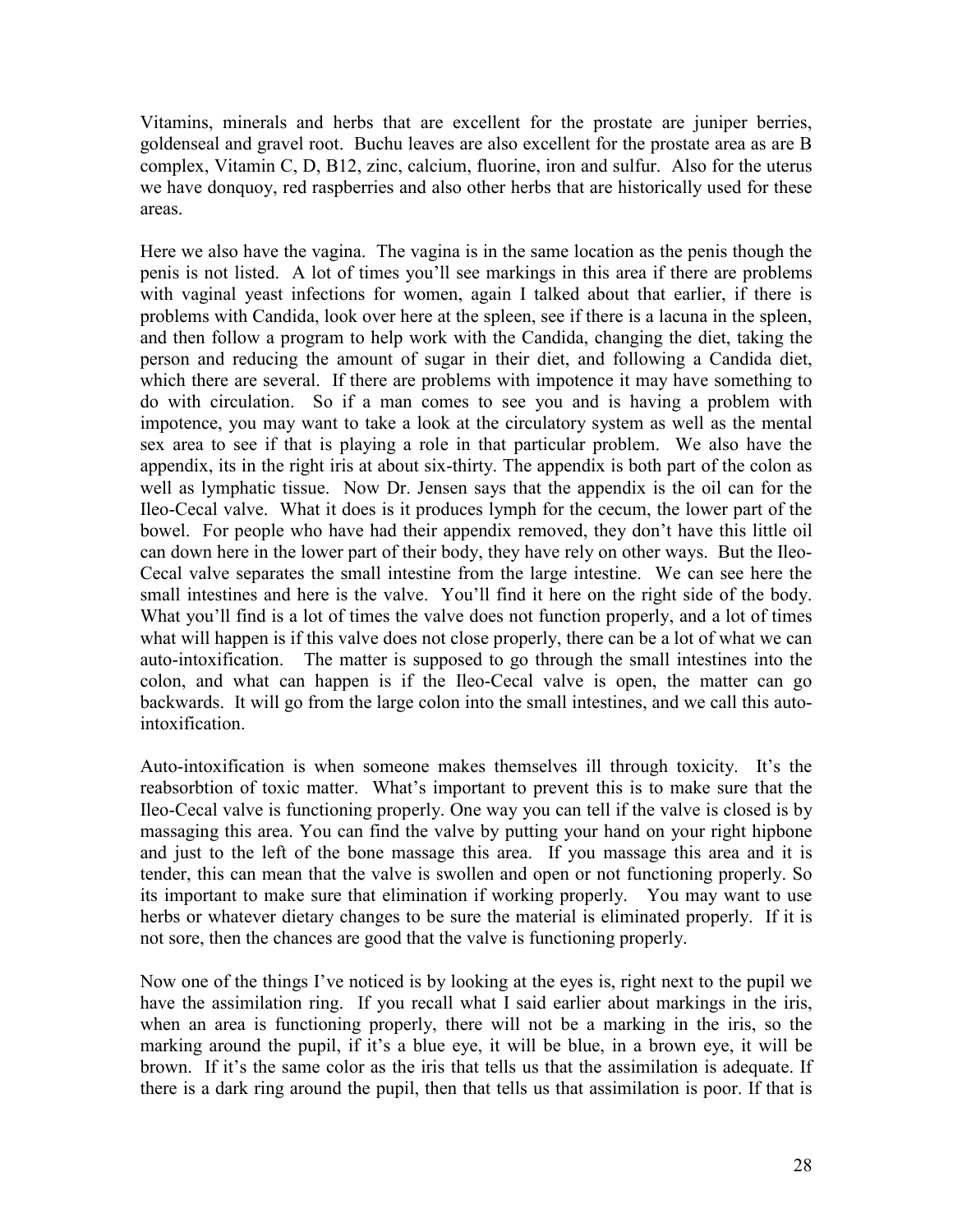true, its possible the person has an open Ileo-Cecal valve. That's one way to tell. If they do, you know to check for an open Ileo-Cecal valve. If the person is tender, its important that this person be checked right away.

A lot of times along with an open valve the person will have a Hiatal hernia. The solar plexus is right here, about four o'clock in the right iris. What I'm finding is a lot of people have what we call a Hiatal hernia. This is when a person would tend to hold a lot of their anger, emotions and tension in the diaphragm area. What happens is the muscle contract and get very tight in this area, and the stomach gets pushed up into the rib cage. If this happens, it can cause many symptoms. In your package of information I will give you a handout on both the Ileo-Cecal valve and Hiatal hernia. Just to go over a little bit about it, though, is one of the things a Hiatal hernia can cause is difficulty in breathing. So anyone who has problems with breathing, a pressure here in the diaphragm area, a lot of times it can be remedied. It can also cause a lot of digestive problems, heartburn and inability to break down foods because if the stomach is pushed up into the rib cage, it can get stuck in that area and cut off the circulation. One way to adjust that is with a chiropractor that knows how to manipulate the muscles and release that tension. Of course going and having a chiropractic adjustment for this will provide relief. It's also important that the person change the way they deal with stress and their emotions. If they continue to hold in their anger or emotions, a lot of times the muscles will just go back into that place because the muscles are already set up in that way. So its important, besides having the hernia worked on by a chiropractor, the person should learn some relaxation techniques, also work with the nervous system, find out what's causing this area to be so tight and become like that. Once that's discovered the person can learn how to get rid of the hernia and to keep it from coming back.

Another area here is the back and the spine. Here we have the back area. This is the upper back, the middle back and the lower back. This is the spine area, here is the atlas at the top and all the vertebrae, and the tailbone. Now a lot of times there will be a marking in the back area, the spine area, depending on what's going on. Anything from a broken bone to a degenerative disk to muscle spasms, sciatica, anything causing any kinds of problems, tension, misalignment of the spine, any kind of markings, anything that can show up here in the back area. Notice over here we have the neck and shoulder, directly across the upper back. People that work all day on computers have a lot of tension in their upper back, a lot of tension in their neck and shoulders. People that work all day in one position have a lot of tension and a lot of times will have an open or closed lacuna in their neck and shoulder area. Also it can show up here in their upper back. People that sit a lot can have weakness in the low back, especially if they have a pinched nerve, or sciatic problems, that will show up. If someone has a lot of pain in their neck and shoulders because they have tight muscles, or if a vertebrae is out of alignment, it will show up here in the back area and that person obviously needs to get that adjusted, they need to work on maybe changing the position their chair and computer is in, make sure they walk around if they're having problems with their low back and be sure to get this corrected. If someone has sciatica, there will often be markings in the legs, besides the low back here in the iris. So a lot of times there will be markings in the iris as well as in the leg area and that can be helped also. It's a combination of working with the spine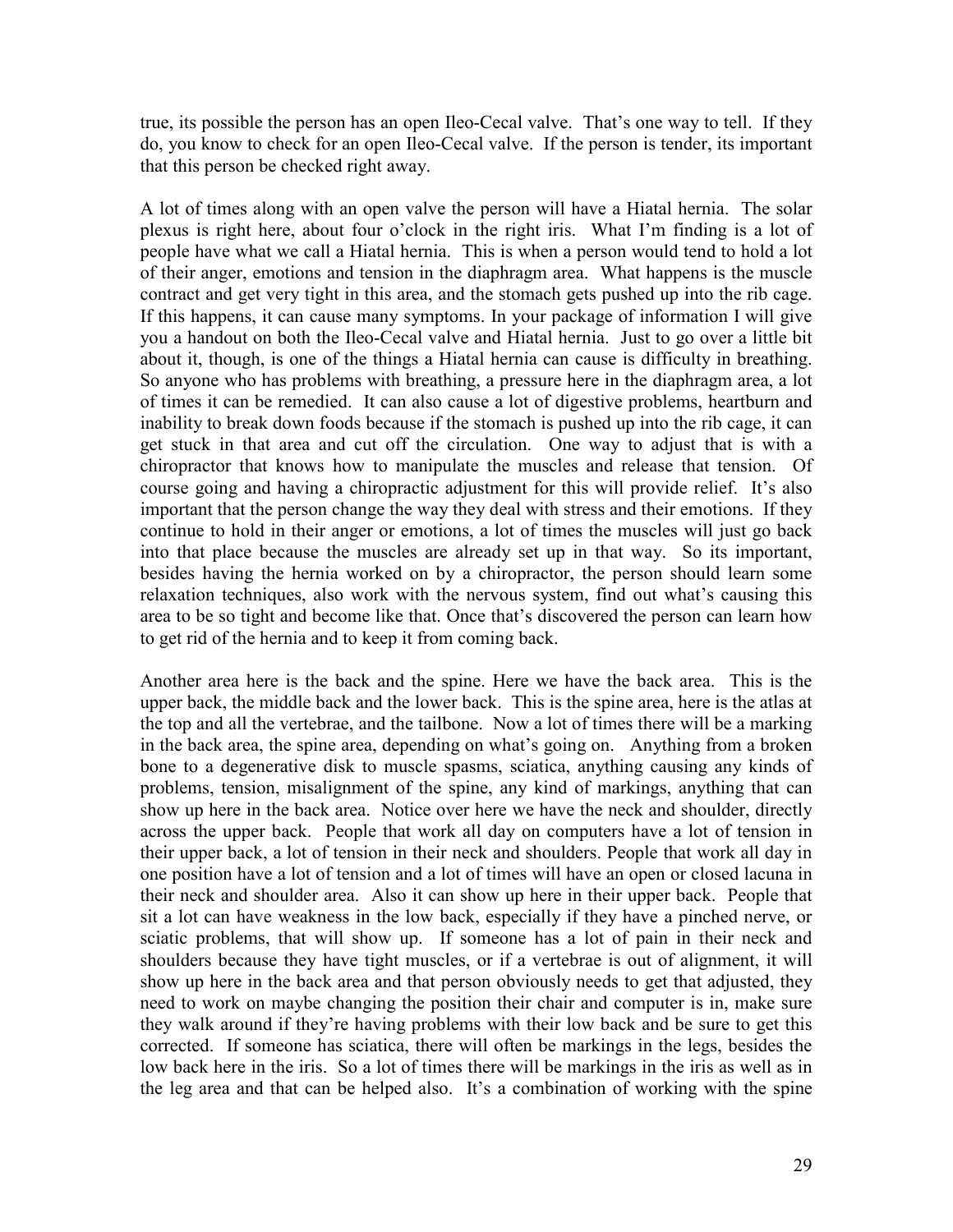also working with the muscles and learning what's causing this. Is the person sitting in one position too much, not getting enough exercise? Or is it more of a problem with pinched nerves and the person needs to be adjusted? Or does it have to do with poor nutrition? Are they either not absorbing their calcium or are they depleted of calcium? Its very important the person works with their stress. In most of these cases, a lot of these conditions can be caused by stress. A lot of times if a person has problems with their back or with their legs if they exercise and move around, get on a good exercise program, a lot of times this can take care of it.

Also massage is an excellent way to reduce stress in the body. If you have a tight neck and shoulders or any problems in your back, massage is great for that. Warm baths, Epsom salt is an excellent product to relax the muscles. Foods that are excellent for the spine are any foods that are dark green, the leafy vegetables, these are high in calcium, also the green tops of vegetables. Dairy products, if the person is not lactose intolerant, can be very good. Calcium supplements along with supplements, and slant boards are excellent for the spine. These are some of the things a person can do if they have back problems.

Lets look here at the throat area. In the throat area we have the tonsils, the larynx, the pharynx, the thyroid, the vocal cords and the esophagus on both sides. You'll notice its between eight-thirty and ten o'clock in the left eye and between two o'clock and threethirty in the right iris. A lot of people seem to have an under active thyroid, and if you know anybody with dry hair, dry skin, lot of weight gain, low metabolism, the thyroid controls the metabolism in the body, they may have imbalance in the thyroid gland. One of the things that can be done for the thyroid is kelp, and high iodine foods. High iodine foods are excellent for the thyroid and also Dr. Jensen recommends protomorphigins. Protomorphagins are actually products that come from the glands of animals. A lot of times if a person is open to using a Protomorphogens, if they're not a vegetarian, this will work. Sometimes if people are vegetarians then there are always herbs or foods that can be worked with.

Vitamins such as A, B6, C, D and E and high iodine foods such as kelp and seaweed, fish, pineapple and green onions are high iodine foods and beneficial, as well as parsley. There is also an exercise which can be done called Thumping the thyroid. This can be done on a regular basis to help stimulate the thyroid gland.

I'd like to talk to you about the colon, there are several things that can happen with the stomach and the colon. First of all, we have the stomach here in the center of the body and it is in the center of the iris next to the pupil. I spoke a little bit to you about the assimilation ring, which can show up next to the pupil, and then next to that we have the stomach. Now if the stomach is functioning properly, then we will not see a ring on the iris. If it is not functioning properly it can be what we call over acid or under acid, and there may be a ring here around the stomach. The function of the stomach is to break down the foods before it goes into the small intestines for absorption. One way of protecting the stomach from ulcers is to be sure the stomach has a thick sodium lining. One of the ways to make sure that lining is adequate is by using goat whey and celery.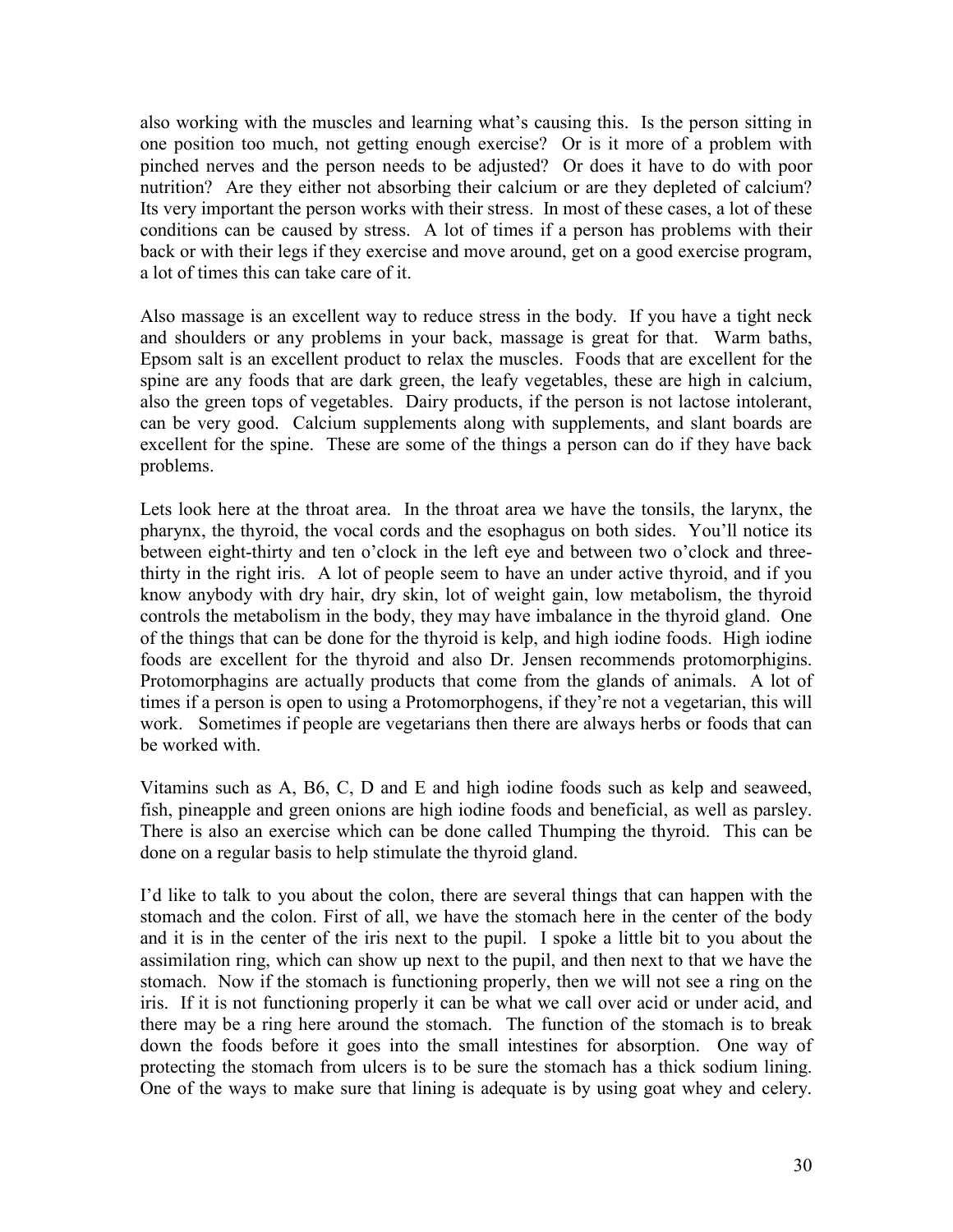Celery is a natural form of sodium. Also make sure there is not too much stress in your life. Adequate vitamins such as A, D and B, folic acid and niacin, these are all beneficial. Herbs such as papaya, ginger, comfrey, fenugreek. Papaya is excellent for either an over acid or an under acid stomach and in one of the later videos I will show you what these look like in the iris so that you can see how to tell the difference and what to suggest to people. A lot of time stress will cause problems in the stomach such as ulcers, and that would be an over acid stomach and we'd deal differently with that than an under acid stomach. If you know someone where the foods sit in the stomach for a long time and the person is not able to break down there foods, then we know that is an under acid condition and we need to bring up the acid in the stomach area.

So in the colon area we have the small intestines, and these come down, we have the cecum area, which comes across, we have the ascending colon that comes up, the transverse colon goes across and the descending colon that comes down in the sigmoid. The colon is basically an area that is meant to help you absorb nutrition. The small intestines have small vilii and this is where the nutrients are absorbed into the system before they go into the liver. Now the cecum and the ascending colon are mainly areas that remove liquids from the material and the descending colon is basically an area that helps to eliminate any excess fiber or foods that are not necessary in the signoid area. There are a lot of markings that can show up in the colon area, there are many things that can happen with the transverse colon. One marking you may see is a marking we call prolapses of the transverse colon, and that's when the colon falls, when it comes down. This is caused by gravity and also constipation. It's very important that a person eliminate two to three times a day. If a person is eating three meals a day, you should be eliminating two to three times a day. If you're not, then you're constipated. People that have elimination once every three days are constipated, and this can cause some very serious problems down the line. So its very important to make sure that the bowel is moving properly and that there is no constipation. We can talk about the herbs and diet, a lot of fiber in the diet, this will stimulate the bowel and help the bowel to make sure that the material is moving through the bowel properly. Herbs such as cilium, this is an herb that you cannot digest, it is insoluble fiber, but it will pass through the bowel, this is one way of helping with constipation. Also working with bitter herbs. There are many bitter herbs that help stimulate the colon such as Cascara Sagrada, black walnut, burdock root, chaparral, and also raw beets in the diet are excellent for stimulating the parastolisis as well as peppermint. Peppermint is also excellent for the stomach and gall bladder in producing hydrochloric acid. So later what I'll be doing is showing you some iris signs that correspond with the things I've spoken about. I've gone through the iris chart and given you a lot of information about the iris chart, about herbs and vitamins that have been used historically through the years for some of these inherently weak areas in the body. What I'd like you to do now is stop the video and go through practice three. When we come back we'll go through disease stages and levels of inflammation.

Welcome back. Now we're going to go over the disease stages and levels of inflammation. In Iridology the disease stages and levels of inflammation are very important to be able to determine what is going on in the body. So what we've done so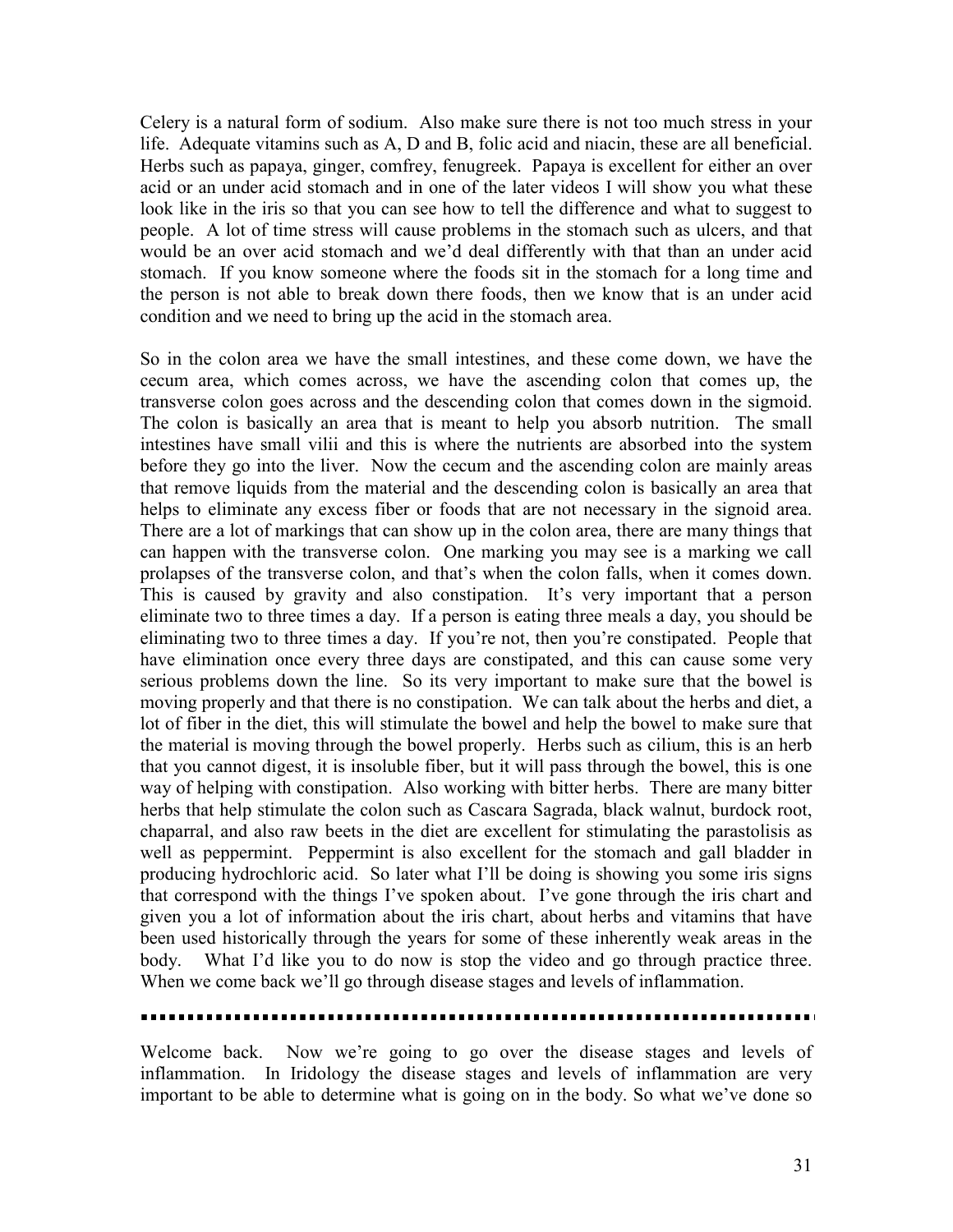far is we've gone over the Iridology chart, we've gone over the levels of the chart you're going to be using. Now the second part is about looking at and determining the levels of inflammation in each area.

If someone comes to you with a question or a concern or a comment about whatever is going on in their life, and you look into their iris, you're going to find a marking in their iris and this will be one of the markings we talked about earlier, the radii solaris, the open lacuna, the closed lacuna, the psora, maybe some healing lines. What will happen is that you'll find this marking and you need to determine the level of inflammation in that marking and once you've figured out that you, then can tell them well, this is what seems to be causing this particular symptom or problem, its in this level of inflammation and this is what we now can do about it.

What I've got over here is a slide to show you the levels of inflammation, we have here the iris. The pupil is here in the center, and this right next to the pupil is called the pupillary ruff. The pupillary ruff is also the assimilation ring, which I'll show you later. This here is the digestive system. In this area, this is the stomach and the colon, right around the pupil, all the way around. This line right here is the autonomic nerve wreath. These are the fibers, or tribiculi. Here is the border of the iris, the skin out here. What we see is in a normal iris we see the fibers of the iris are just flat and just normal, normal color which is blue, brown or mixed. Then what we see is this lacunae, or radii solaris, open lacunae, closed lacunae. The examples we see here are closed lacunae.

What we see is these levels, level one, level two, level three and level four. Notice that we have four levels of dis-ease. We have a normal level, which is the normal iris color, and then we have four levels of dis-ease. The first level is acute, the second level is subacute, the third level is chronic and the fourth level is degenerative. We can also use destructive if we want to.

Now in the acute stage, the fiber of the iris is raised. Notice here how it's raised. Acute means inflammation. Whenever anything is acute, it is inflamed. There is usually pain associated with that inflammation, there might be a runny nose, or a cold, maybe pain in the joints, and there can be any kind inflammation. Now inflammation of any kind in the body is usually called an "itis", as in bursitis, or arthritis and so on. There are many "itis's" and these will normally show up as white raised fibers in the iris, telling us that it is acute, that it is flowing and irritated and inflamed. Whenever it's acute, it means we need to take care of this, the body is crying out, "Pay attention to this! It's important! Let's deal with it right now."

The second level of inflammation is called sub-acute. Now sub-acute you'll notice is one layer down into the iris structure and it is a light gray color. If it's a blue eye, its going to be a little bit darker blue, if it's a brown eye its going to be a little bit darker brown, if it's a mixed eye its usually going to be a little bit darker, either brown or blue. Its going to look like a little hole in the iris. This is a closed lesion, it can also be open, here on the end. When something is sub-acute, its going to be a bit sluggish. Typically the symptoms might be cold once in a while, you might be lethargic, not have as much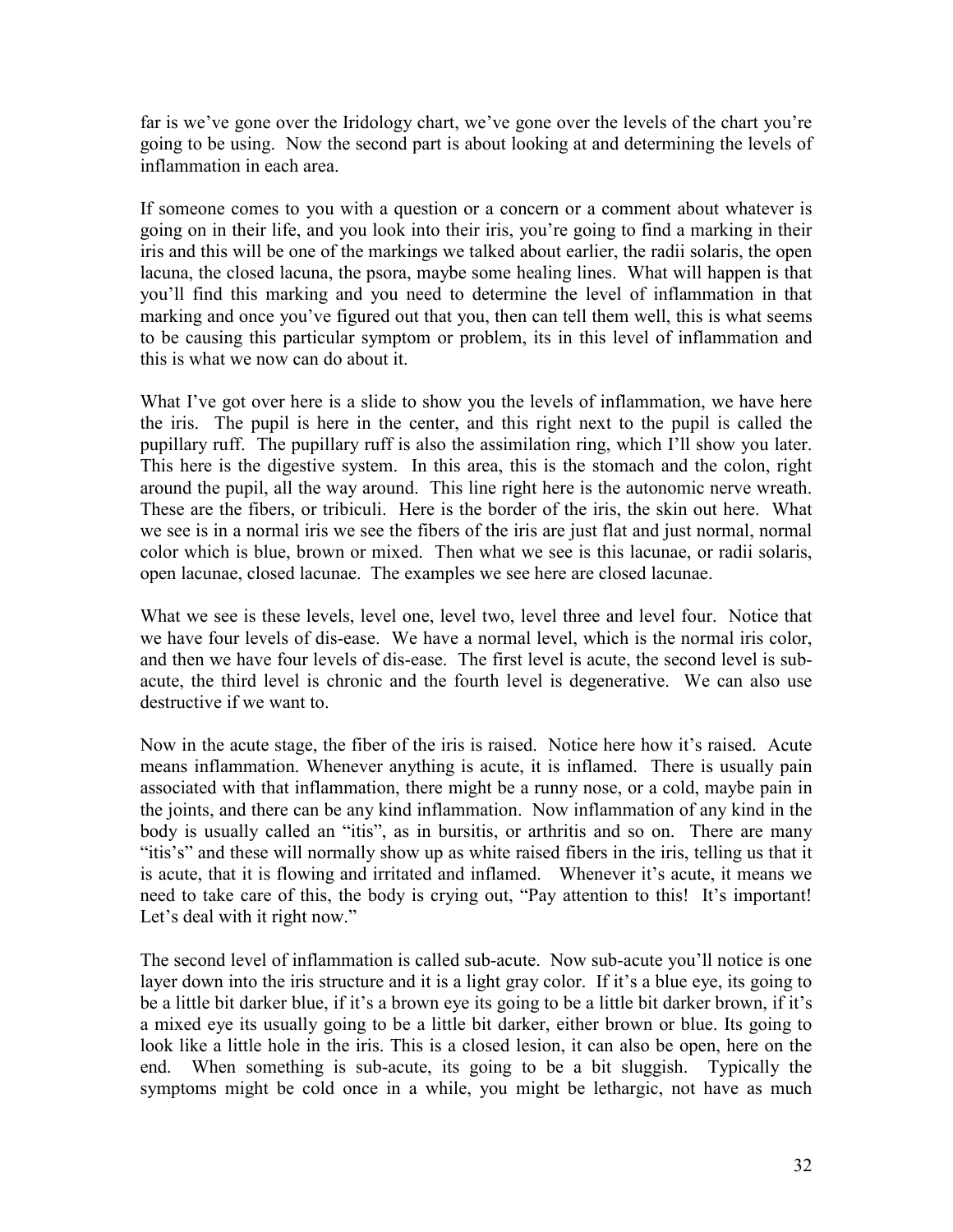energy as you should or feel as good as you should. Just kind of under the weather, maybe allergies, but it's not chronic yet. Its not something that's going on everyday, just something that bothers you once in a while, there's going to be a few symptoms. Not something that sends you to the doctor, but maybe a backache here and there, or maybe a little bit of pain on your right side once in a while. Because it's not a constant pain, we know it's not acute.

Then the next level is called sub-acute. Sub-acute we'll see here, we have acute, raised fiber, we have normal, we have sub-acute and then the next layer down, we have chronic. Notice here, white raised fibers one layer down, light gray color sub-acute and then the next level, two layers down is chronic. Chronic is usually a dark gray. If it's a blue, its going to be a very dark blue, if the eye is brown its going to be almost a black color.

I have chronic arthritis, I have chronic bursitis, everyday I have this pain, and everyday I have this. I have allergies everyday, I can't breathe everyday, I've got asthma everyday. Asthma falls into this categories, severe allergies fall into this category, pneumonia falls into this category. This is where we have chronic problems, and when we're in chronic, this is what sends us to the doctor. When people are in chronic state, when something is bothering them everyday, that's when they are sent to the doctor to find out what is causing this problem.

Now the last level of inflammation is called degeneration, or like I said, we can call it destructive, because that's basically what it is, a destructive behavior. We see here that we are now four layers down into the iris structure, and this would look black. In here we find things like cancer, emphysema and diseases that do not heal well. This can be the end of life here. This is when the cells do not replace themselves properly. This is usually when people are at the point where they have suppressed for so long the body has a hard time reversing and going back to a normal or healthy state. This does happen to a lot of people, they get into this degeneration or degenerative state and they are here for many years until they pass on. What we want to do is stop this, we want to stop the body from breaking down in this manner, from going from a sub-acute to a degenerative level. We want to keep the body in a normal to sub-acute range. How many people are in a normal to sub-acute range, with the diet that we eat, the lifestyle that we live? Not many. Most people, by the time they seek out alternative treatments, or even medical attention, they are usually in chronic. Most people, before they come for alternative treatment, they have already been on some kind of program to try and reverse this chronic state. Maybe it hasn't worked, or maybe it has and they're healing.

Earlier I talked about Herring's Law of Cure and healing crisis, and I spoke about the body curing itself backwards, from the head down, from the inside out, and in reverse order as symptoms have been suppressed. What we see here, from Herring's Law of Cure, is cross fibers filling in these layers, we'd see cross fibers down in this destructive area, then we'd see we see it filling it and coming into this chronic area, then again in the sub-acute area. Then we'd see the lacuna would be all filled in and then what would happen? Then we'd come to a healing crisis. That's what I spoke about when the body cleanses. Now healing crises are here, they are in the acute state. A healing crisis is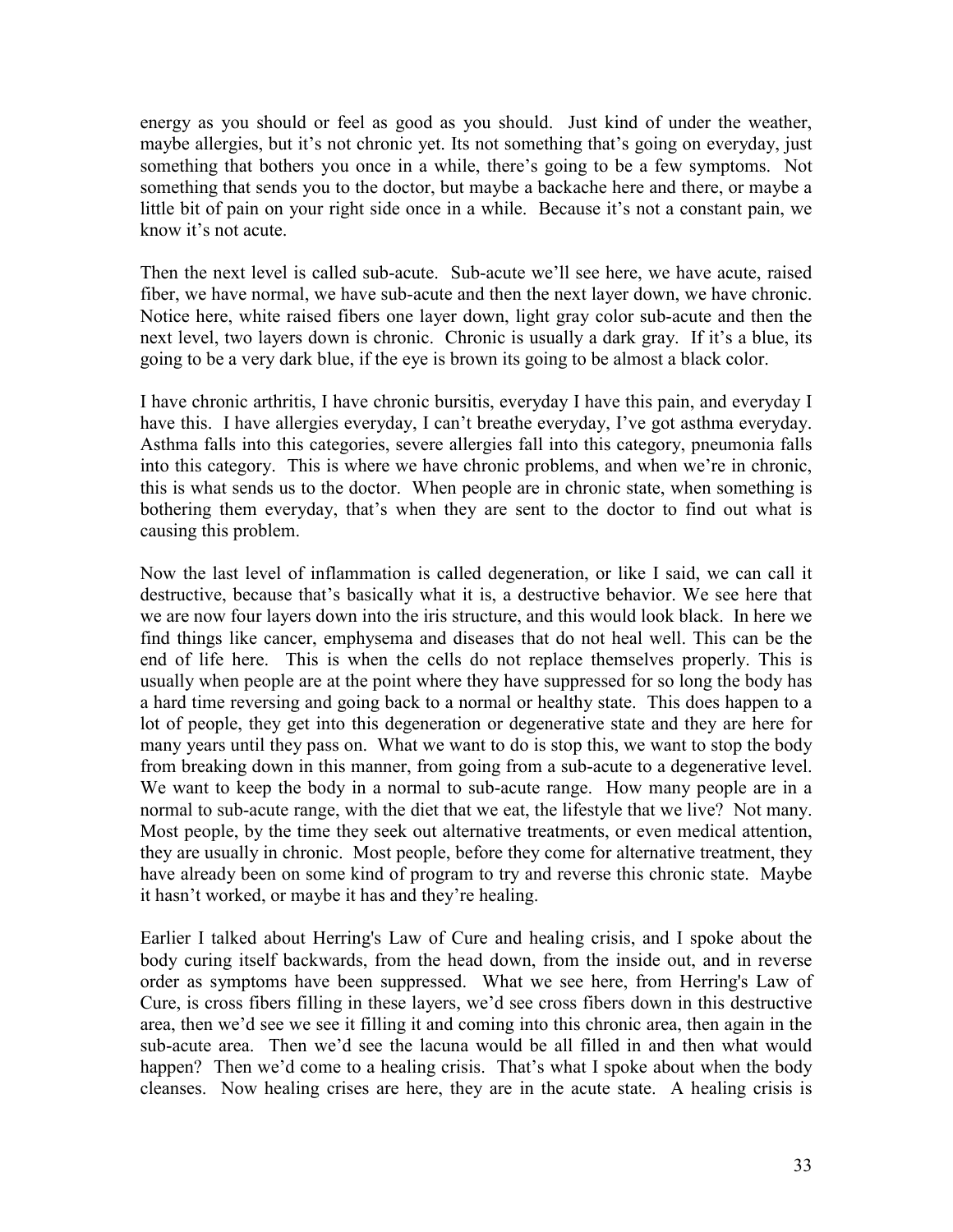always an acute state. How can you tell the difference? The way you tell the difference between a diseased state and a healing crisis is the healing lines, or healing fibers we also see this as a healing area also by the symptoms. We can see that there used to be a lacuna and that lacuna has filled in with healing. Then we know that this is also in healing crisis. Also we see all the other lacunae are filled in with healing. IF we were only to see one lacuna in an acute state and all the rest are in chronic, then we know it is not a healing crisis. Then we would know it is a dis-ease state.

Now the reason I state dis-ease is because when we talk about disease, we talk about the dis-ease. We're talking about the body being out of ease, out of balance. So when we look at these levels of inflammation, we're looking at level of dis-ease and destruction. This is all caused by our thoughts, our attitude, our lifestyle, our stress level, our dietary habits and so on. So when we talk about holistic healing, we're talking about healing the body as a whole. That includes the mind, the body, the spirit, it includes the whole person. It includes diet, attitude, lifestyle, adequate water, nutrition, mental attitude, massage and whatever is necessary to rebuild this tissue. Now down below we have another chart, and this is another view showing the iris and the eye. This is the autonomic nerve wreath, or the Collarette, which was up at the top. Here was have the stomach and the colon in this area, here we have the pupillary ruff, we have the pupil right here which we don't see. These are the different levels of inflammation. Here is where normal would be, the normal iris fiber. Here we have acute. Here we have the subacute, one layer down. We have chronic, this is the second layer down, and then we have degenerative or destructive.

So now what we're going to do is show you some iris's with these levels of inflammation. Here is a blue iris, we can see its blue because of the fibers, and we can see a lot of white fibers here. Note all the white fibers in this iris, its almost not a blue iris, its almost a white iris. White signifies inflammation. So the level of inflammation in this eye is almost acute. This is an acute eye, acute iris, this is also what we call an acid eye. There is a lot of acid, a lot of time when you see all this inflammation all these acute fibers, we know this person is under tremendous stress. We can also assume this person may have trouble with gout, or arthritis, any kind of inflammatory problem. We also know this person has a lot of stress, which tells us this person probably has digestive problems. This is an over acid, or acute, eye.

Now this next iris is what I'd call sub-acute iris. Here we have the normal fibers of the eye, and we have some white areas here, the autonomic nerve wreath is white, telling me that the autonomic nerve wreath is acute. We also have some acute areas here going into the body and we notice that this is the right iris, the way we tell this is the right eye is towards the outside of the face the eye comes to a point and towards the nose it is open like this. The sclera is open. Also the pupil will normally be closer to the inside of the iris than the outside of the iris. Now what we see here is we see this area out here, we see this area and the circulatory area and the skin, and this area is darker. We do have some acute fibers out here, all this white, we even have a transversal in the back area. Transversal is, if you can see this on the screen, when a fiber goes across the grain that there was an injury in this back area, and some pain in the back area. What we're looking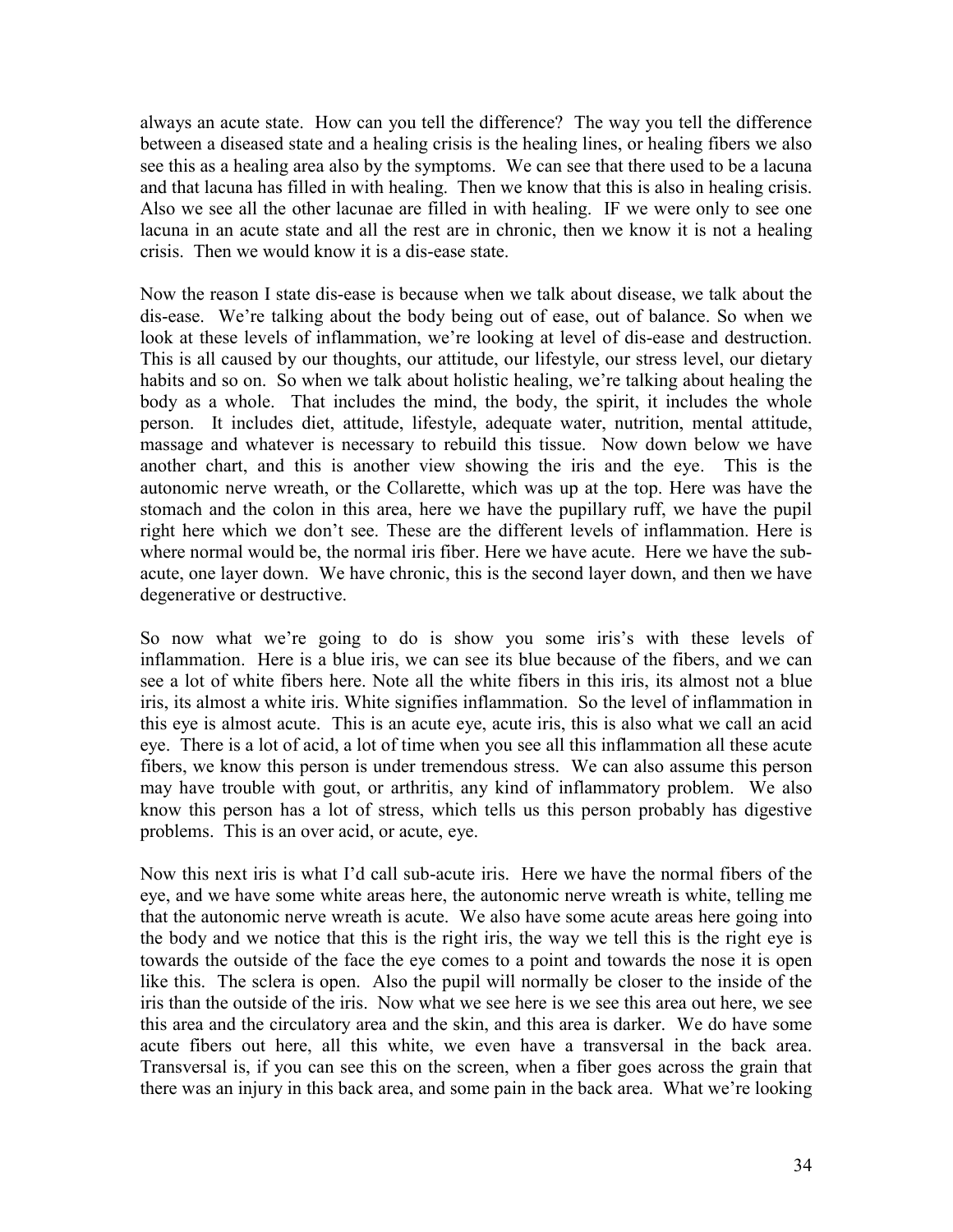for is a sub-acute and it looks like the circulatory system and the skin is sub-acute, it's a little bit darker, a yellowish, grayish color. Its not quite blue, its not white, it's a light gray color. Even in here, some of these areas, note this is a lacuna, note it is a darker color. These are sub-acute.

We also have this next eye, a mixed biliary iris. We have these blue fibers coming out from the autonomic nerve wreath going to the skin area, note we have a lot of this brown pigmentation in the digestive system, this means it is a mixed biliary, its both blue and brown. Note how dark this area is here, the skin and circulatory system, note these areas here in the bowel area, they're even darker than the last slide, they're more of a dark gray color. Even the skin is a darker color. The other way to tell this eye is sub-acute, is that it lacks luster, it lacks excitement. It seems to be overall a chronic eye. Notice these spots, which are a lymphatic rosary. This also tells me that its more of a chronic type of iris, this person has problems with their lymphatic system. But the fact that it's just kind of a dull color, its not vibrant and it has a lot of these dark fibers all over, tells me it is a chronic eye.

Now notice this iris. This is a very, very dark iris. Notice we have some of the white fibers in here. We have the autonomic nerve wreath, the autonomic nervous system is white, meaning that its acute, it's stressed out. They have a lot of these white wavy fibers are tribiculi, and this shows stress in the eye. Wherever it's white means inflammation. However, look how dark over all this iris is, its not even a gray color anymore, its like a dark gray to black. Notice you cannot tell the difference between the pupil and the stomach or the pupil and the colon. The colon is almost a black color, notice the skin and how dark it is. I would put this iris in a very chronic, to a destructive or degenerative level of inflammation.

So now you have seen what the levels of inflammation look like. You've seen acute, meaning a very white iris, you have seen sub-acute, a light gray or gray iris. Markings in the iris that are in a sub-acute level of inflammation are a light gray, you've seen a chronic where the levels of inflammation in the lacunae are a dark gray color and you have seen a destructive to degenerative iris, where everything is basically dying. So what I'd like you to do now is stop the video and go through practice number four, the bring the video back on and we'll go through the basic iridology signs.

Welcome back. Now we're going to go through some specific iridology signs. The first sign is called anemia in extremities. Anemia in extremities shows up in the iris as a white or blue ring around the outside of the iris. This can also be called venous congestion. What this tells us is that the body has anemia. Cold hands and cold feet are the symptoms of anemia in extremities. Notice this blue ring around the outside of the iris. This also tells us that the person is having a hard time bringing blood up through the body from the legs. This person is having trouble bringing blood back up into the body from the legs. When we see something like this we know right away this person is having circulatory troubles. When we look at this eye we can right off the bat see this is a brown iris. A brown iris tells us this person would have circulatory weakness. Notice here on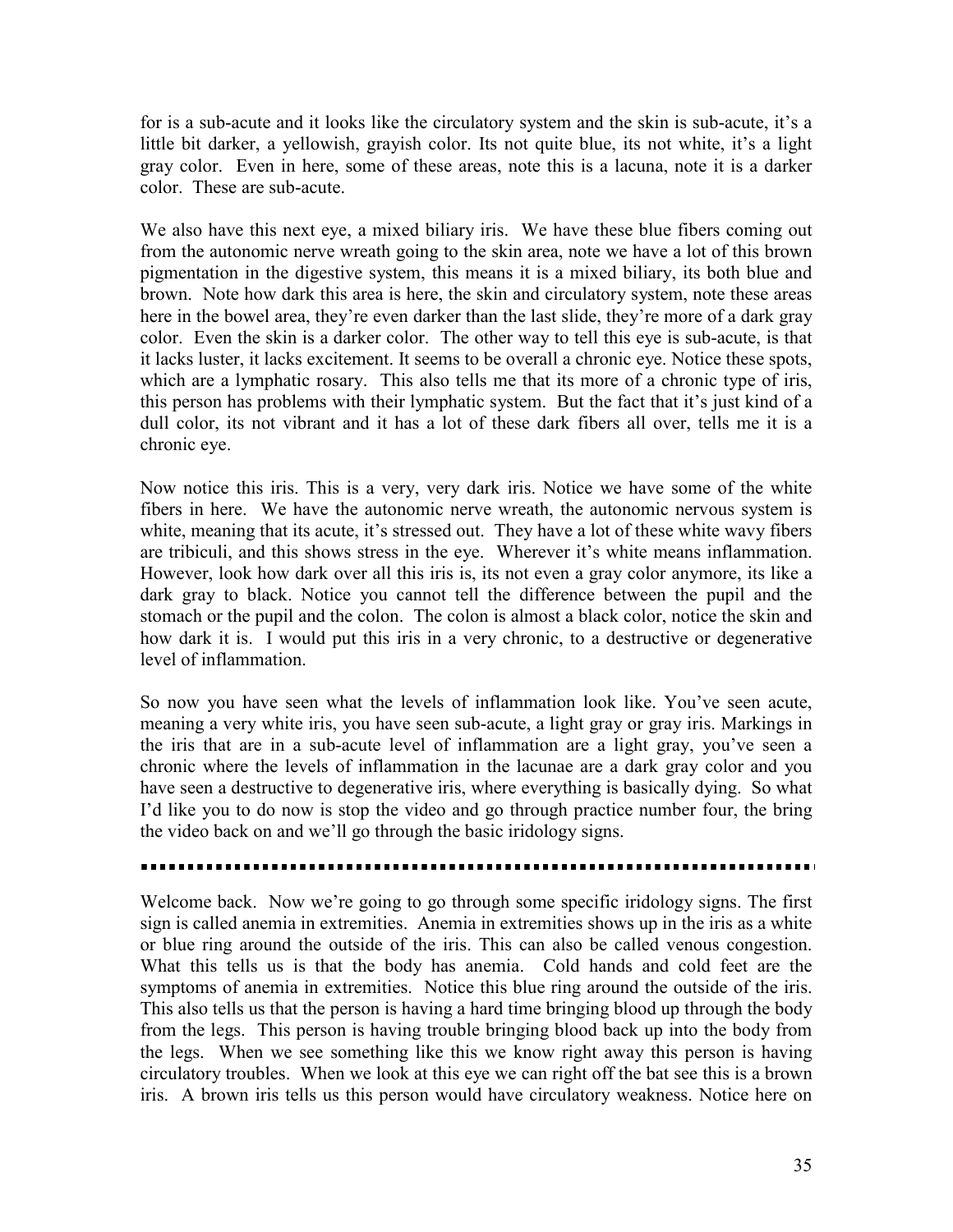this blue ring, where it is, it comes all the way onto the iris, this ring can be very small or very wide. Some of the things a person can do to change this anemia in extremities is exercise. Exercise stimulates the circulation. Herbs to stimulate the circulation traditionally have been used and these herbs include ginger, capsicum, gingko, and gotu kola, anything to bring circulation to the extremities. Exercise such as walking every day, sitz baths, Keneipt baths, cold and hot showers, and also garlic, anything to help stimulate the circulation especially to the extremities.

So if you see this in someone's eyes, you know that they're having difficulties with circulation. Now if I have someone like this come into my office I will automatically look at their heart area and their leg area, because the legs are the pumps that help bring the blood back up into the body. Notice this marking here in the iris, this is an open lacuna, open because it is not completely encapsulated. Notice this marking here, this is a closed lacuna at six o'clock in the leg area. This tells us this person has inherent weakness in legs. They may have varicose veins. Also when there is weakness is the legs there is often not enough calcium in the body, this person is not retaining their calcium stores. Also notice that there is a lot going on over here in the bronchia area, and the heart is over here. Unfortunately, we can't see the heart area, but notice there is an awful lot of weakness in this area. This tells me that this person has weakness in the bronchioles, so they're not getting as much oxygen as they should in their body. Anemia in extremities and venous congestion also has to do with lack of oxygenation to the body and it has to do with anemia, low iron. Chlorophyll and alfalfa are excellent historically for building up the blood, bringing in the iron. Dark green leafy vegetables are excellent for building up the iron.

When we look at this iris, I'll go through this quickly so you can get a kind of idea, we have the pupillary ruff, which is right around the pupil, and if we don't see the pupillary ruff, or the assimilation ring, then we know the assimilation is adequate. We can see a little bit of as assimilation ring here, telling me that the assimilation is not as good as it should be. This tells me also that they may have an open ileo-cecal valve. Then notice here, from the pupillary ruff here, this marking here goes all the way around the iris, this is the autonomic nerve wreath. Now this autonomic nerve wreath is never perfectly round. There just isn't any such thing. In this area is the stomach and the colon and it's layered. If you look at your iridology chart, what you see here, it doesn't look like its layered. It looked like you have the pupil the center, then the stomach and then the colon around that. But that is not the way it works. These are actually layers. You have the pupil here in the center, right next to the pupil you have the assimilation ring. Next to that you have the stomach but from the autonomic nerve wreath all the way to the pupil is also the colon. So you can have the stomach ring on top of the colon. So this is two rings here taking up the same space. If you don't see the stomach ring, then you know the stomach is functioning properly. If you do see the stomach ring, then that stomach ring will be on top of the colon, so you have both. You have the colon, the colon goes from the autonomic nerve wreath to the pupil all the way around and then you have the stomach which may or may not show up on top of that, taking up the same space.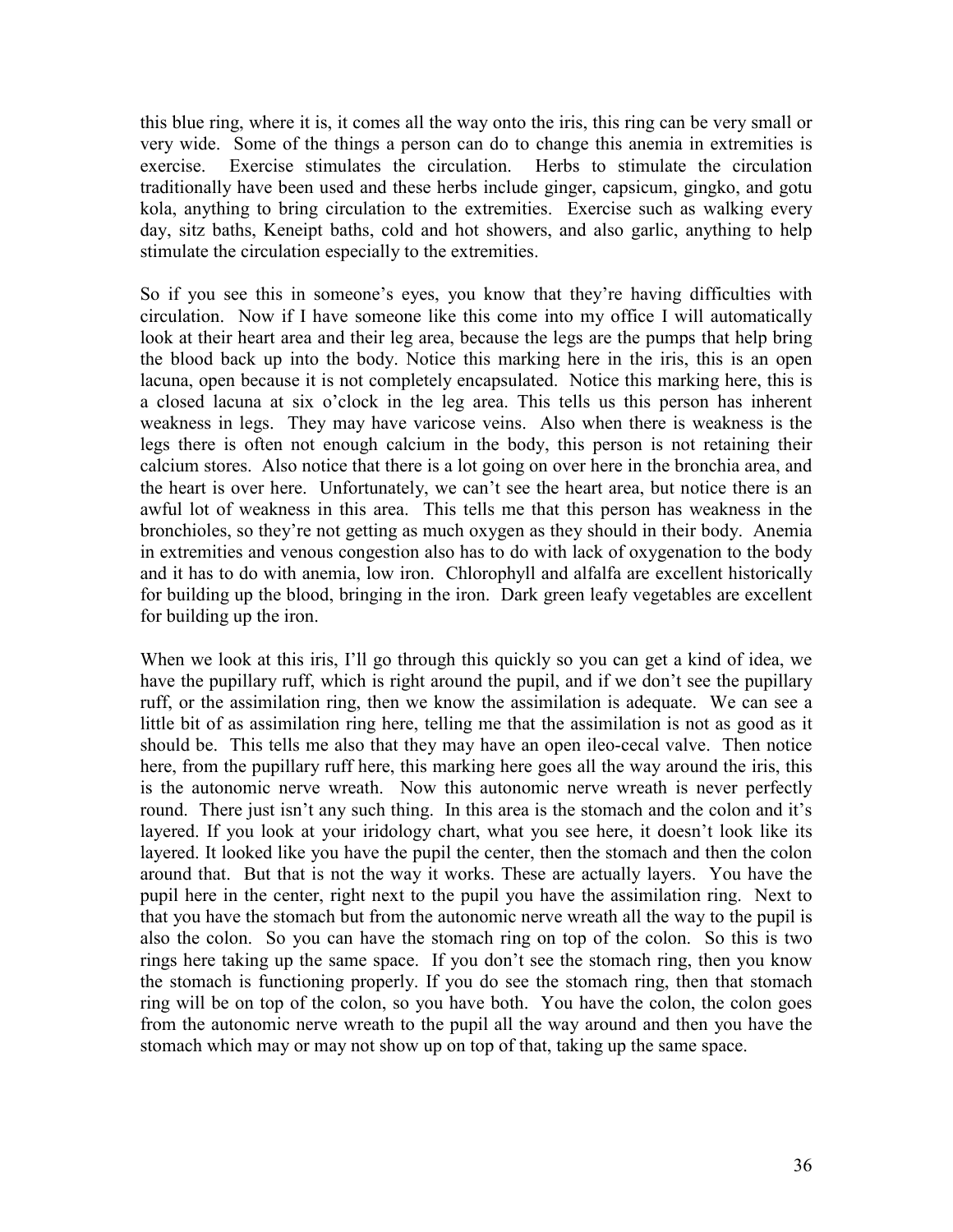This is very important to understand. You have to be able to see the autonomic nerve wreath in order to be able to tell the difference between the digestive system and the organs. Remember the organs are out here. This is the key to being able to do iridology, you have to see the autonomic nerve wreath. Now, if we look at the slide, we see here this autonomic nerve wreath, this is a very nice autonomic nerve wreath, its very easy to see. Of course we also have a very large slide here. You have to imagine what it would be like to see this iris if you were looking into someone's eyes, this would be very, very small. But we can still see the autonomic nerve wreath. Then we know these are the organs and every place we see one of these lacuna, we know these are inherent weaknesses. We know that depending on the person and their lifestyle and what they're willing to do to heal or cleanse or build their body, we know these can heal, fill in and change. We know that depending on what the person is willing to do, they can improve their circulation. The iris will change and this blue ring will go away. So that's anemia in extremities.

Now the next slide is called Arcus Sinillis. Arcus Sinillis is basically called brain anemia. Notice the white cap at the top of the iris. This is telling us that this person is not getting enough blood circulation to the brain area. This cap can be very small and completely cover the top of the iris if it's severe. We see this a lot in senility, there are even children who have this? What causes Arcus Sinillis? Lack of circulation, standing up all-day or sitting up all day, the heart has to pump blood upwards. If the person is not getting enough exercise, or their circulatory system is not working properly, and they may not be able to get enough blood up into the head. This can cause problems with memory, memory loss, headaches, concentration, imbalance, dizziness, many symptoms corresponding to senility in older age. So what can we do to stimulate blood into the head? The same things, gingko, exercise, capsicum, garlic, anything to stimulate blood into the head. If this person has headaches, then we would need to use things for headaches, we would need to find out if this person has a toxic bowel, or if we need to use an herb such as feverfew, which has been historically used for migraines and headaches. Also, when we look at an iris, we always look at the bowel, we always look to see what's going on in the nervous system, so lets take a look here. The autonomic nerve wreath is here but its difficult to see. Its basically washed out. That tells us this person is very enervative. Everything looks tight in the iris, which means this person is stressed. All of this contributed to poor brain circulation.

Now lets look at this iris here. Here we have what we call an under acid stomach. Again, next to the pupil is the assimilation ring. Really, this person's assimilation is pretty good except for here at the top. This is the back of the stomach here, this is the front of the stomach here and they do have a little bit of an assimilation ring so we can assume that this person is not assimilating as well as they should. And they have a stomach ring. First what we do is find the autonomic nerve wreath, and that's here, there's always a different constitution or nerve fibers, iris fibers, inside the autonomic nerve wreath than outside the autonomic nerve wreath simply because we're looking at two different structures, we're looking at the digestive system versus the organ. The entire colon is inside this area. And here, going around very nicely is the stomach. Notice the color of the stomach. It is a grayish brown color. This grayish brown color stomach tells us that this stomach is under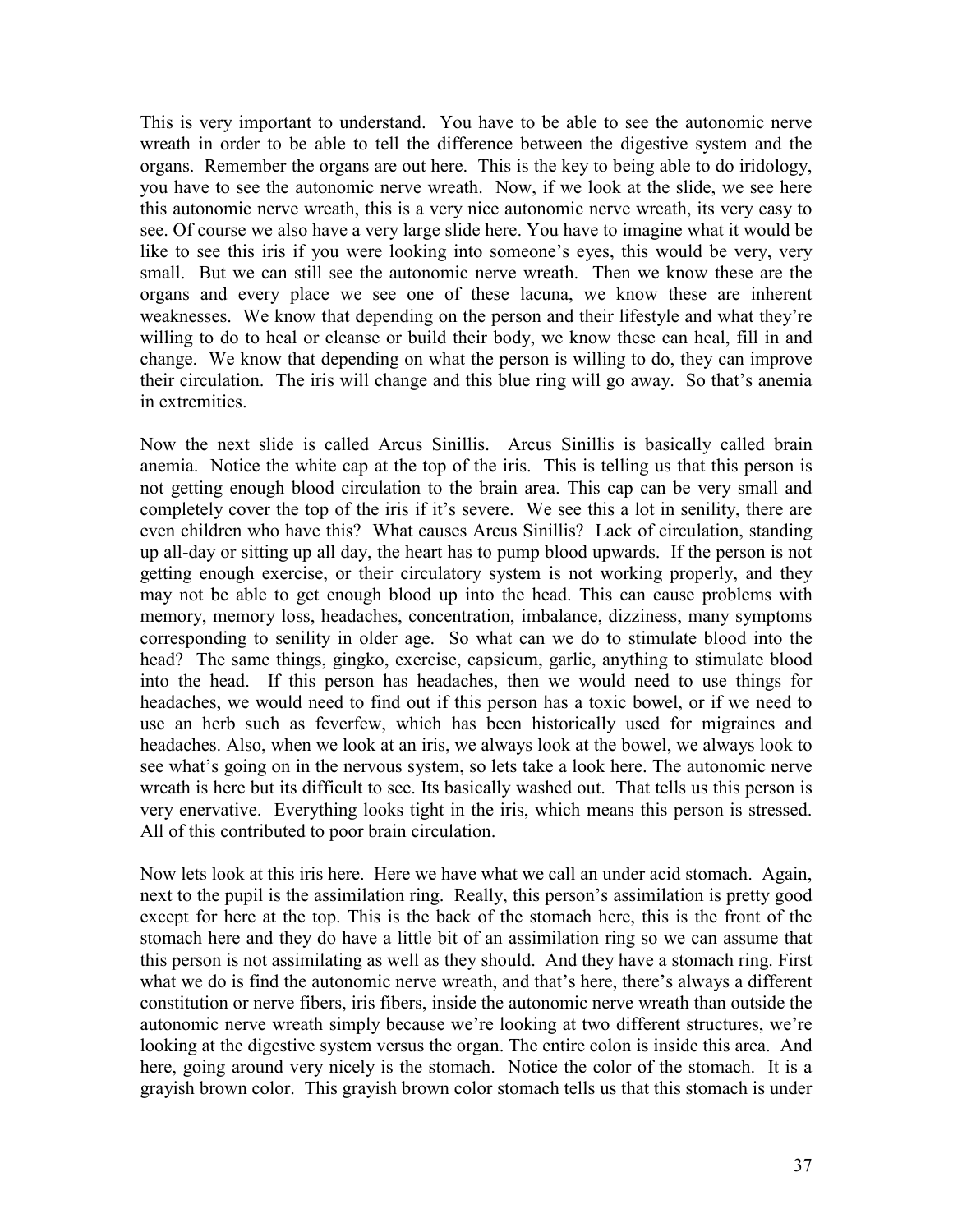acid. This typically means that this person has a hard time breaking down foods. Food probably sits in their stomach for a long time, they feel full, they have a lot of belching, and they have a lot of symptoms of inability to break down their fats. They have a lot of problems breaking down their proteins. They probably have a lot of gas. They have a lot of problems with digestion. One of the things that typically helps with that is papaya, alfalfa and even hydrochloric acid tablets. Increasing the hydrochloric acid in the stomach helps break down the foods. When you turn 35, typically, 35 to 40 your body slows down its production of hydrochloric acids and you can have an under acid stomach at this time.

Now there are certain foods that can increase the hydrochloric acid in your stomach and one of these is peppermint. Peppermint tea will increase the hydrochloric acid in your stomach. So will red beets. They will stimulate the production of bile, the bile will help break down these foods.

We also have an over acid stomach. Over acid stomach means a white stomach. Here we have a very dark assimilation ring and we can't see the stomach here but we have a very white area out here in the autonomic system. This tells us that the stomach is not functioning properly again. The fact that this iris has so many acute fibers, this tells us that there is an under acid stomach as well as chronic to degenerative problems in the body. Now if the stomach were over acid it would be white. So what we would see is this iris here, but this stomach ring would be white instead of this gray color. What we have here is an under acid stomach. What you will find as you practice iridology and look at people is that most people have under acid stomachs. Typically an over acid stomach's symptoms would be heartburn, ulcers, painful digestion, belching and gas, needing to take antacids and things like this. Whereas an under acid stomach it's the opposite. They still have heartburn and belching but they don't have that burning, they don't have an ulcer, what they do have is an inability to digest their foods.

Now here what we see is an over acid body chemistry. Remember acidity is acute and acute means white. Notice all the white fibers in this iris. Notice the autonomic nerve wreath is very white. This tells us that the nervous system is inflamed. This person may have had some kind of accident, maybe they hurt their back. This person is in a lot of pain, they're over acid. Over acidity usually causes pain, and an over acid body is perfect for causing dis-ease or disease. Disease will not grow in an alkaline state body and the goal is to change the body chemistry to an alkaline environment. Disease only will grow in an acid environment. So how do we change this iris to an alkaline environment? By changing the diet. Change the diet to an alkaline diet. An alkaline diet is mostly fruits and vegetables. Your fruits and vegetables are alkaline, your starches and your proteins are acid. The other thing is of course dealing with lifestyle. Lower your stress, deal with your stress, maybe even needing to change your job. Whatever it takes to change the body chemistry. Green drinks, green juices, wheat grass is an excellent way historically to change body chemistry, bring in a lot of green juices. Bring in a lot of aly foods. This is very important because if this person continues with this acidity, eventually they will probably have a disease or have a dis-ease of the body, if they don't already.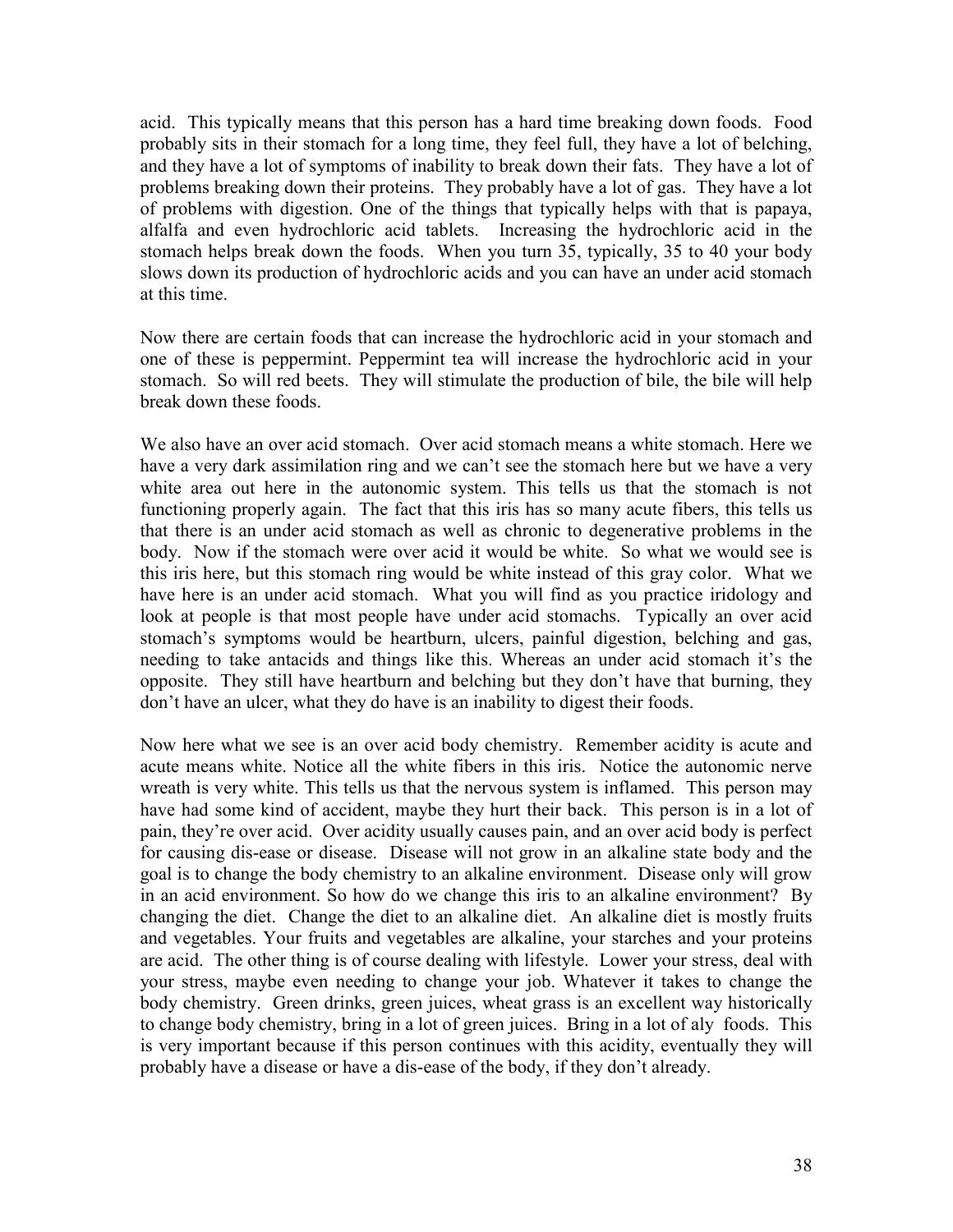Now I'd like to talk about the bowel, the colon. I've already mentioned here that the colon is inside the Autonomic Nerve Wreath, and inside here, we have the both the stomach and the colon. Notice the stomach, here is the stomach ring, and notice it is a light gray color, and again this means the stomach is under acid. The colon is from the pupillary ruff all the way to the Autonomic Nerve Wreath, and notice here in these areas there are these little dark lacunae, on the edges of the Autonomic Nerve Wreath. They are darker than the actually colon, or any other part of the iris itself. When we see these little lacunae inside the colon but on the Autonomic Nerve Wreath, we call these pockets. The medical profession calls this diverticula, and most people are familiar with diverticulitis. Diverticulitis is inflammation of the diverticula, again, "itis" is inflammation, and they're acute. Anytime someone has diverticulitis its usually painful and they have gas and so on and there's inflammation. Now these pockets, they're the same thing as diverticula, it is a pocket that has been created in the colon, its kind of an out pouching of the colon. Now what happens here is if the elimination is sluggish, material that you haven't chewed like carrots and nuts and seeds and so on, they can go into these pockets and putrefy. If they putrefy and your bowels are not moving at regular, daily routine, these can putrefy and can cause a low-grade infection and be painful. These can also cause gas. A lot of people have gas, and a lot of times this is caused by these pockets. We call them pockets because that is what they look like and we are not medical doctors. A medical doctor will tell you these are diverticula. From this iris we can see this person has quite a few of these pockets and as we go through slides we will see there are quite a few pockets. Most people do have them. Most people are born with them, they're inherent. They can shrink. As a person works on their bowel, as they clean their colon, and as they work and heal their bowel, these can shrink. What the first thing that should be done about this? Make sure the bowel is moving and working properly, every day. Another thing a person can do is do some colon cleansing. Cilium has been used for many years to clean the colon, its insoluble and works like a broom. Also bitter herbs can help stimulate the liver, the spleen and clean the colon. It helps clean out those pockets. Don't eat seeds or nuts unless they've been soaked over night. Popcorn can be especially harmful to someone who has these pockets. A good exercise to do for someone who has these pockets is chew twenty times before swallowing, this helps grind up the food. I heard a saying once I've never forgotten, "your stomach has no teeth." So if you remember that, your stomach has no teeth then you know you have to chew, your teeth have to chew your food before it goes into the stomach.

Otherwise there are undigested food that gets traps in the colon, in these pockets and cause infections. We don't want these pockets to become inflamed and cause other problems. Now this iris here, what we're looking at is called prolapsed. Note that this is blue and we have the brown pigmentation here. Note that this is a mixed biliary iris. We will look here at the iris, the Autonomic Nerve Wreath is flat here. This should not be flat, it should be going around just like the rest of the Autonomic Nerve Wreath. The fact that it's flat like this tells us that the transverse colon is falling. If this colon continues to fall, it can eventually put pressure on the lower organs of the body. So a lot of times when there are irregular menstrual periods, cysts on the ovaries, cysts on the uterus, prostitis, other types of prostrate problems a lot of times this can be caused by a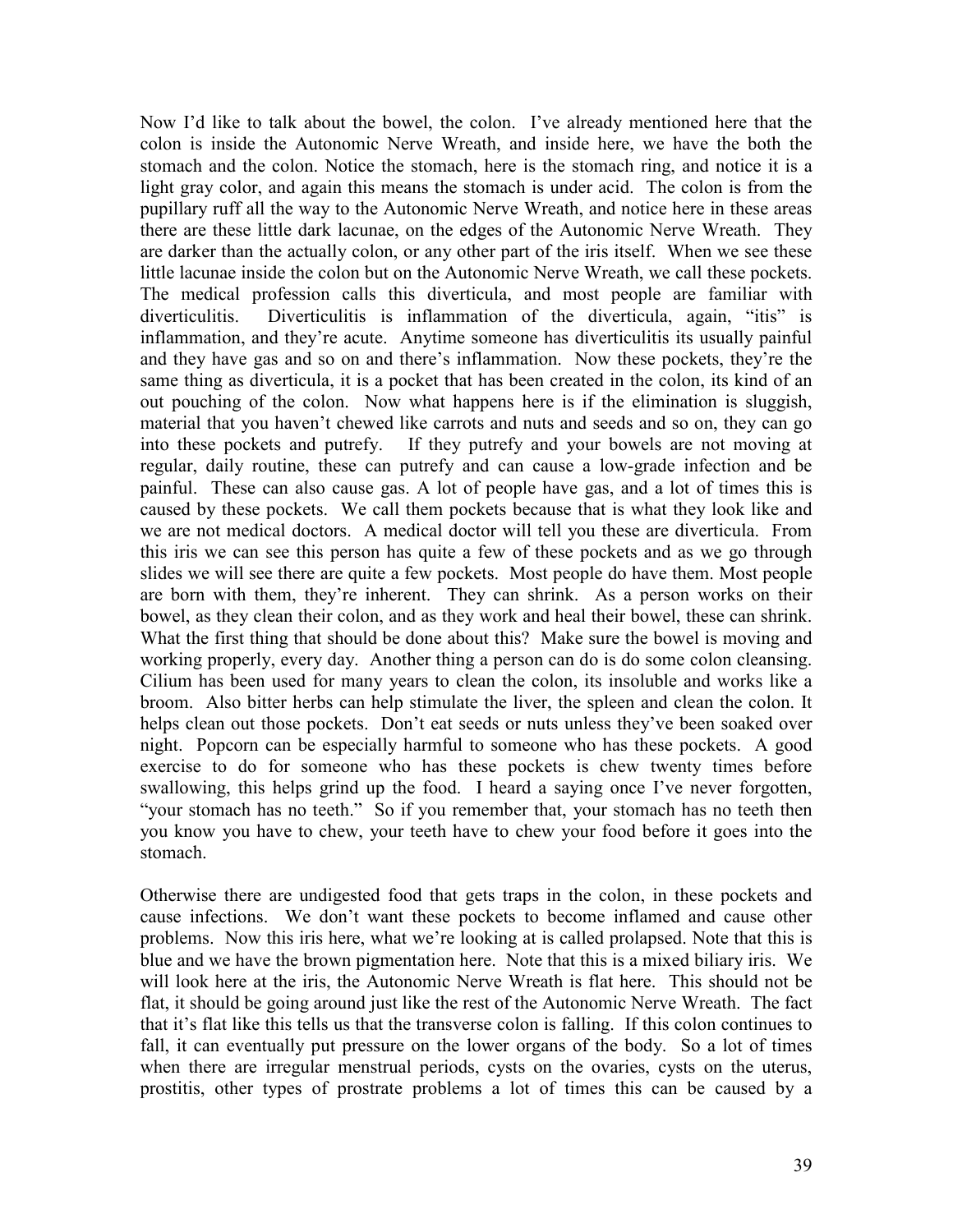prolapsed colon. Because the colon is pushing down, it's prolapsed, its falling. This can be caused by gravity, we're standing up all day. It can be caused by poor elimination, constipation. It can be caused from poor muscle tone. Now again, something that can be done about this is cleansing, the same kind of cleansing I spoke about for the pockets. Also, slant boards are very beneficial for prolapsed colons. A slant board is a board you lay on where you put your head at the bottom and feet at the top and this helps bring all the organs back into place. You can find a lot of information on slant boards and a lot of material in the material I will provide for you. This is what we call a prolapsed colon. And realized that a transverse colon affect the sinus area. Notice all these markings here in the sinus area, the sinus is here from eleven to one. This is the brain area here from eleven to one. Notice all of these, we call this radii solaris, that I drew earlier. What this means are there are toxins leaching from the transverse colon into the blood and into the sinus area of the head. Now we can also call this leaky bowel syndrome, where material is leaking through the intestinal wall into this part of the body. So this can be causing a lot of sinus problems here for this person.

What I'd like to do now is ask you, what do you see the most in this iris here? You see stress rings. What is a stress ring? They are the white circular lines. Do you know what they mean? The individual is under a lot of stress. These are stress rings. They're also called sensitivity rings, they're also called cramp rings. It means this person is under a lot of stress. Notice these rings start and stop. This one here is starting then it stops. Where these cramp rings start and stop is where they are causing the most problems in the body. Not only do we look to see the color, which these rings are very white which mean this person typically would be very stressed out inside, but also how many rings there are. Notice there is about four or five rings. Typically people have about two rings. Everybody has a few rings because of the environment and their stress level, but when you see someone with a lot of rings, a lot of acute rings, maybe this person is very emotionally sensitive, they maybe work very hard, they can also be very motivated and pushing themselves to the limit. Another thing these stress rings can have to do with is the stomach if the stomach is under active or stressed. Note that we can't see the stomach but because the bowel here under the Autonomic Nerve Wreath, note that the stomach is very dark, we can assume that the stomach is under acid. Also the kidneys may be very stressed out, and there can also be thyroid weakness, when we see these stress rings. So then we need to look at the kidneys, is there a weakness in the kidney and is there a weakness in the thyroid and what is going on with this person besides just stress and their lifestyle.

So one of the ways to correct this is changing the person's lifestyle. Using calming herbs, using herbs to help them calm down. All the B's, anything to help them calm down, catnip and chamomile, anything for calming. Lots of rest, staying away from caffeine, maybe moving to a better environment, a place where the person can relax, maybe even changing jobs or at least toning things down, slowing down the pace. Whatever it takes to help this person calm down. Now these stress rings will calm down. I've never seen, in all the years I've been doing iridology, I've never seen a stress ring go away, but they tone down. They tone down to the point where you barely see them. Then if the person gets stressed out again, you can see them again. If you see stress rings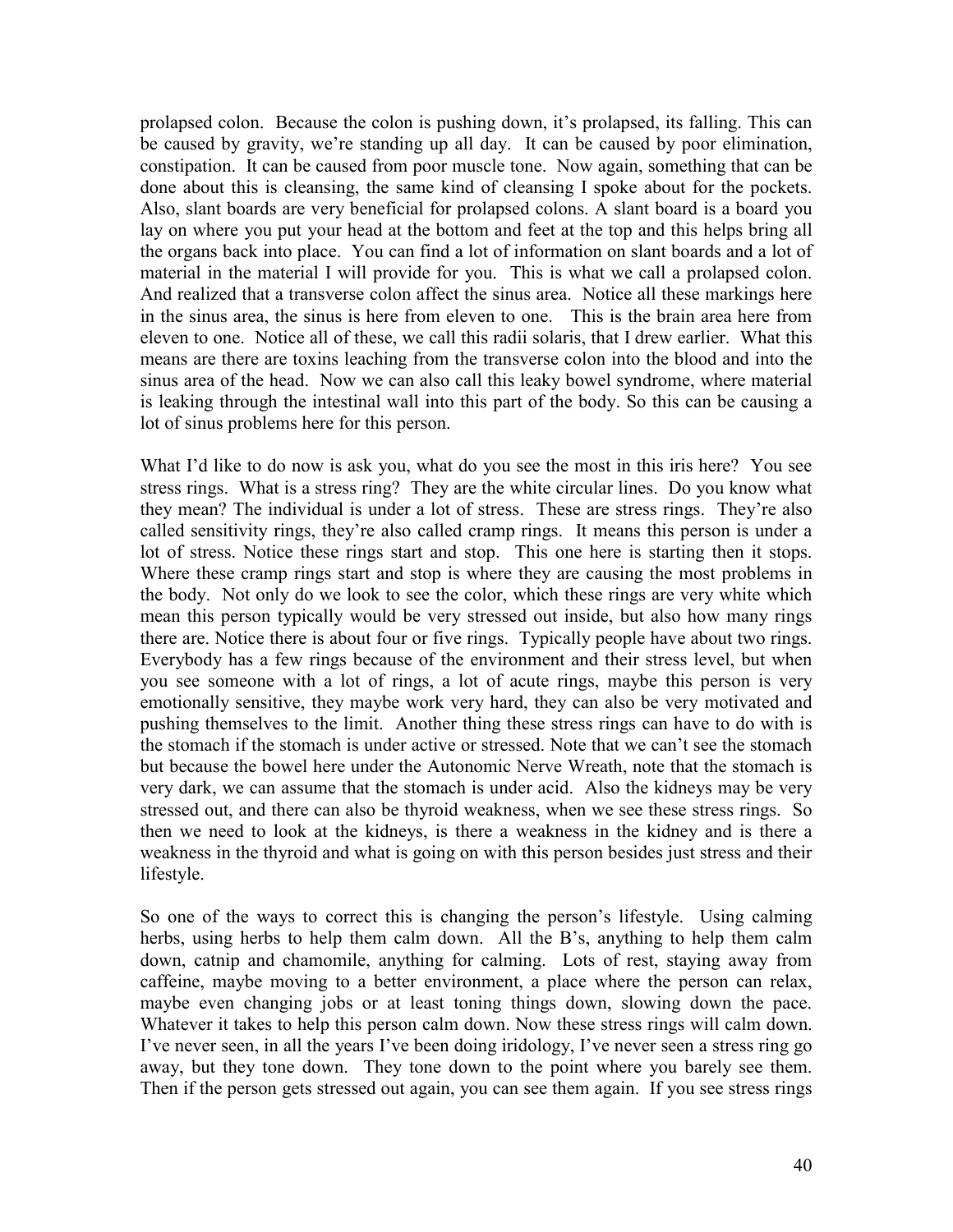way out here in the skin area, chances are this person will break out on their skin with hives. Hives are, if they're not an allergic reaction, stress or a stressful situation can cause them. Massage can be beneficial, chiropractic manipulation, sitz baths, warm baths, anything to help relax and build the body would be beneficial.

Another thing to look at is the bowel. Notice how the Autonomic Nerve Wreath moves around nicely, and then its flat here. Notice how flat these descending colon is. When its flat like this, it tells us there is no muscle tone in this part of the bowel. The peristaltic action is diminished. The person has a difficult time with their elimination. They have a tendency towards a sluggish or weakened bowel. They have a tendency towards constipation. When they're very stressed out, this person has a tendency towards irritable bowel or inflammation of the bowel, or colitis, which is inflammation of the colon. Now we can see here that this bowel is fairly dirty, it needs to be cleaned, and there are also some little pockets that we spoke of here in this colon. Very important to note too that this colon is a little bit prolapsed here on the top and the transverse colon, so this colon needs some work and we also see here this same radii solaris that we saw in the other iris, these lines here look like the spokes of the wheel, so we know there are some toxins going out from the colon to the body causing inherent weakness. Again, we call this leaky bowel syndrome. We also call this auto-intoxification, where the person is actually intoxifying themselves, so we know this person should be drinking more water as well.

So now what I'd like to do is to have you pause the video and look at someone's eye and determine what the first marking you're looking at in their eye is. See if you can determine the level of inflammation in that eye and note if you have noticed any of the markings we have just gone over in the iris.

So now we will continue with the specific iridology signs, and we'll talk now about ballooning and what ballooning is, ballooning of the bowel. So here we have what we call a catarrhal eye, or more of a miasmic eye. It's also what we would call a mixed biliary eye. What we always look for first is the Autonomic Nerve Wreath, and of course in this iris, the Autonomic Nerve Wreath is very hard to see, it comes way out here. Its difficult to tell if the Autonomic Nerve Wreath comes in here and goes around this way, or if it actually comes out of the iris, way out into these other zones here. Now what we'll see here is an under acid stomach and we see all of these large lacunae here inside the Autonomic Nerve Wreath and these areas are darker than the rest of the bowel. There are a lot of pockets and what we call ballooning, a ballooned bowel, when the bowel comes way out like this in various areas and there's a lot of space. What we're looking at in these spaces is the muscle tone of the bowel, notice how loose the fibers are, this tells us this person probably has a weakened bowel as well as a lot of gas, a lot of constipation and also tends to have a sluggish bowel movements. Also, just because this person's bowel is ballooned doesn't mean they have an extended abdomen. Just note they have a large bowel. When you see this you know their eliminations aren't going to be regular. They may have a lot of diarrhea, a lot of loose stools, they may not eliminate well, even though this bowel doesn't look really dirty. It's just very loose and ballooned. So what this person needs to do is work on the tone, strengthen or build up the bowel. That can be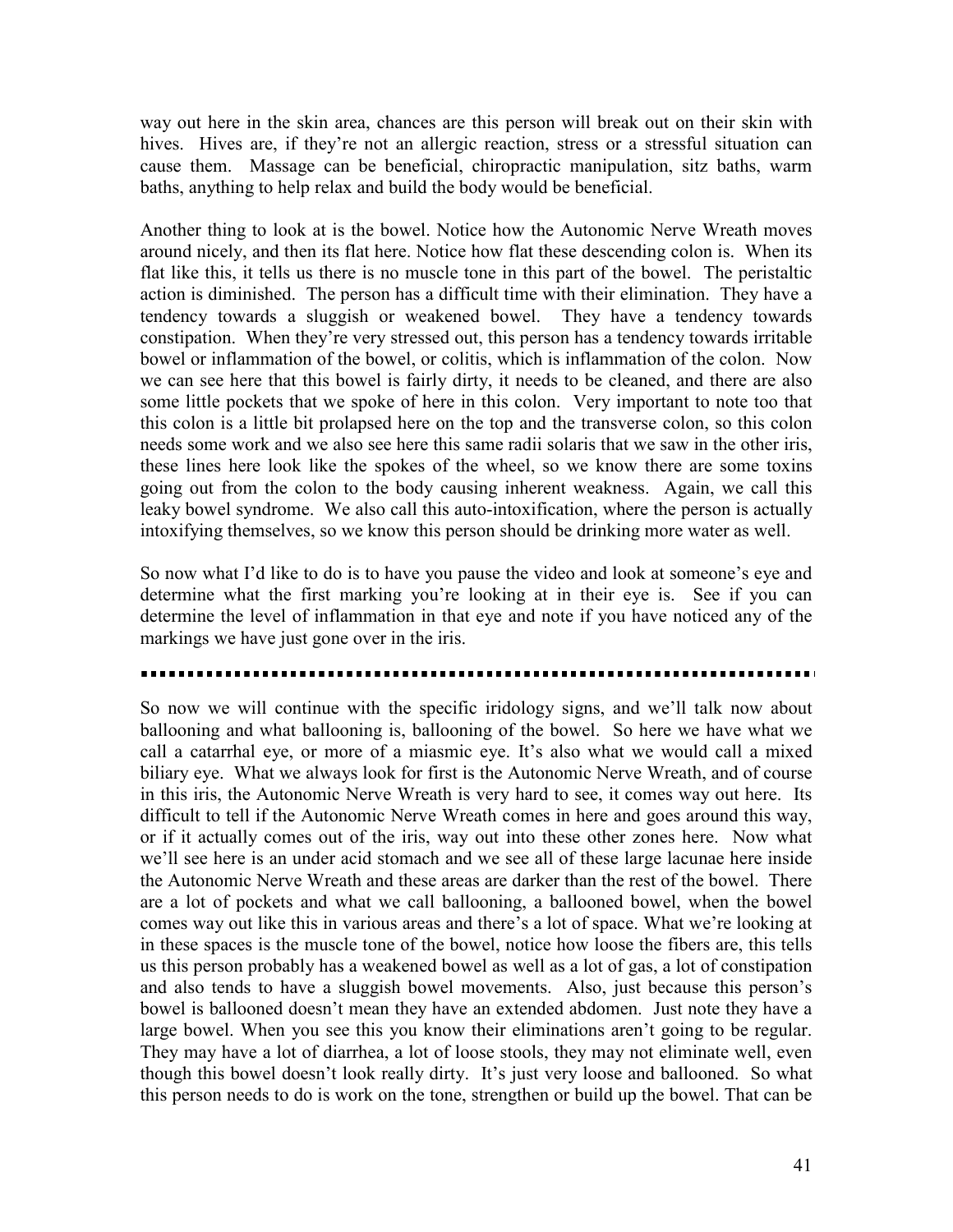done with herbs, also to help clean out the spleen, clean out the liver, even cilium would be beneficial. Acidophilus could be helpful too. There are a lot of herbs that are good for building up the colon, and some of the herbs and vitamins are aloe vera, comfry, cilium, also the vitamins are B Complex, all the B's, the coleen and asitol, niacin, paba, pentathenic acid, C, D, E, bioflavinoids, vitamin F and K. Calcium, Iron, chloride, potassium, magnesium, phosphorous, sodium as well as sulfur. The herbs, goldenseal, as well as your essential fatty acids, these are all good for building up the bowel.

Now here what I'd like to do is talk to you about a spastic colon. When there is a spastic colon that tells us that the person has a lot of spasms. Here we also have ballooning, notice here's the bowel, here's the Autonomic Nerve Wreath, this person here, where you see the colon comes out here to a point, the fact that the Autonomic Nerve Wreath is so thick, this shows us this is ballooned, but it also shows us that it tends to be spastic. Spastic means cramping and pain, so even though the bowel is very large and very loose, comes way out here into these zones we also see these thick fibers here and these thick fibers tells us there can be a lot of pain and spasms. The colon needs to be relaxed, this person is taking out their stress on their bowel. They need to relax, they need to learn another way of dealing with their stress or lifestyle. They may have a lot of food allergies. Chances are with spasticity when there is a lot of diarrhea and pain, then there are food allergies. The person needs to go through their diet and determine what are their food allergies, what are the foods that the person can and cannot tolerate, rather than expecting the body to listen to the person, the person needs to listen to the body and determine what it can and cannot tolerate.

Here we have another spastic bowel. Whereas with the last bowel the Autonomic Nerve Wreath was out here in the zones, here we have a bowel that is NOT out in these zones, its exactly where it should be, but at the same time its very spastic. Spasticity mean that its coming in and out, also the fact that the Autonomic Nerve Wreath is very white and thick, this tells us there is pain and inflammation in this bowel. When there is a lot of pain and inflammation in this bowel, we know there is a lot of diarrhea and cramping. There again, anything to help calm the bowel, anything to help calm down the body. Catnip and chamomile are excellent for calming down the bowel. Even retaining and calming enemas these are things that have historically been used to calm down spasticity. But again, Acidophilus is effective as well as learning what the food allergies are.

Now this next iris, we have a stricture. Normally the Autonomic Nerve Wreath comes around nicely like this, but notice here the Autonomic Nerve Wreath comes directly in and touches the pupil. This is telling us that this colon is strictured or clamped down. What does this mean? Well if you imagine a cylinder and part of the cylinder closes down and narrows down and almost completely closes, that is what we're looking at. So if this person is trying to eliminate, a lot of times what happens is the material as its coming through here, its going around through the small intestines and around the colon, as its coming down here, it can slow down. It can actually back up and create a ballooning in this area. So a lot of times when there is a narrowing of the colon here and material can't pass, what can happen is it can back up and it can cause the colon to extend and create a ballooning. Now in this iris I don't see this happening yet. But we do see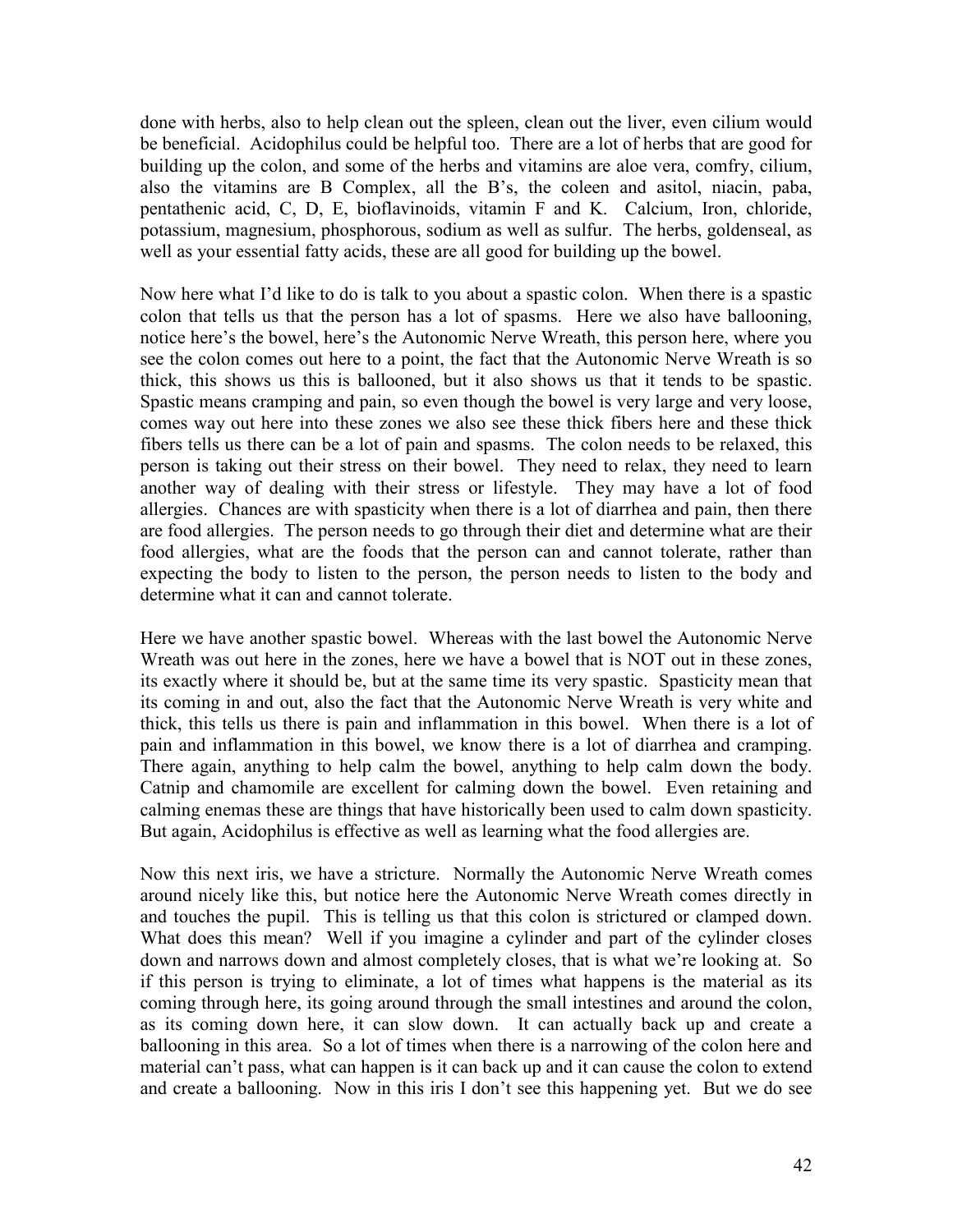some pockets here and inherent weakness against the colon itself. So this is what a stricture is. So what can you do about this? Well again, you have to be careful, this can be pretty serious. One thing that can be done is anything to relax, relaxing enema, or even olive oil, in a bulb syringe will help relax and lubricate that area and help to pull that matter out of there. Any kind of cleansing, I wouldn't go in and start using a large amount of cilium because that might stop the elimination from happening. What I'd use is the bitter herbs, cascara Sagrada, burdock and black walnut to loosen everything up, maybe referring this person to a colon therapist, colonics might be beneficial to help use some water therapy and help clean this out. It may be necessary for this person to have X-rays to determine just how back this stricture is, there are certain strictures that are very dangerous, and if this does completely clamp down, it can be life threatening so stricture is nothing to take lightly.

Now here what we have is called calcium out of solution. Now calcium out of solution is a very light white ring all the way around the iris. If you recall earlier we talked about this blue ring as being anemia in extremities. It can also be venous congestion. But we also have a very light white ring here in the iris and this normally sits atop the iris itself and we normally call this calcium out of solution. Calcium out of solution can lead to a cholesterol ring, and it can also lead to hardening of the arteries. It can also mean a potential for kidney stones, it basically means that calcium is not being absorbed into the body, its not getting absorbed into the bones. Now if you look at this iris, notice the pupil. Is the pupil black? No, it's not black, it's hazy. This is an indication this person may have some cataracts, or may be beginning cataracts. Even with the flash this pupil should be black, as you've noticed most of the pictures are. This person is not, however, this pupil is hazy. The fact that this person has a hazy pupil and also calcium out of solution tells us this person is having a hard time absorbing calcium. What can you do? Well one thing is to work on the para thyroid. The para thyroid helps increase calcium absorption, and there we're talking about working with the glands. Also working with the herbs that would treat anything like cataracts, or arthritis, anything having to do with the kidneys. Stimulating the eliminative organs would be beneficial. Using a natural form of calcium and magnesium. Historically, hydrochloric acid has been used to help break down calcium and absorb it into the bones, and there are many other things that can be done to aid in the absorption of calcium. Changing the diet and eating dark green leafy vegetables. And if a person has a tendency towards kidney stones, then increasing the amount of water is important as well as herbs that we've had results with such as cornsilk and uva ursi, and things like this.

Now here's an interesting iris. I have this iris here for you because it shows cholesterol and hardening of the arteries. Now this is a brown iris and here we see the Autonomic Nerve Wreath, and what we have here is we have this white ring. This white ring does go all the way around the iris, and notice how thick this ring is, and this is on the outside of the body, and this is the inside of the body near the nose. Now this is hardening of the arteries, this can also be called a cholesterol ring, this can also be called a calcium out of solution, sodium cholesterol ring, they all go together. Usually these all run together, but normally we don't have this thick ring on the outer edge. Normally the cholesterol, when I see it, its usually around the bottom part of the iris, the bottom part of the body and also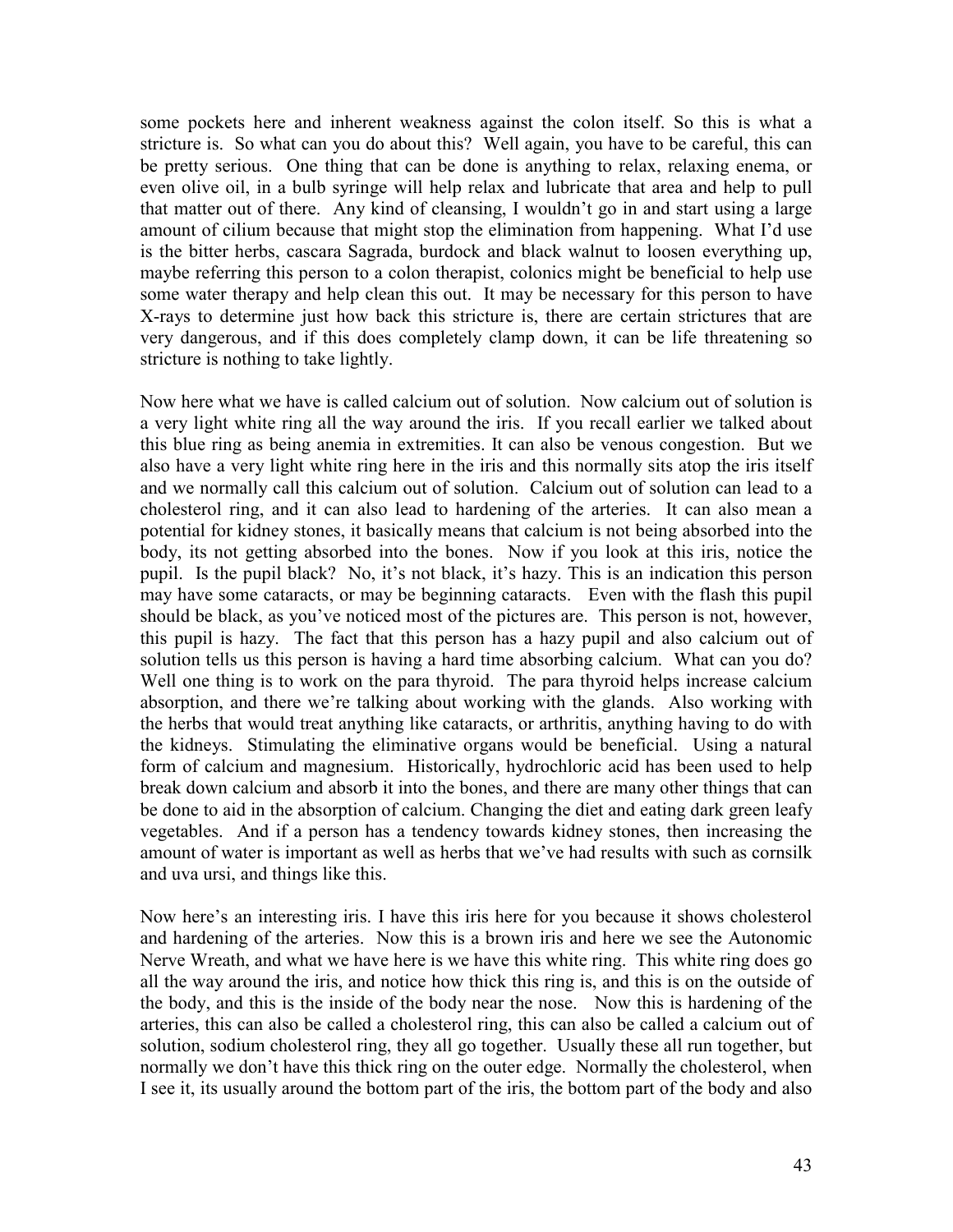anemia in extremities at the top. But in this iris we see a very good example of hardening of the arteries on the outside of the body. Not only does this tell us that this person has hardening of the arteries, but also that this person has a lack of circulation, a very severe lack of circulation on the outer part of the body. This would encompass the lungs, the bronchioles, the skin and the lymph, all of this area is affected and sluggish. So what would you do for something like this? The first thing I would suggest is a blood test to find out how high their cholesterol is. If their cholesterol were high they would probably need to go on a low fat diet. Now this person I know is already on a low fat diet. The next thing would be losing weight, and working with products or herbs that have been historically used with chelation therapy. Chelation therapy, there is oral chelation and venous chelation. Oral chelation is a way of cleansing the veins and this can be done with herbs like hawthorn berries and capsicum, and butcher's broom and there are other herbs and vitamins that are excellent. There's also venous chelation, this is where a person actually goes into a clinic and they actually put the material to clean out the veins into the veins themselves. Now this is fine as long as the person having this done has strong kidneys. This can be hard on the kidneys. If someone is going to do an oral chelation program, its usually a four to six month program and the person will normally see a big difference in both their iris and their circulation. Notice with this iris that this person also has anemia in extremities, they also have venous congestion, they also have a little Arcus Sinillis. So we know this person is having a little bit of trouble bringing the blood back up in to the body. They're having a difficult time with the return. And notice here that there is weakness in this part of the body, which is the leg area. So this is very important to note that when there is a cholesterol ring that the person take care of this immediately. The first thing is to have this checked. Have a blood test, make sure the cholesterol level is not too high because it can be dangerous.

Now lets talk a little bit about constitutions. When you look at a person's eye, the first thing you should do is determine the color of their iris. What is the color of this iris? Is it blue, brown or mixed biliary? Once you've determined the color of this iris, you then know their tendencies, if they tend to have lymphatic disturbances, or digestive disturbances or circulatory disturbances. Now the next thing to determine is their constitution. Constitution is basically their genetics or the way their body is built. How strong is their body? How weak is their body? Once you've determined their constitution or how strong their body is you can then tell them what they should do. If they have a strong constitution, then you know they can cleanse. If they have a weak constitution, then you know that this person needs to be built and if you put them on a cleanse, if they're weak, they'll just get sick. Chances are they will not be able to eliminate all the toxicity out of the body while they're doing a cleanse.

So let's take a look at this slide now. Here we have a blue iris and the fibers are nice and straight. They're a little bit wavy, but pretty much they're nice and straight. We don't see a lot of pigmentation, there's a little pigmentation in here next to the Autonomic Nerve Wreath, so we know there's a little sulfur deposit, a little bit of mucous, but really the colon is pretty clean, they don't have a lot of circulatory problems, maybe a little bit, but pretty much these fibers are nice and tight. This tells us that this is a strong constitution. This is the type of person that can do just about anything and feel good. This is the type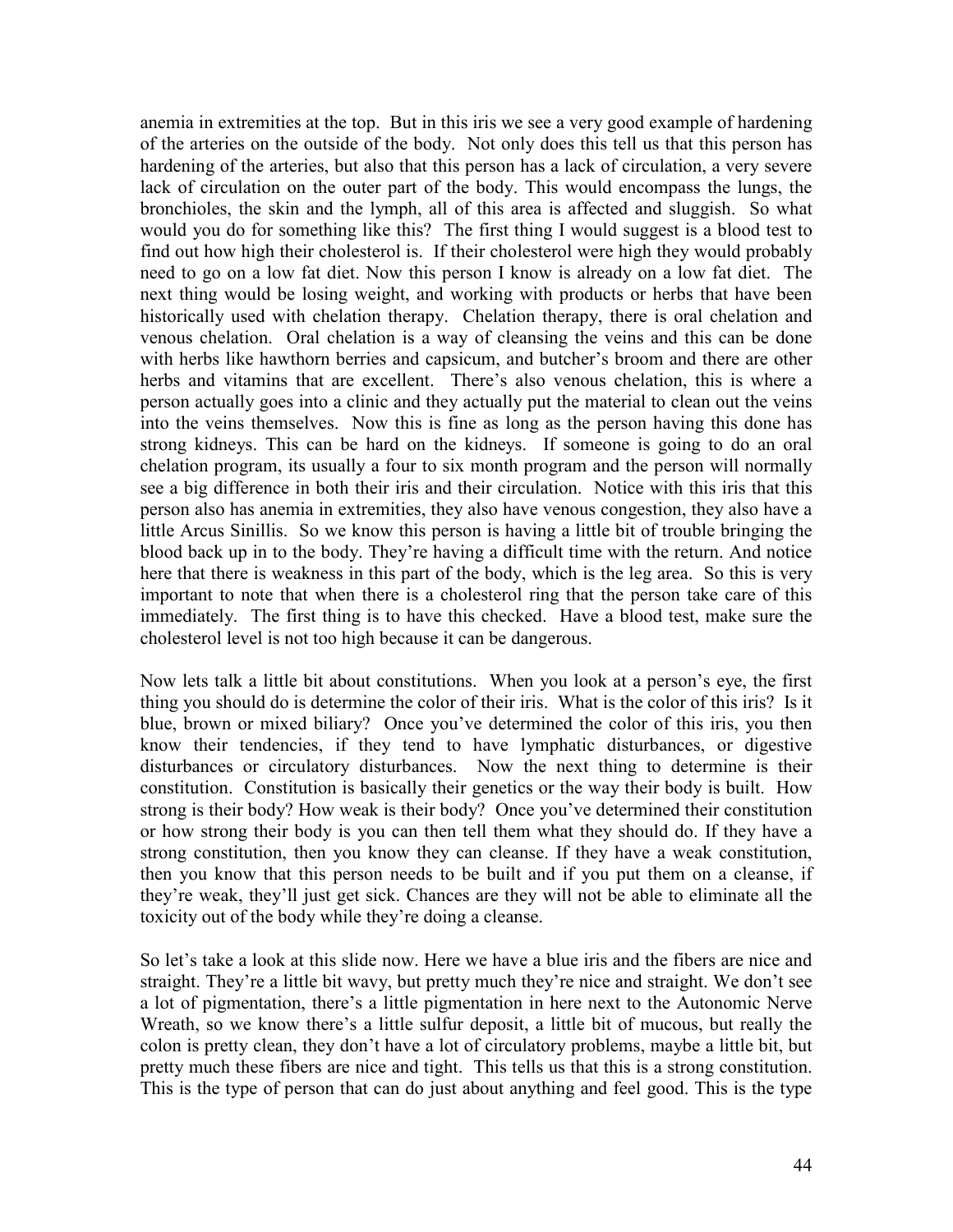of person that can cleanse, they can eat just about anything and can assimilate it, digest it, break it down. This is a kind of person who usually has a lot of energy, can even outrun you. This is the type of person who can eat whatever they want and it won't affect them. They can have a pretty stressful lifestyle and they can deal with it, they won't break down as fast. They have a stronger body.

Now lets look at this iris, we've seen this iris before. Now this iris I would consider to be a medium constitution. Notice the fibers in this iris, the fibers are not as straight. There's a few lacunae in here throughout the iris here and there, there's a few more wavy fibers, also the pupil's a little bit too big, there's a few markings here with the stomach and a little bit more with the circulation, there's a little bit more space here between these fibers. This tells me that this person is more the medium constitution. This tells me that this person is a little weaker, they're constitutional makeup, their genetic background is a little bit weaker. They probably can't eat everything that they want, they probably can't do everything they want, they don't have quite as much energy and they need to get more sleep. They break down a little bit easier. They may have a few food allergies, they may have a few or sub-acute chronic complaints, they're not quite as strong. Now the strong constitution you know they could tolerate a cleanse. A medium constitution, you may want to cleanse them, it depends on what's going on, and you may want to build them for a little bit. But this person will not tolerate stress quite as well.

Now here we have a weak constitution. Notice how much space there is. Notice the fibers underneath here, the layers, the fibers underneath are fairly strong, but notice here there are many, many lacunae all the way around and even some chemical deposits here. We call these psora. Notice a lot of material here on the outside of the iris. The fact that there's a lot of space in between these fibers all the way about the Autonomic Nerve Wreath, the fact that there are so many spaces tells us this is a weak constitution. This person would have to be very careful with what they eat. They cannot tolerate a lot of stress. They're a very sensitive person. They cannot tolerate a lot of foods, they probably have a lot of food allergies. They just cannot tolerate a whole lot, if they eat something they're allergic to, they feel it right away, they have food allergies. This would be a person I would definitely build. If I were to cleanse this person, they would probably get sick, because their body might not be able to eliminate all the toxins that are stirred up during cleansing.

So you've seen a strong constitution, a medium constitution and a weak constitution. So once you've determined the person's constitution, you can then tell a person, you have a strong constitution, a medium constitution, or a weak constitution. If you have a strong constitution we can cleanse you. If you have a medium constitution, it may depend on what their symptoms are. Maybe you might want to cleanse them, you might want to build them up. If they have a weak constitution, then you know that you need to build them up.

Now here we have an iris that we have some chemical markings, or some psora, or drug deposits. Now I've shown this to you about this before and we've talked about the different colors, the yellows, oranges and browns. So I'm not going to go into this again. But notice these deposits, these pigmentations and where they are in the iris. Wherever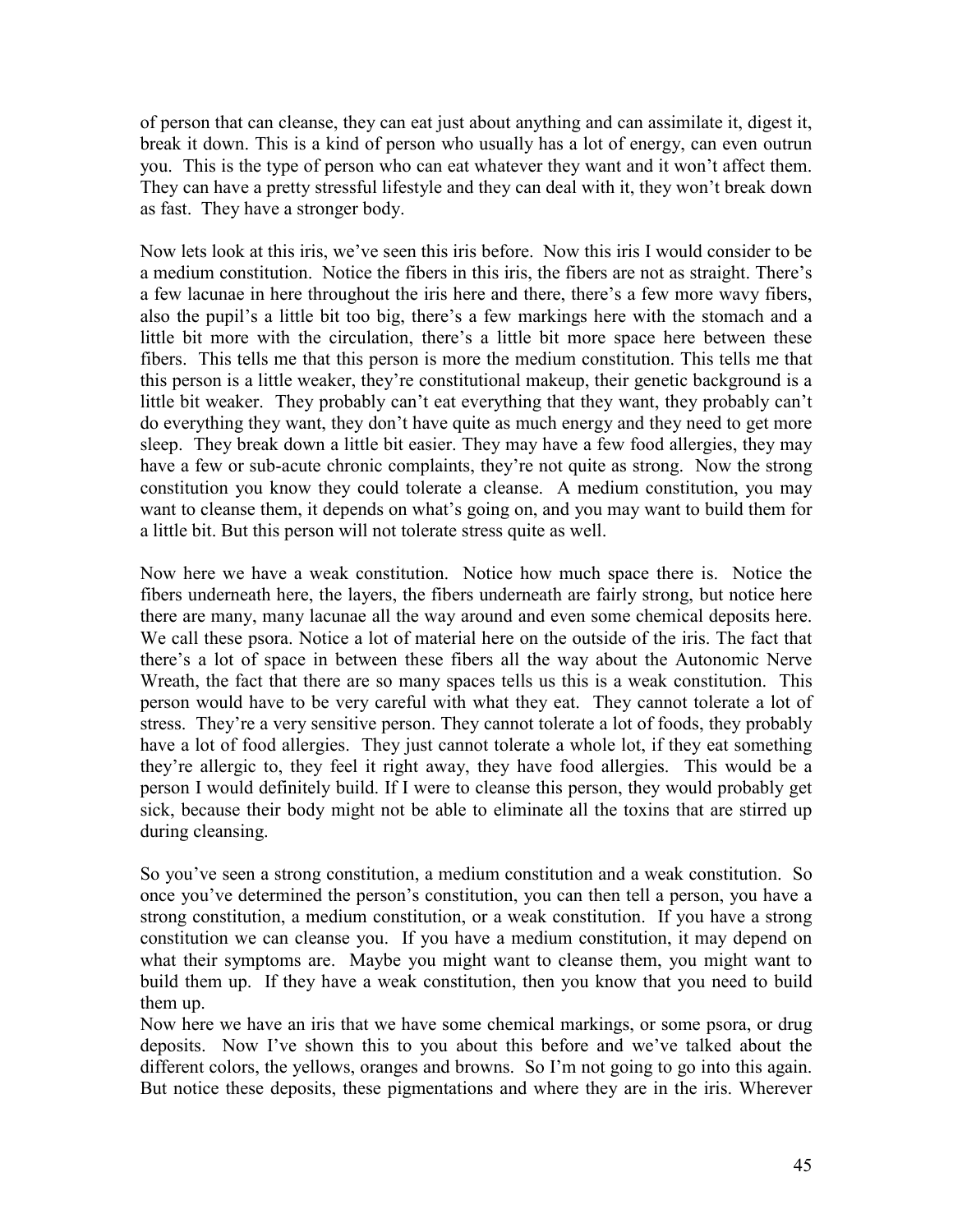these pigments land, or deposit in the body, they can cause weakness and they can cause inflammation and acidity. They can contribute to the breakdown of those areas in the body. So its very important that this person, depending on their constitution, cleanse. The best way to get rid of these types of pigmentations and this type of deposit in the iris is by cleansing the system. Notice the constitution on this iris and the fibers. The fibers are pretty straight and tight, so we know this person has a fairly good constitution. We know what this person can tolerate, this person can tolerate cleansing. It would be a good idea for this person to do some cleansing. When I'm talking about cleansing I'm talking about bowel and blood cleansing. Bowel cleansing with cilium has been traditionally used to clear out these toxicities. Also hydrated bentonite pulls heavy metals out of the body. Also stimulating the liver and stimulating the spleen to clean the blood. This process of cleansing the body takes many years. Its not usually something that will cleanse out of the body at a rapid rate. You will notice that over a period of time some of these areas will clean up. What happens is these markings will dissolve. They lift off the iris and they disappear. This one here is one that might be lifting, being broken down by the body. Eventually, one by one these are cleansed and eliminated out of the five elimination systems. So its very important, in order to cleanse out the body, that all five elimination systems area functioning properly and are able to cleanse the material out of the body that needs to be cleansed.

Now here we have another iris and here's another way of seeing chemical deposits and drug spots. This is another kind of strong constitution. Notice these reddish-brown spots here. Notice how much larger these are than the ones in the last slide. These would take much longer to dissolve, and eliminate out of the body as in the last slide. These are deeper in the tissue, and these, if not cleansed out can lead to degeneration and destruction of these tissues. Now notice where they land in the chart. Not only are these causing weakness in the areas where they're deposited, but we also know its causing toxicity in the body itself. It's causing inflammation and acidity in those areas. Also look in the sinus area. Notice from eleven to one. What do we see? We see a lot of this pigmentation in here as well as these radii solaris lines. Notice where the radii solaris lines are starting, some of them are starting here in the assimilation. So we know the small intestines are possibly leaking toxic material into the body. Note that some of these are short and some of these are long. The short radii solaris is called radii solaris minor, meaning they are not as old, not as severe. The long radii solaris are called radii solaris major, these are older and these are also more toxic.

There are some iridologists will tell you if you see radii solaris that this person has parasites. This is not necessarily so. The actually correct way to define radii solaris is that they create the environment that's conducive to parasites. Just because we see the radii solaris here in this person's body does not mean that they actually have parasites. It means that they may. The environment is certainly there. The best way for them to find out is to have some tests. Stool samples, as well as kinesiology. With stool samples, if the parasites are in the stool samples itself, then the test will come up positive. If the parasites are not in the stool sample, then the sample will come up negative, and the person may want to back that up with kinesiology to make sure there aren't any parasites in that part of the body.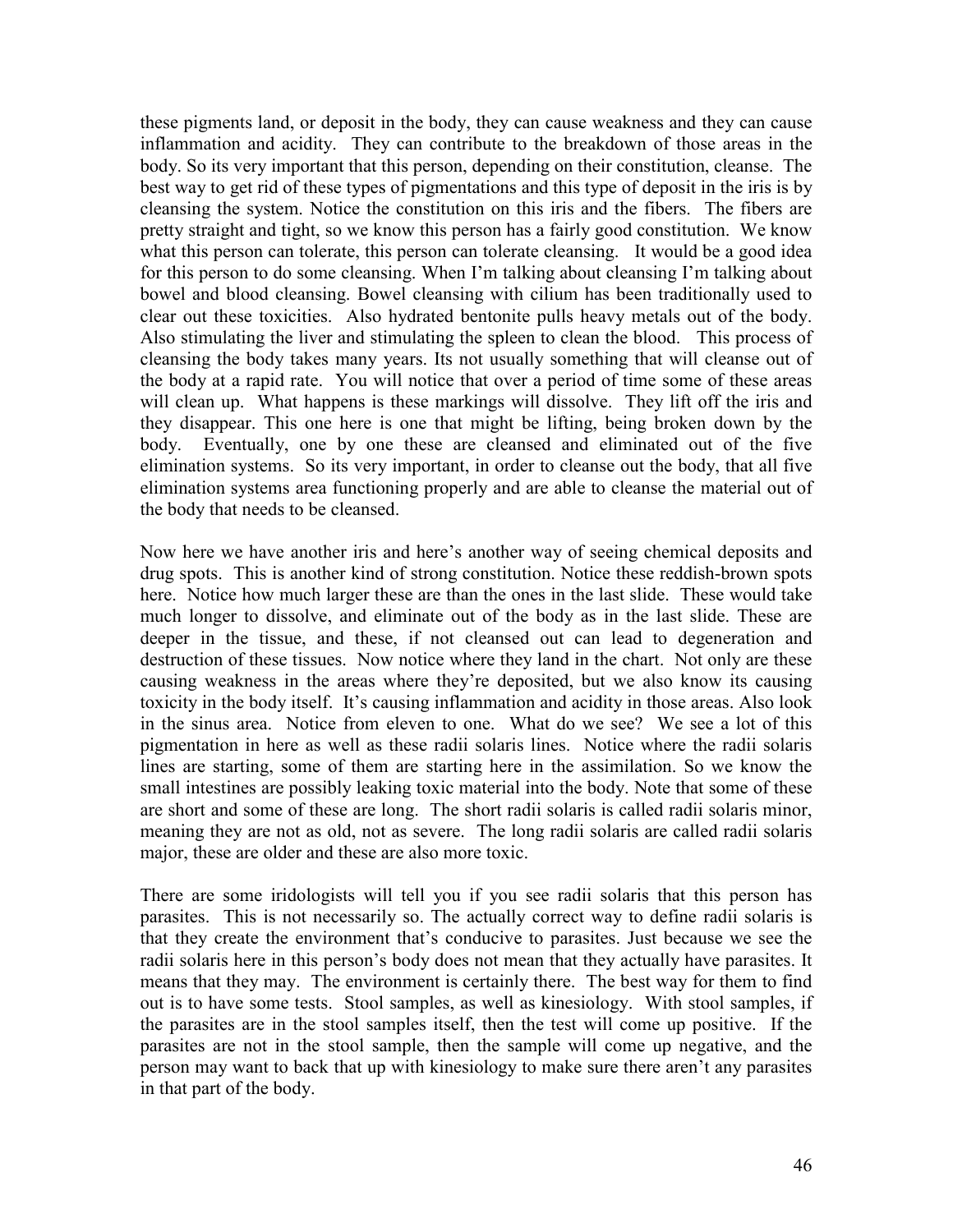Now here's an iris with the same thing, the same types of psora. Here we have a very, very dark psora in the lower part of the body. This is the right iris and notice that this is in the low back area. Chances are this person has a lot of problems with their low back. Notice this fiber here is white, raised and actually going towards this psora. Its quite possible this psora is causing a lot of inflammation in the lower part of this person's body, in their back. So again, if this is not taken care of, it can continue to cause inflammation and weakness in that part of the body and eventually cause destruction to that part of the body.

Now lets look at some healing. What we want to see in the iris is healing. This is our goal. The body's sole purpose is to survive and iridology is an excellent tool to tell us if the person is healing or degenerating. If a person is on an herbal program or anything other kind of program, iridology is an excellent tool to tell us if this program is healing the person's body in the way in which they want to heal. So what we'll look at here are these two large lacunae. Notice this is an open lacuna or lesion, here we have some other lacuna over here that are open, and closed. What we're going to look for in this iris are cross fibers. Now there is some cross fibers in this iris, there's actually quite a bit of healing. Now if a lacuna is not healing, the fibers will just continue in the same direction as the rest of the fibers of the eye. But if there is healing, then we'll see fibers going across the grain. We can see that happening here, and we can see that happening in these areas here, we can see healing here in this lacuna. There is actually quite a bit of healing going on in this iris. This is what we want to see, this is important. We can now tell this client that "you're on the right track, you're doing exactly what you want to do, you're healing your body." At the same time we want to let them know that as these lacunae continue to heal, eventually they will all heal. When they are at the point where they are all healed, then the person might go into what we call a healing crisis. At that point when you see healing in all the lacunae, its important to explain to them about Herring's Law of Cure. Its important to explain to them that the body, when its ready, will go into a healing crisis. If it needs to, it will bring out a fever to eliminate the toxicities, and if it needs to it will stimulate the elimination systems and bring up mucous to help cleanse out the impurities. This will usually only last three or four days. The difference between a healing crisis and a disease is that the person, at the end of the crisis, feels better, they feel stronger. And it only lasts three or four days. Whereas in a disease condition, they will feel enervated, they will feel weaker, and it will last longer than three or four days.

So when you're noticing healing in these lacunae, that you prepare the person that they may become ill for a few days, and when that happens, they need to realize it is a positive thing. You need to work with them through it so that they understand.

Here we have a slide to show you about the heart. Here we have a left iris, the nose is over here, and here we have the Autonomic Nerve Wreath, but its not here. Notice that it stops. Notice that the Autonomic Nerve Wreath is broken here. There is no Autonomic Nerve Wreath here. I don't see a lacuna here. But the fact that the Autonomic Nerve Wreath is broken here, it tells us that these particular organs are not getting the nerve supply that they need. There is enervation in these parts of the body where there is no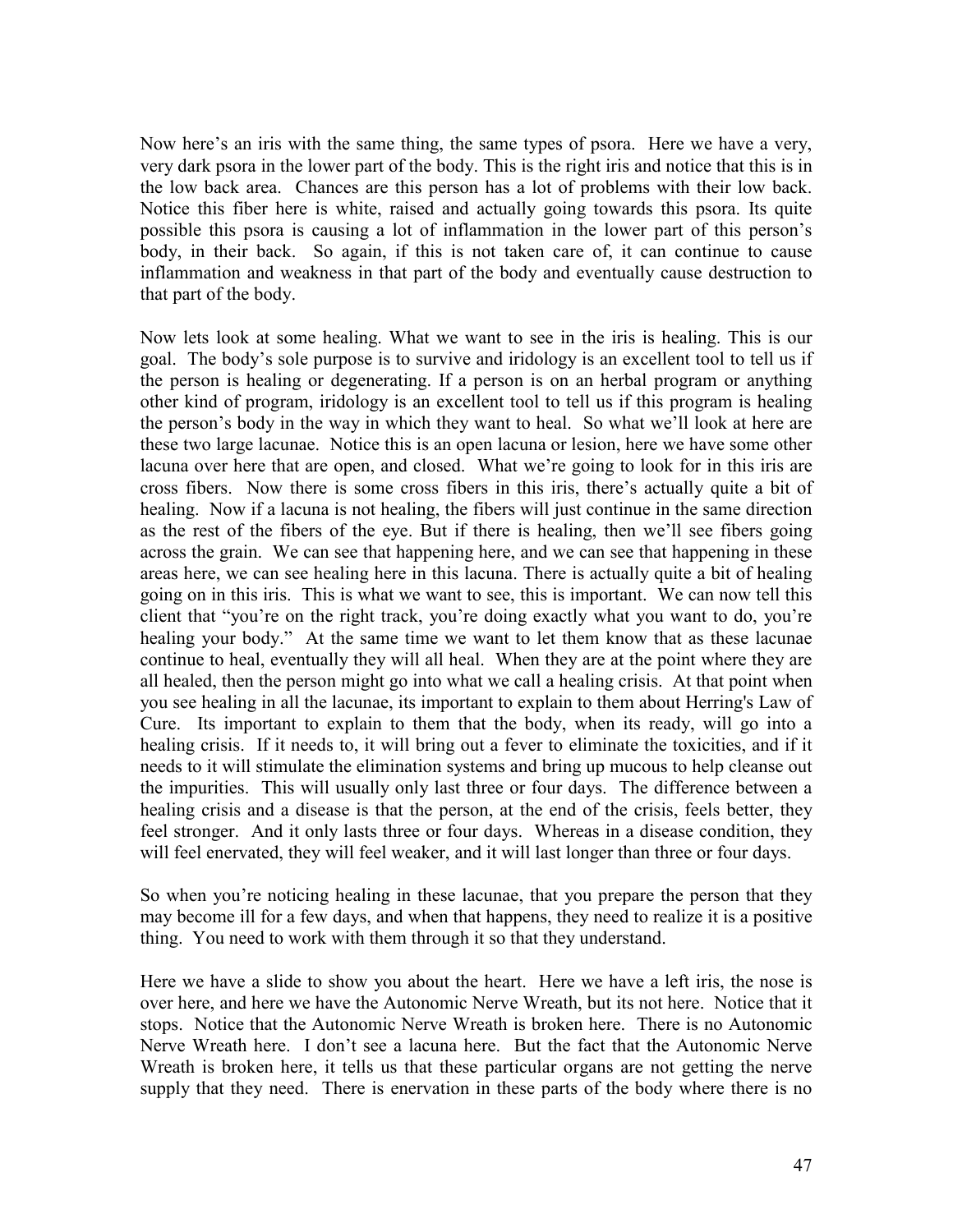nerve supply. I've spoken about the heart earlier. When we see white in the heart area, we know that there can be an irregular heartbeat. Stress can affect the heart just like it can any other part of the body. When we see a lacunae in there, we know there may be a weakness in the heart area. Then again, we need to look to see if there is a marking in the medulla. And yes, there is a very dark, destructive lacuna in the medulla area and this tells me that there is a problem with the heart and possibly even the lungs here, and this person needs to pay attention to it.

Now people are very sensitive when speaking about the heart. Typically it seems to be a scary subject for people, so you need to be a little bit delicate when working with somebody and talking to them about their heart. Basically telling them that it looks like there is a weakness in that area and then what they can do about it, how they can heal their heart area.

What I'd like to do now is have you stop the video and go through practice number five and when we come back we will go through the second part of the specific iridology signs.

So now we'll go through and complete the specific iridology signs. What we'll start out with here is called irritation of the nervous system. Notice here in this iris the Autonomic Nerve Wreath. The Autonomic Nerve Wreath is very white and very close to the pupil. When the Autonomic Nerve Wreath is very white and there's a lot of white all around here like this then we know the area is acute and inflamed. Also notice the fibers that come out from the Autonomic Nerve Wreath and how white they are. This means that the top of this person's body is very acute, whereas the rest of their body, the rest of their iris is chronic. Notice how dark and chronic this iris is whereas the nervous system is very acute and irritated. Now when the Autonomic Nerve Wreath is white like this and irritated, this tells us that maybe there was an accident or this person hurt their back in some way, or maybe they work in construction and has pulled their back in some way.

Now this is the left iris, so if we look at the right iris and the back area, we'll see that there are large, closed lacunae as well as several small lacunae here in the back area. When we see this then we know there has been trouble with the back and the spine and this does verify the irritation of the nervous system and what could be going on here. Also notice this white ring here. Earlier I spoke about an under acid stomach. This is what we call an over acid stomach. When we spoke about this earlier, I told you how a person with an over acid stomach can complain of heartburn and pain and ulcers. This is what it looks like in this iris, the stomach ring is very white and acute. This is what an over acid stomach looks like and also an over active or over irritated nervous system. This person is stressed out and over acid. So this person needs to calm down. This is similar to nerve rings, it just shows up in a different way. The nervous system is stressed out and instead of showing up as cramp rings, it shows up as these white wavy fibers. It shows up as an irritated Autonomic nervous system, or a white Autonomic Nerve **Wreath**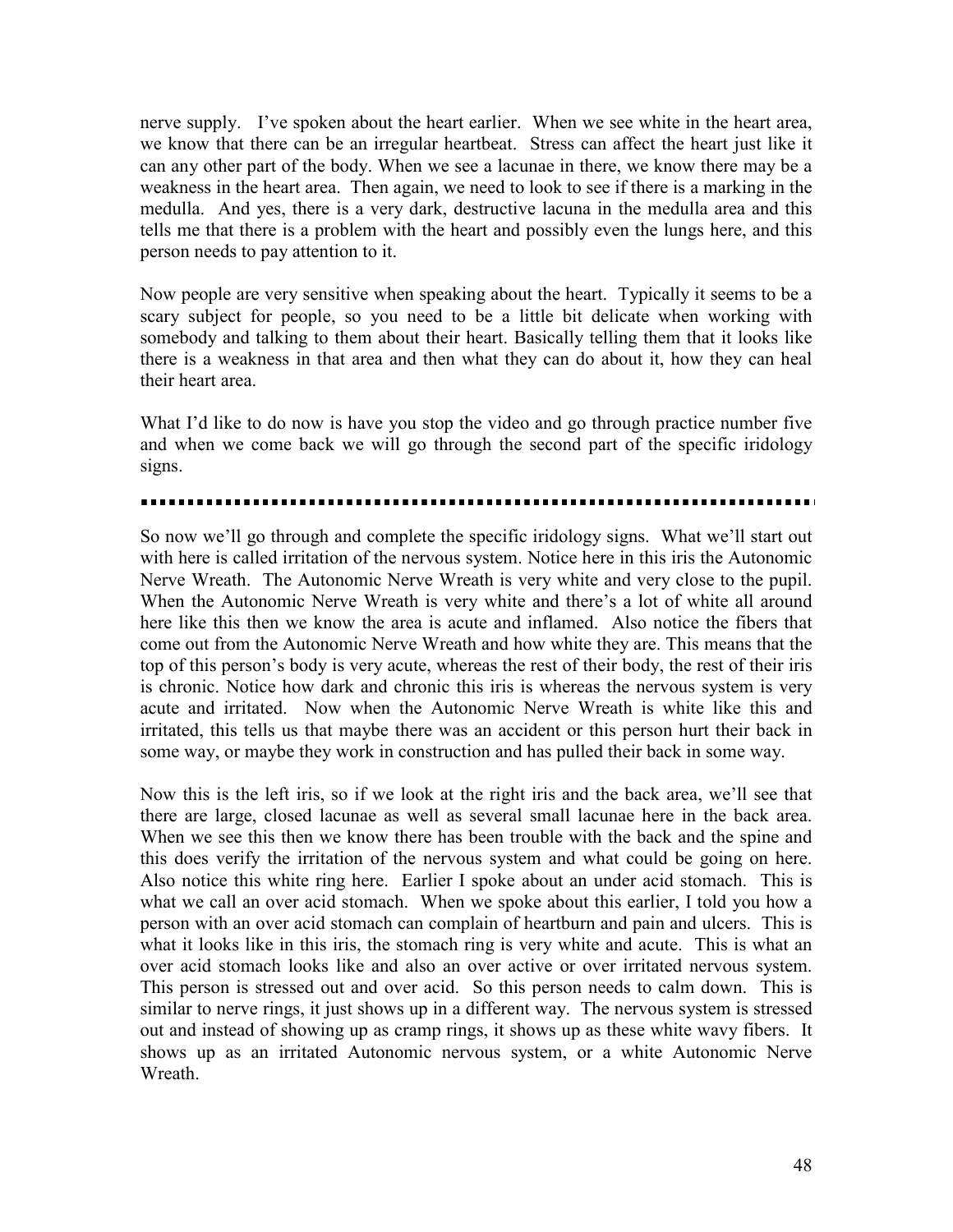Now here, what I'd like to talk to you about is a lacuna. There are two types, an open or a lesion and a closed lacuna or lesion. This iris has a very large open lesion. They also have a smaller open lesion in the part of the body. This is the right iris, and this is in the upper back area. Note that this is much darker than the iris itself. So we would say this person has chronic problems in their upper back area. Then we can also look over here at the neck and shoulder area and notice that there is weakness here in the neck and shoulder area. With an open lacuna, remember it tends to heal easier and quicker because blood can get up into this area much easier. Whereas a closed lacuna, it cannot. So also if a lacuna is closed, its not healing, whereas an open lacuna will open, which means it is on the mend, it is healing.

Now this is a good example of closed lacunae. Here we have very, very nice closed lacuna here. Note this is the right iris and this is in the bronchus area. Here we have a closed lacuna, it is completely encapsulated, completely closed. Here again, there are many closed lacuna. Again, it doesn't look like these are healing so we need to stimulate healing into these areas. When you see a lacuna in the iris, this is an inherent weakness. Iridology is showing us where the inherent strengths and weaknesses are. And lacuna or lesions, are inherent weaknesses. A lacuna like this can also present itself if a person breaks their leg or hurts themselves in some way, they can show up with a lacuna. And a lacuna that is not taken care of such as an open lacuna can become worse, it can become much darker and it can change from a sub-acute to a chronic or a self-destructive or degenerative state.

Now here we have these spots. Now who can tell me what are these spots in the iris? It's called a lymphatic rosary. A lymphatic rosary usually shows up in the lymphatic area and that is on the outside. Remember we have the skin on the outside of the body and just in the zone inside that we have the circulation and lymph. And here we have a lymphatic rosary. Can you tell me what a lymphatic rosary is? What does it mean? It means the lymph is not working properly, it's stagnating, the circulation is not moving. There is not enough stimulation for circulation. So we see here this lymphatic rosary. This tells us that this lymph is stagnating. This tells us also that there may be a low-grade infection. That fact that this lymphatic rosary is white tells us that there may be a low-grade infection. A lot of times, the lymphatic rosary can be yellow or orange and when that's the case what that tells us is that there could be allergies and the lymph may be toxic. But when the lymph is white like this, then this could tell us the lymph is over active, it can also means its sluggish, that there's congestion and the lymph is not functioning properly. Maybe the person is not getting enough exercise, they have a low-grade infection or they may be fighting something. Remember earlier when I spoke about pockets in the bowel. These can cause a low-grade infection. If we look at this iris, we can see this person has pockets in their bowel. Note inside the Autonomic Nerve Wreath all of these little pockets there are a lot of them here and note the level of inflammation, that is definitely a chronic pocket. When we see a chronic pocket, we know that there is potentially some putrefaction going on. When there is putrefaction like this, we know it can cause inflammation and ultimately infection in that part of the colon. Now this person may not be running a fever, just because they may have a low-grade infection doesn't mean that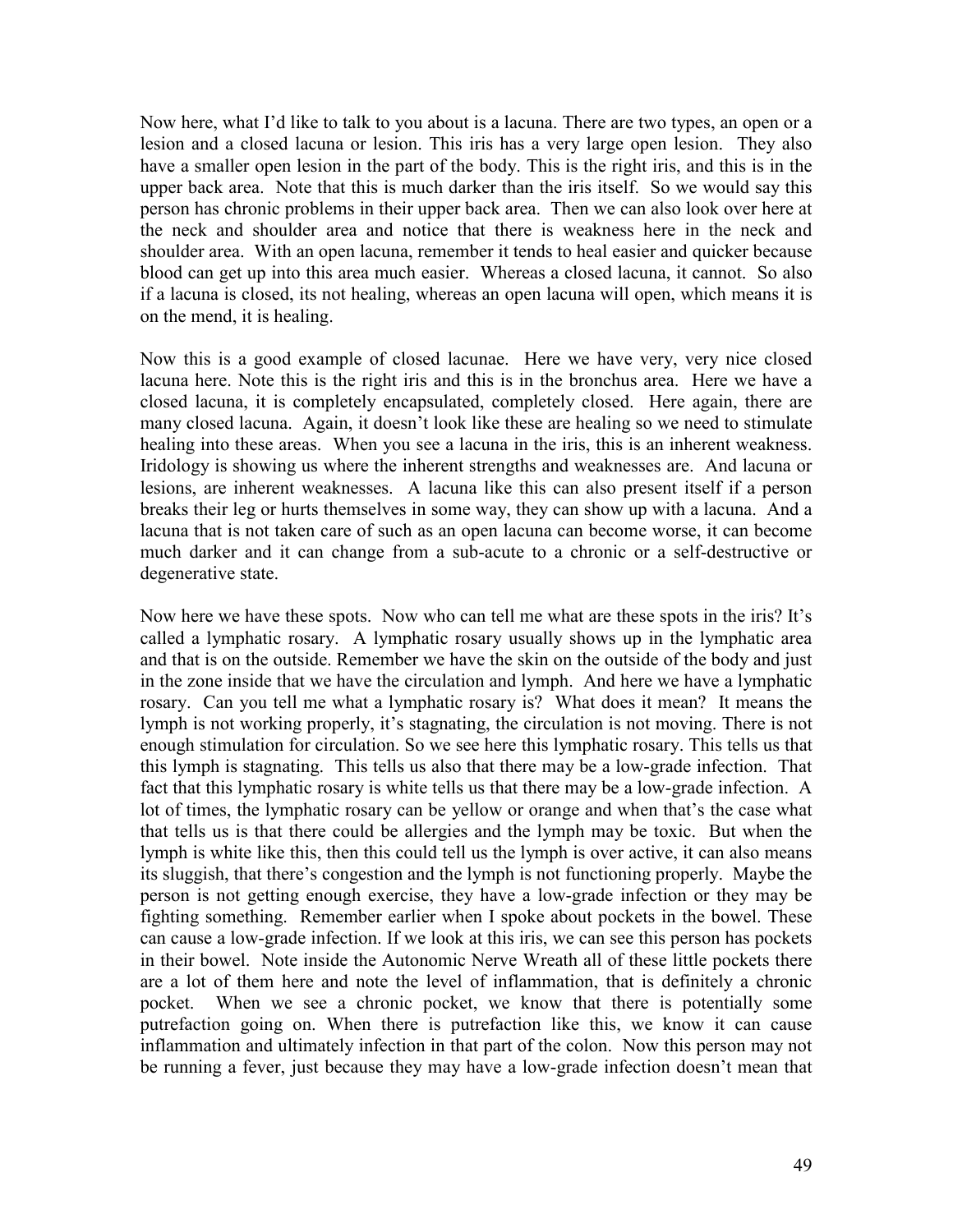they're running a fever. But we do know that there's definitely a probably with the lymph, the immune system.

Now here we have another iris with a different type of lymphatic rosary. The lymphatic rosary is darker, much darker. When its darker like this, we can tell that the lymph is sluggish, and we can also tell that it is toxic. So here again we need to work on stimulating the lymph. There are many herbs that work with the lymphatic system. They would be potarco and Echniacea. Echinacea excellent for stimulating the immune system and producing white blood cells. Vitamin C is also excellent for the lymphatic system and for building up the lymph. Also herbs like Dandelion, barberry and blue violet are excellent for the spleen and can also work for the lymphatic system since the spleen is made up of lymphatic tissues.

Anytime that you cleanse the colon, this is beneficial for the lymph. Opening up the elimination channel, cleansing the bowel. Chaparral is also excellent for stimulating the lymphatic system. Potassium, sodium and chlorine are excellent minerals for the lymphatic system as well as B Complex vitamin E are excellent vitamins for the lymphatic system.

Now you've seen this slide before and I'm just going to put it up quickly to show you about nerve rings. Remember that nerve rings go around the iris of the eye, and they tend to crimp, they're also called cramp rings. If you see this in someone's eye, then you know they're under a lot of stress. Emotional or physical stress, they may not show it to you, you may not be able to tell just by looking at them or their actions. But if you talk to them about their lifestyle or their habits, then you can usually tell that this person is under a lot of stress.

Here we have nerve rings in a blue eye. This is what we like to see in a nerve ring. Here we have only three nerve rings, notice how light they are, how difficult they are to see. This is what we want to see if we see nerve rings, we want to see one or two, maybe three of them and we want them to blend in with the iris. This could mean they have a little bit of stress, but its not excessive stress. Excessive stress breaks down the body very quickly. This might be a motivational or environmental stress. If these nerve rings darken into a chronic or even degenerative color, a dark gray or even black, then we know this person is causing nerve depletion. They are causing nerve damage. That is also very important to know, the difference between an acute nerve ring or a chronic nerve ring. In the slide we saw before the nerve rings were very white, they were acute, meaning there's a lot of stress going on. It's not a degenerative type of stress. Whereas this stress is a lighter stress, not as severe as the stress in the other slide. If these rings were a darker color, then we would know it's a debilitating stress.

Now what I'd like to do very quickly here is touch on personality typing. There are some iridologists that say you cannot tell the personality from the iris of the eye. I've been doing a study on this and finding that in about 95% of clients you can tell quite a bit about personality from their iris. The way that we do this is the Autonomic Nerve Wreath. We look to see how large the colon is. Is the colon close to the pupil, or way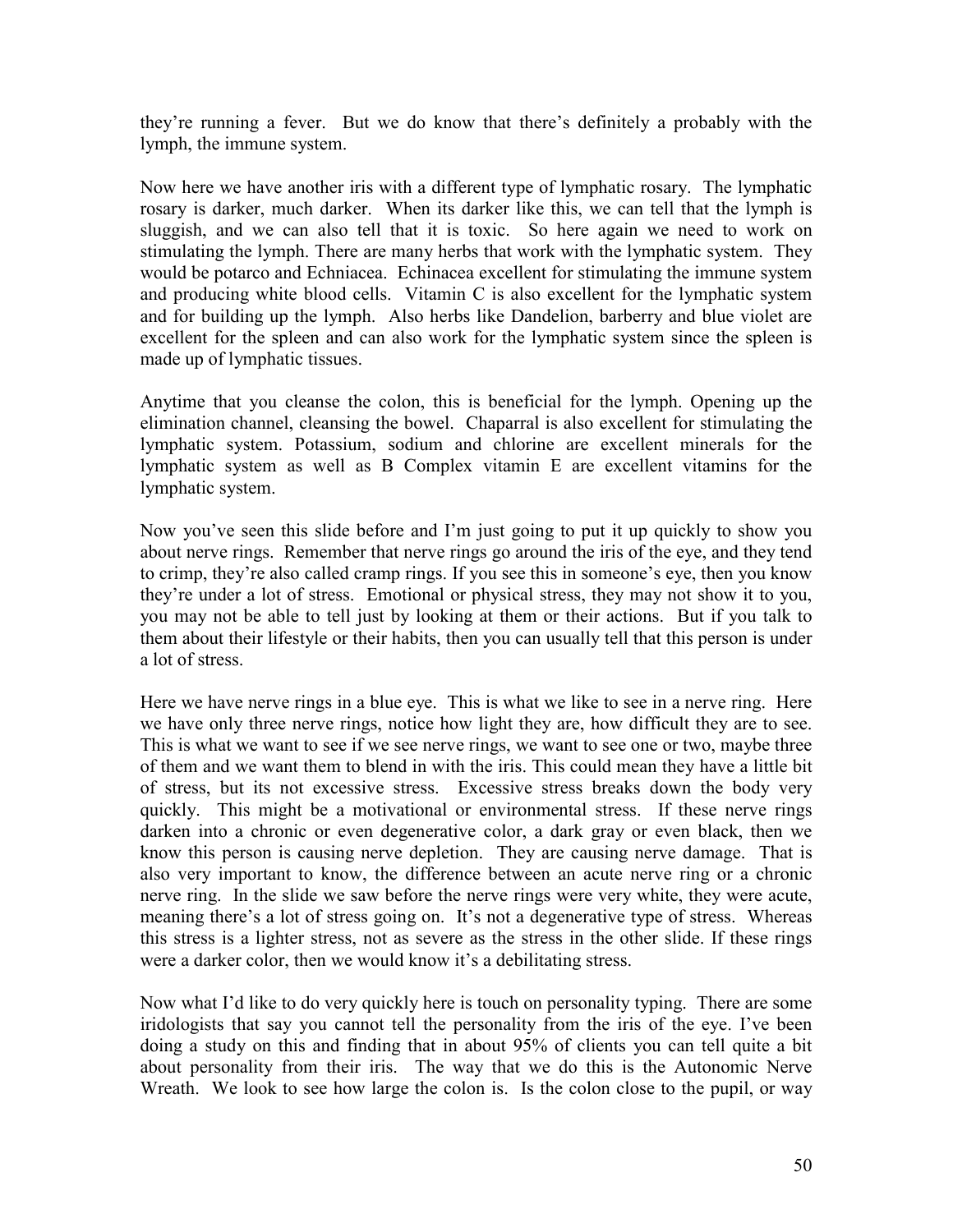out in the zones? We look to see what shape the colon is, if its fairly round and balanced, or if its ballooned, comes out a little bit and comes in again. We look at the shape and also to see if there are other types of markings. Now when we look at this iris, we note that the colon is pretty balanced, but its close to the pupil itself. This typically tells us this person is more introverted. This person would tend to be more analytical, would want to know the facts of why and when and how, what makes something tick. This person may be an accountant or someone who works with a lot of numbers and statistics. We can tell this simply because the Autonomic Nerve Wreath is fairly close to the pupil.

Let me show you another iris that is just the opposite. Notice this iris, notice the Autonomic Nerve Wreath is way out here, the colon almost completely covers the iris itself. Besides knowing that this is a weak constitution, we also see that this bowel is controlling this person's life, its pretty much controlling the health of this whole body. Also notice how large the bowel is, overall. This tells us that this person is very extrovert. This person likes to party, very boisterous, emotional and sensitive, they love to talk, go to parties, they're not a wallflower, they like to go out and meet and talk to people. They would be a promoter, this person would not be an analyzer at all, or have the kind of job that would cause them to need to know why or when. Whereas the other person with the bowel that is close would be much more introverted and tend to stay by the punch bowl and wait for someone to come to them.

This is just a little bit of personality typing just to give you a little introduction and learn a little bit about it. What we're finding out, besides knowing the color of the iris of the eye, whether they're a lymphatic constitution or a mixed biliary or a brown eye with circulatory weakness, is that by knowing the constitution of the eye, we can then learn a little bit more about their personality and whether they're an extrovert or an introvert. This helps us know how to treat them. How well do they heal? An introverted type of person will typically be a lot slower to heal. They are more rigid. Whereas an extroverted person would probably heal faster, and might be open to alternative forms of healing. So this is just a couple of ideas for you to play with.

Lets talk now about the pupil. Here we have a very large pupil, notice how large this pupil is. When the pupil is large like this, its virtually impossible to read the iris of the eye. The colon is in this area right here, its smashed into a very small area as is the stomach and is very difficult to read. Everything else in this iris has been changed, the markings have been forced out. Notice these lines here in the iris, these are simply shadow from the camera and the eyelashes. What does it mean when someone has such a large pupil? This means that they usually have adrenal fatigue, they're enervated, and very, very tired. A lot of times there are certain drugs that can cause the pupil to dilate. But when we're shining our light into the iris, it's a very bright light and that pupil should contract. If it doesn't contract, then we know there is some enervation there. The best way to deal with this is for the person to get a lot of sleep, but also to build up the adrenals. B Complex, pantothenic acid, relaxation, building up the body, avoiding caffeine, overstimulation, getting enough sleep.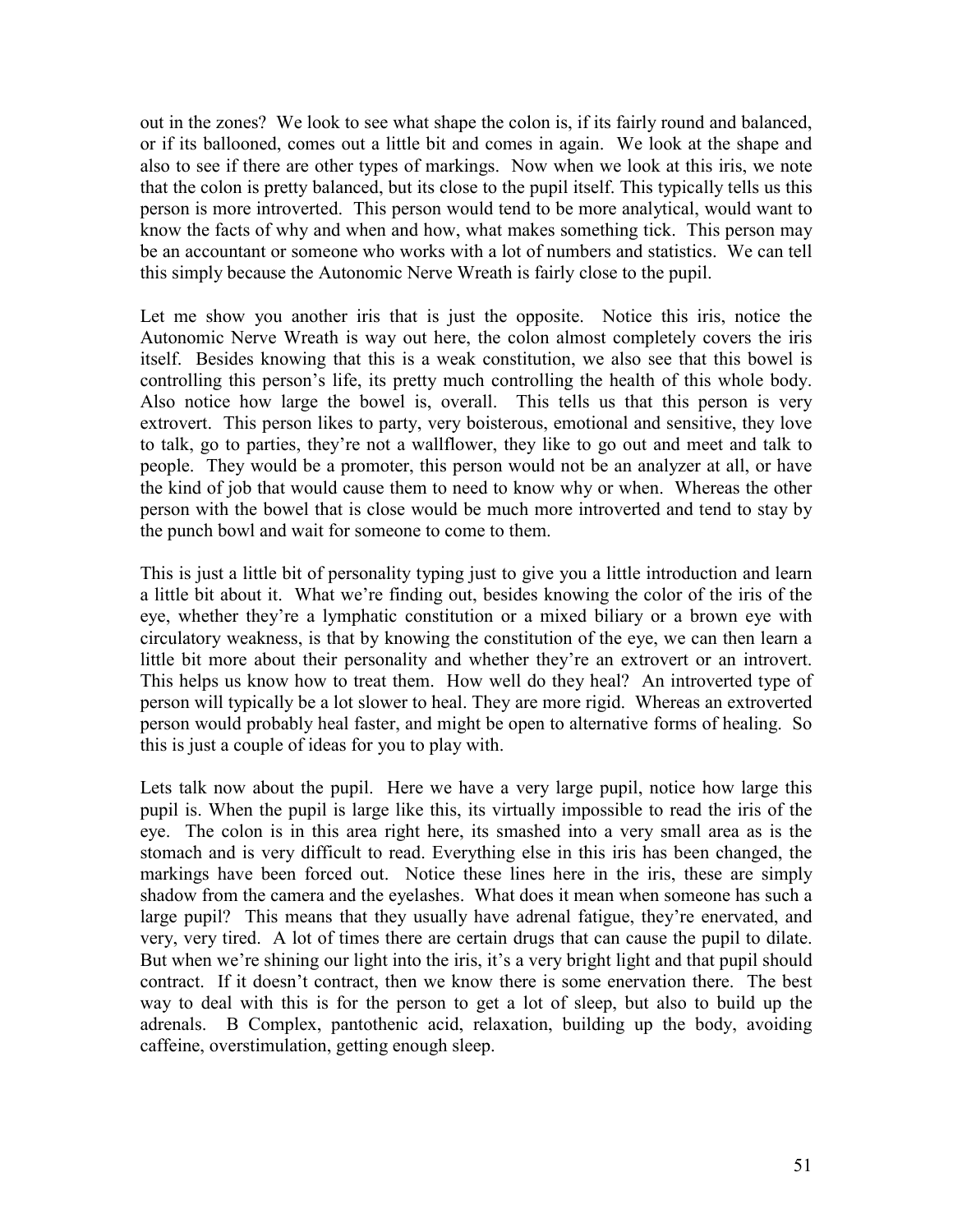Now here we have just the opposite. We have a very tight, small and tense pupil. Notice how small this pupil is. When the pupil is tight like this it tells us this person is uptight inside. When you shine the light into somebody's iris, this pupil should open and close, and it shouldn't be so small. This pupil should be at least double it's size. Also notice how white this iris is and how stressed this person is. This person is extremely acidic and very stressed. So when we work with someone like this, we need to talk to them about their lifestyle, and their job, and about how they deal with stress and how much stress do they have? Where is it coming from? Is it emotional? Is it physical? What is going on in their life that is causing so much stress? And why are they holding on to all this stress? Its very important that this person learn how to relax.

Now here we have a very interesting iris. Several things are going on here. We have what we call an irregular pupil. Notice how this pupil is flat, it should be nice and round. This normally means there is pressure on the part of the body where the pupil is flat. This happens to be the brain area, so if the pupil is flat like this, this tells us that there can be pressure in that part of the body. Also notice here that there is a part of the iris that is missing. This person has had eye surgery and here is the marking in the iris that shows us part of the iris that is gone. So a lot of times when you look at someone's iris and you're reading their iris you may see markings like this in their iris, where they've had eye surgery or an implement has caused damage in their eye. Also if someone has had radial keretonomy, you'll see marks, or scars in the iris where the iris has been cut. You can still read the iris. There's no reason why you can't. The markings just show up on top. Also if someone is wearing contacts, when you're first learning to read the iris its very difficult if someone has contacts in, whether they are clear or colored. So at the beginning I always suggest to people that as you're practicing and as you're looking at people's irises, be sure to have them remove their contacts. After you're familiar with reading the iris and you can look past the contact, you can leave them in. Even if they are colored.

Now we've looked at this before and I'm just going to go over it quickly. Here we have radii solaris lines and both minor and major radii solaris lines. They can either start here in the assimilation ring here which is the first part of the small intestines, where the villi absorbed the nutrients. They can start here in the colon, they can start in any part of the colon. This is the left eye, so notice how they start here, this is the descending colon, the transverse colon, the small intestines. We have radii solaris major in the small intestines and minor in the small intestines. We also have major and minor in the transverse colon; we have major in the descending colon. They can go all the way around.

Again, cleansing is the best thing if this person's constitution is strong, and note that the constitution here in this iris is strong, so you can go ahead and suggest cleansing. Now here we have more radii solaris, and note that they are all over. This is the right iris, so we have the small intestines right here and the cecum and the transverse colon here. Notice there are radii solaris minor and major all the way around. Wherever these radii solaris they can affect this part of the body. And note the radii solaris are elongated lacunae. They are inherent weaknesses. So instead of this person having an actual round lacuna, what we have here are these very elongated, very thin lacunae all over. So we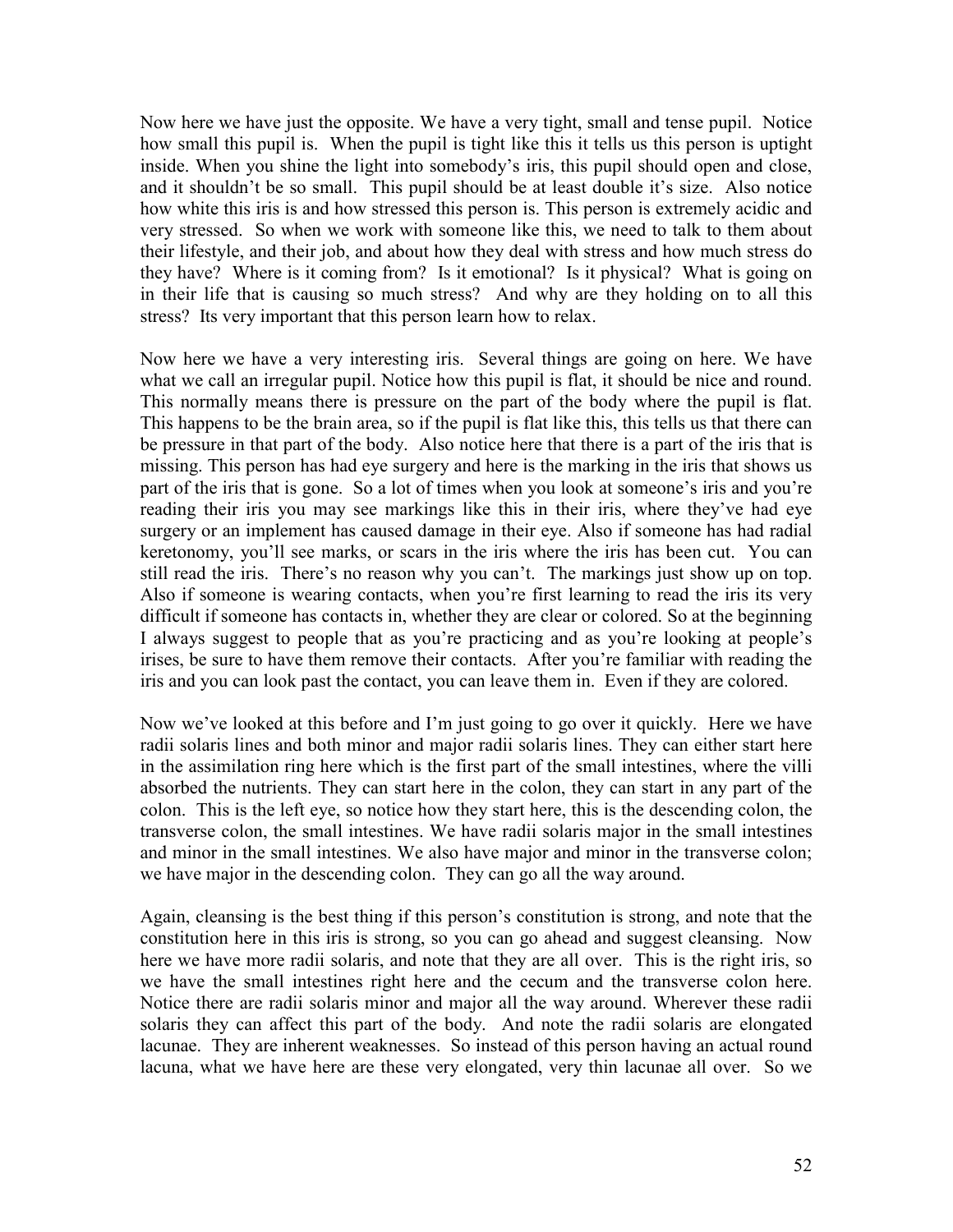know this person has a lot of inherent weakness. Again, cleansing the body can clean the radii solaris and can help to heal the body.

On this slide I want to talk about the skin. Notice this very, very dark ring around the outside of this iris. This is the skin. Now if the skin is eliminating properly, it will be the same color as the iris. This should be blue. This is a blue eye, I showed you this earlier. This is a blue iris with yellow pigmentation, or sulfur deposits. Kidney deposits. Now what we have is a very chronic skin. What does that mean? It means the skin is not eliminating the toxins properly. Now remember that the skin is the third kidney, it eliminates uric acid just like the kidneys do. Its very important that the skin eliminate properly. Some of the reasons that it may not could be the clothes we wear, a lot of us wear synthetic clothing. The best clothing would be cotton, natural fibers allow the skin to breathe. Another thing that we regularly do is put creams on our skin. We say that we have dry skin so we put cream on our skin. Then we say later, gee, I have MORE dry skin and then we put lotion on again. And what happens over a period of time is that we have layer upon layer of cream, and uric acid, dead cells and more cream and more dead cells, to the point where the skin cannot eliminate, it cannot breathe.

Now the skin is one of the five elimination systems. If one of the elimination systems does not function properly, the other four have to take over and they have to eliminate the material that the skin would eliminate. You don't see what the skin is eliminating. Its eliminating about two pounds of material per day. So the best thing to do for the skin is use a dry skin brush. Use it for two to three days and I almost guarantee you won't have to use creams. The way you use a dry skin brush, this is a natural, vegetable bristle skin brush with a long handle, and you use the brush before you take a shower all over your body except for sensitive areas. If you want to brush your face then you need to get a facial skin brush. What dry skin brushing does is stimulate the circulation. Some people believe that the best way to brush is up towards the heart. But if you brush your skin everyday before you get dressed or take a shower that will help loosen up that uric acid and that material that has accumulated on the skin. You then go into the shower, wash it off, get out of the shower, dry off and get dressed. You do not put creams on your skin. I've had many people have very good results in just a few days. If you know someone who does not sweat when they go into a hot climate and all they do is get red in the face and hot, and it makes them ill because they're not sweating. Tell them to start using a dry skin brush. At first it will feel rough but after a while the skin gets used to it. What people notice is that when they scratch their skin, there won't be any flaking. When you lightly scratch your skin, do you have flakiness on your skin? If you do, then you probably have a build up of uric acid and dead cells on your skin that is preventing a proper elimination and a skin brush would probably be beneficial for you.

Now this is the last slide that I'm going to show you in the beginning Iridology class. I'm showing you this slide because of this ring here. This is a severe hardening of the arteries, sodium cholesterol, calcium ring. Notice also the pupil is calcium out of solution. There is combination of many things going on. This person has a severe problem with a hardening of the arteries, and notice they also have venous congestion. Meaning that they have severe problems bringing the blood back up through the legs into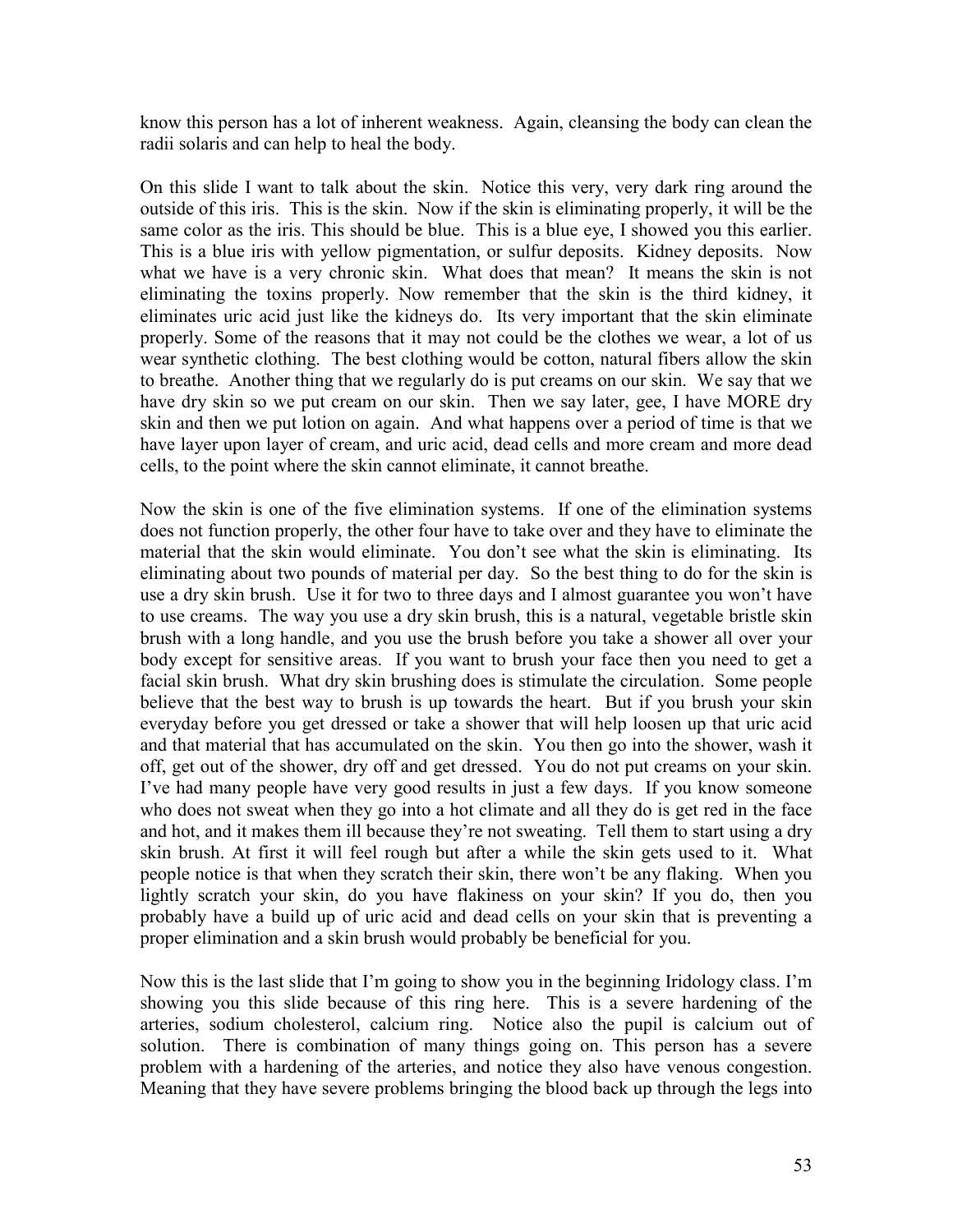the body. Also anemia in extremities, Arcus Sinillis, calcium out of solution. This person has had three strokes. Its very important that if you notice any kind of marking in the iris that looks like this, to be sure if you're consulting for this person, make sure they get some kind of medical attention, make sure they get checked, to be sure they don't have hardening of the arteries, and if they do, to get treated.

So what I'd like to do now is go ahead and have you stop the video and go through practice six. When we come back we'll go through a short conclusion and I'll explain to you how to turn in your homework.

So now lets conclude the beginning Iridology class. What I'd like to do here is talk about the purpose, your purpose for learning iridology and the purpose of iridology. Now remember when we look in the iris of the eye, we're looking for inherent strengths and weaknesses. We're looking at all the markings that show up in the iris. We're looking for any lacuna or lesions and looking to see where they fall. We're looking for any chemical deposits in the body. We're looking at the circulation, and the lymphatic system and the sclera of the iris to determine where there are any fatty deposits. We're looking at the overall constitution of the iris of the eye to determine the inherent strengths and weaknesses in the body. Its important to remember when we're doing this that we're not diagnosing. We're not naming any diseases and we're not doctors prescribing any kind of treatment. We can suggest herbal treatments based on historical knowledge, but we cannot diagnose and prescribe. So the purpose of this video and this course is to teach you beginning Iridology skills. So after seeing all these slides and learning all this information you should be able to complete the homework and practice with family members and friends and co-workers and so on and be able to look into their iris and tell them where their inherent strengths and weaknesses are and what their basic constitution is. Then what they can potentially do to correct any kind of weaknesses. One thing that's important to mention is privacy. Now that you've learned about iridology, it won't be the same when you talk to somebody. Normally when I talk to people, I make eye contact with them and by making eye contact with them, I'm looking into their eyes. Its very important from now on, that when you look into someone's eyes and you talk to that person, that you actually concentrate on what they're saying and not analyze their iris. Analyzing someone's iris without knowing that you're doing it is an invasion of privacy. So its important when you talk to somebody to be very straightforward and talk to them. And if you want to read their iris, be sure to ask their permission. Tell them you're studying iridology and ask their permission to look into their iris. Chances are they'll say sure. Always tell them you're a student and you're practicing iridology and you're looking for inherent strengths and weaknesses.

To conclude, the goal here is to heal the body and to see healing signs in all these lacunae and radii solaris. I wish you a lot of luck in your studies of iridology. At this time I recommend you go through homework number one. If you have any questions, please call me at 530-878-1119 or you can contact me through my website, www.joyfullivingservices.com. Please mail your practice and test manuals to P.O. Box